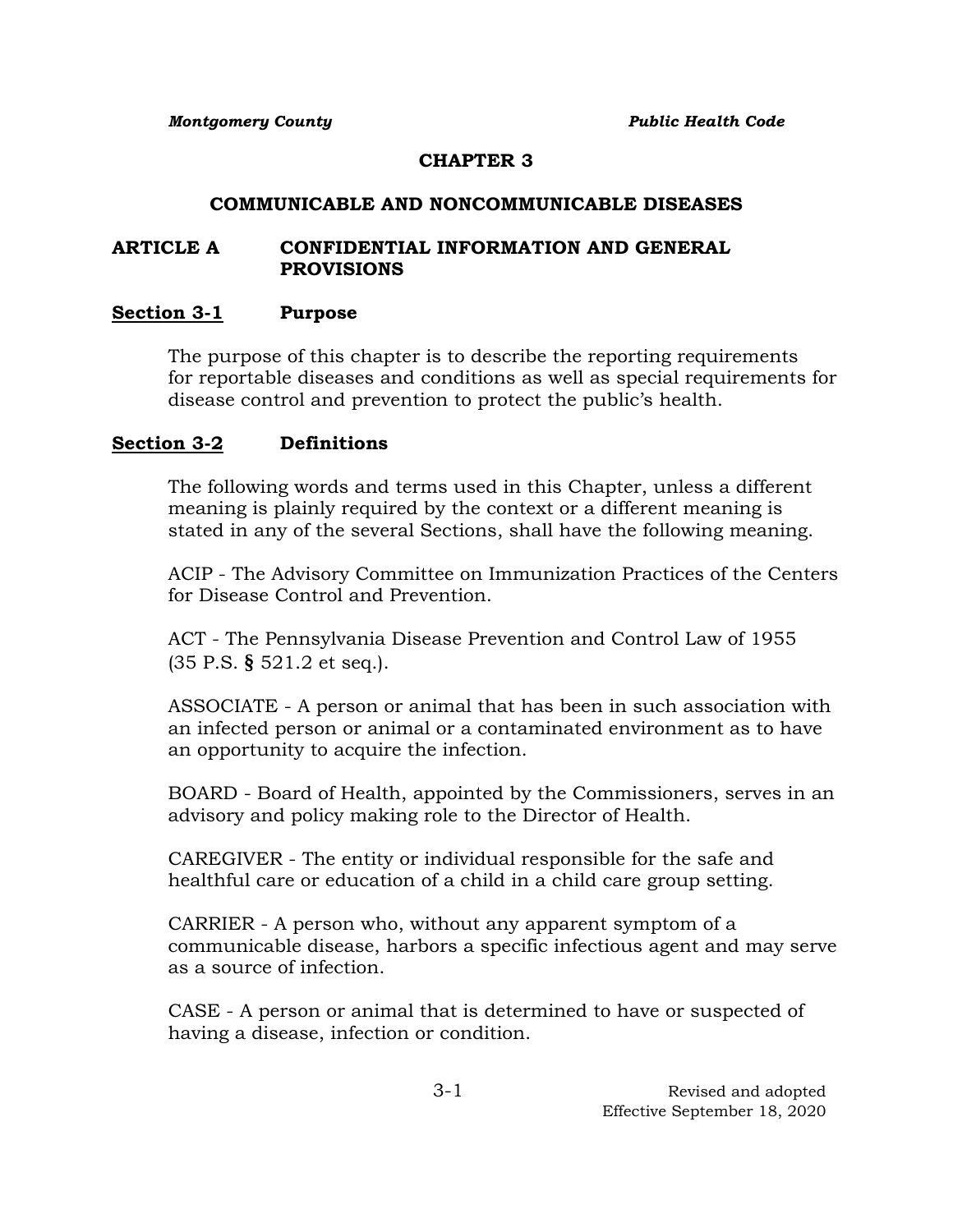CASE REPORT FORM - The form designated by the Department for reporting a disease or condition.

CDC - Centers for Disease Control and Prevention.

CHILD - A person under 18 years of age.

CHILD CARE GROUP SETTING - The premises in which care is provided at any one time to four or more children, unrelated to the operator.

CLINICAL LABORATORY - A laboratory for which a permit has been issued to operate as a clinical laboratory under the Clinical Laboratory Act (35 P. S. **§§** 2151-2165).

COMMUNICABLE DISEASE - An illness which is capable of being spread to a susceptible host through the direct or indirect transmission of an infectious agent or its toxic product by an infected person, animal or arthropod, or through the inanimate environment.

COMMUNICABLE PERIOD - The time during which an etiologic agent may be transferred directly or indirectly from an infected person to another person, or from an infected animal to a person.

CONTACT - A person or animal known to have had an association with an infected person or animal which presented an opportunity for acquiring the infection.

DEPARTMENT – The Montgomery County Health Department. Also referred to as the local health authority or local morbidity reporting office.

DIRECTOR – Also known as the Health Administrator. The Director of Health for the Montgomery County Health Department.

EPIDEMIC - The occurrence in a community or region of highly contagious or rapidly spreading cases of an illness.

FDA - Food and Drug Administration.

HEALTH CARE FACILITY- A chronic disease, or other type of hospital, a

3-2 Revised and adopted Effective September 18, 2020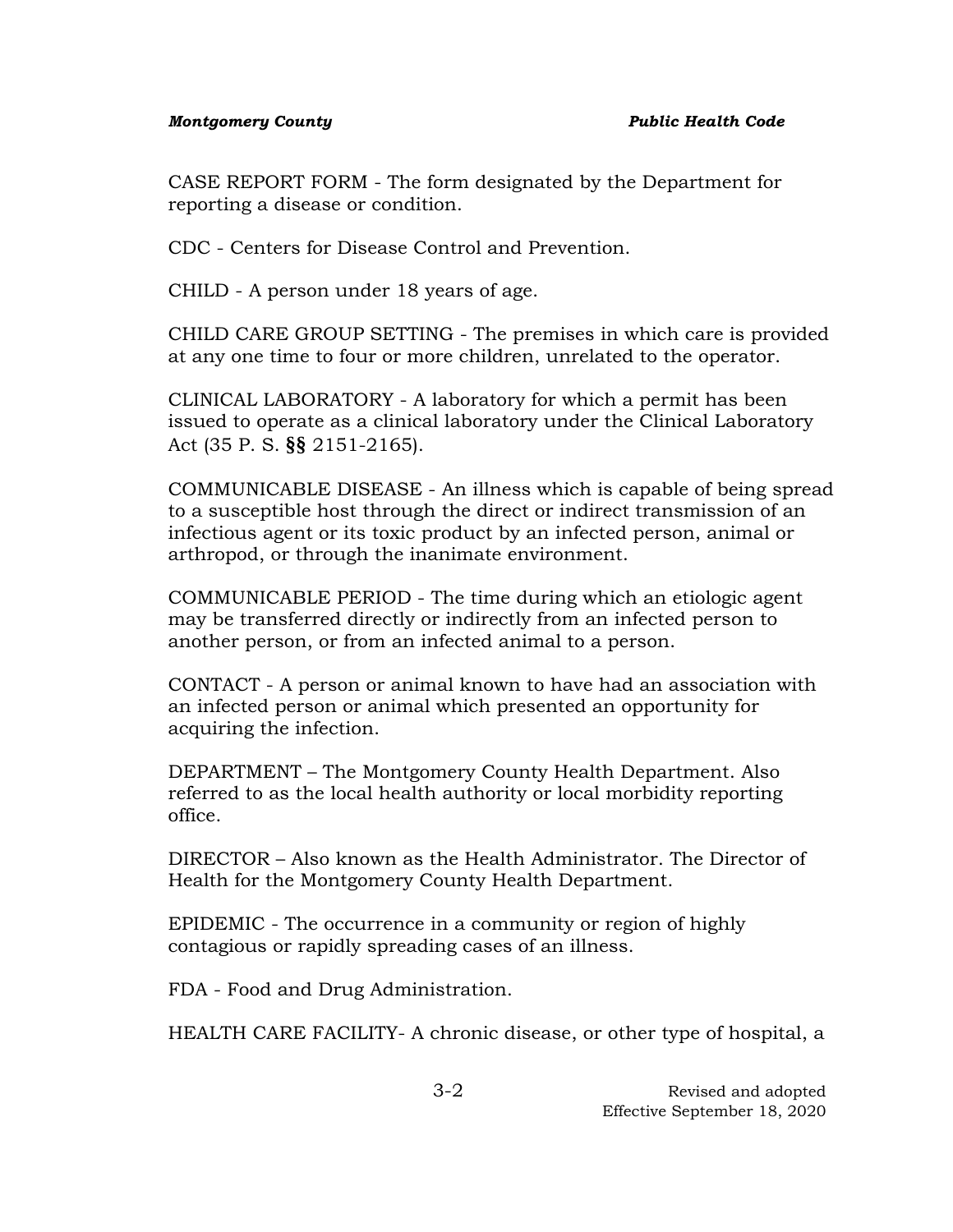home health care agency, a hospice, a long-term care nursing facility, a cancer treatment center using radiation therapy on an ambulatory basis, an ambulatory surgical facility, a birth center, and an inpatient drug and alcohol treatment facility, regardless of whether the health care facility is operated for profit, nonprofit or by an agency of the Commonwealth or local government**.**

HEALTH CARE PRACTITIONER - An individual who is authorized to practice some component of the healing arts by a license, permit, certificate or registration issued by a Commonwealth licensing agency or board.

HEALTH CARE PROVIDER - An individual, a trust or estate, a partnership, a corporation (including associations, joint stock companies and insurance companies), the Commonwealth or a political subdivision, or instrumentality ( including a municipal corporation or authority) thereof, that operates a health care facility.

HOUSEHOLD CONTACT - A person living in the same residence as a case, including a spouse, child, parent, relation or other person, whether or not related to the case.

INCUBATION PERIOD - The time interval between the infection of a susceptible person or animal and the appearance of signs or symptoms of the disease in question or the longest usual time in which such signs or symptoms of the disease in question normally appear.

INFECTIOUS AGENT- Any organism, such as a virus, bacterium, fungus or parasite, that is capable of being communicated by invasion and multiplication in body tissues and capable of causing disease.

MEDICAL RECORD - An account compiled by physicians and other health professionals including a patient's medical history; present illness; findings on physical examination; details of treatment; reports of diagnostic tests; findings and conclusions from special examinations; findings and diagnoses of consultants; diagnoses of the responsible physician; notes on treatment, including medication, surgical operations, radiation, and physical therapy; and progress notes by physicians, nurses and other health professionals.

MODIFIED QUARANTINE - A selected, partial limitation of freedom of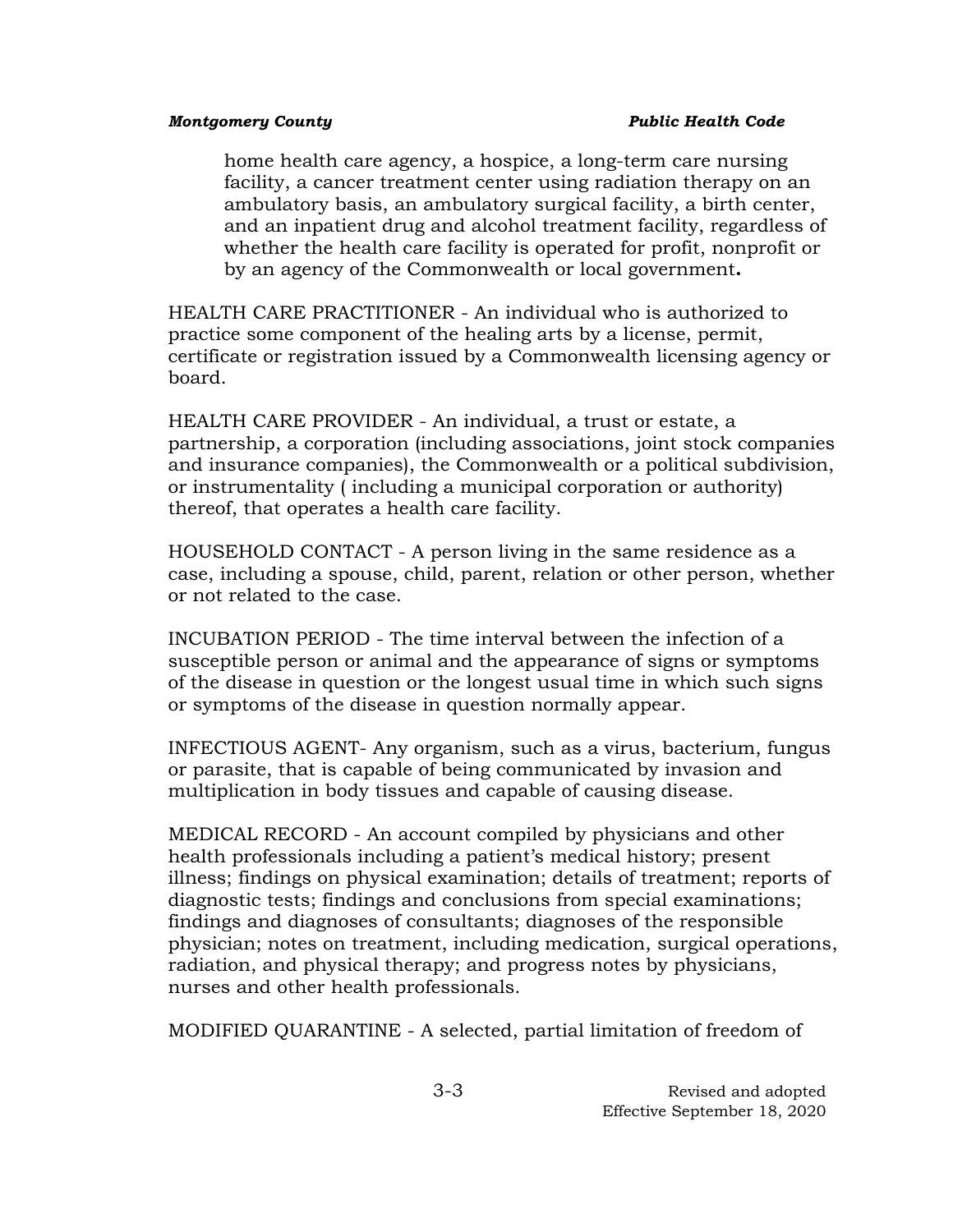movement determined on the basis of differences in susceptibility or danger of disease transmission which is designated to meet particular situations. The term includes the exclusion of children from school and the prohibition, or the restriction, of those exposed to a communicable disease from engaging in particular activities.

MONITORING OF CONTACTS- The close supervision of persons and animals exposed to a communicable disease without restricting their movement.

OPERATOR- The legal entity that operates a child care group setting or a person designated by the legal entity to serve as the primary staff person at a child care group setting.

OUTBREAK - An unusual increase in the number of cases of a disease, infection or condition, whether reportable or not as a single case, above the number of cases that a person required to report would expect to see in a particular geographic area or among a subset of persons (defined by a specific demographic or other features).

PADOH - Pennsylvania Department of Health.

PDA - Pennsylvania Department of Agriculture.

PHYSICIAN - An individual licensed to practice medicine or osteopathic medicine within this Commonwealth.

REGULATION - Any rule, ordinance, or administrative law approved by the Board and legally promulgated.

REPORTABLE DISEASE, INFECTION OR CONDITION - A disease, infection, or condition declared reportable by the Department; any unusual or group expression of illness which, in the opinion of the Director, may be a public health concern, emergency; non-communicable diseases and conditions for which the Director or his duly authorized representative may authorize reporting to provide data and information which, in the opinion of the Director, is needed in order to effectively prevent the spread of disease and promote health and wellness.

SECRETARY- The Secretary of the Pennsylvania Department of Health.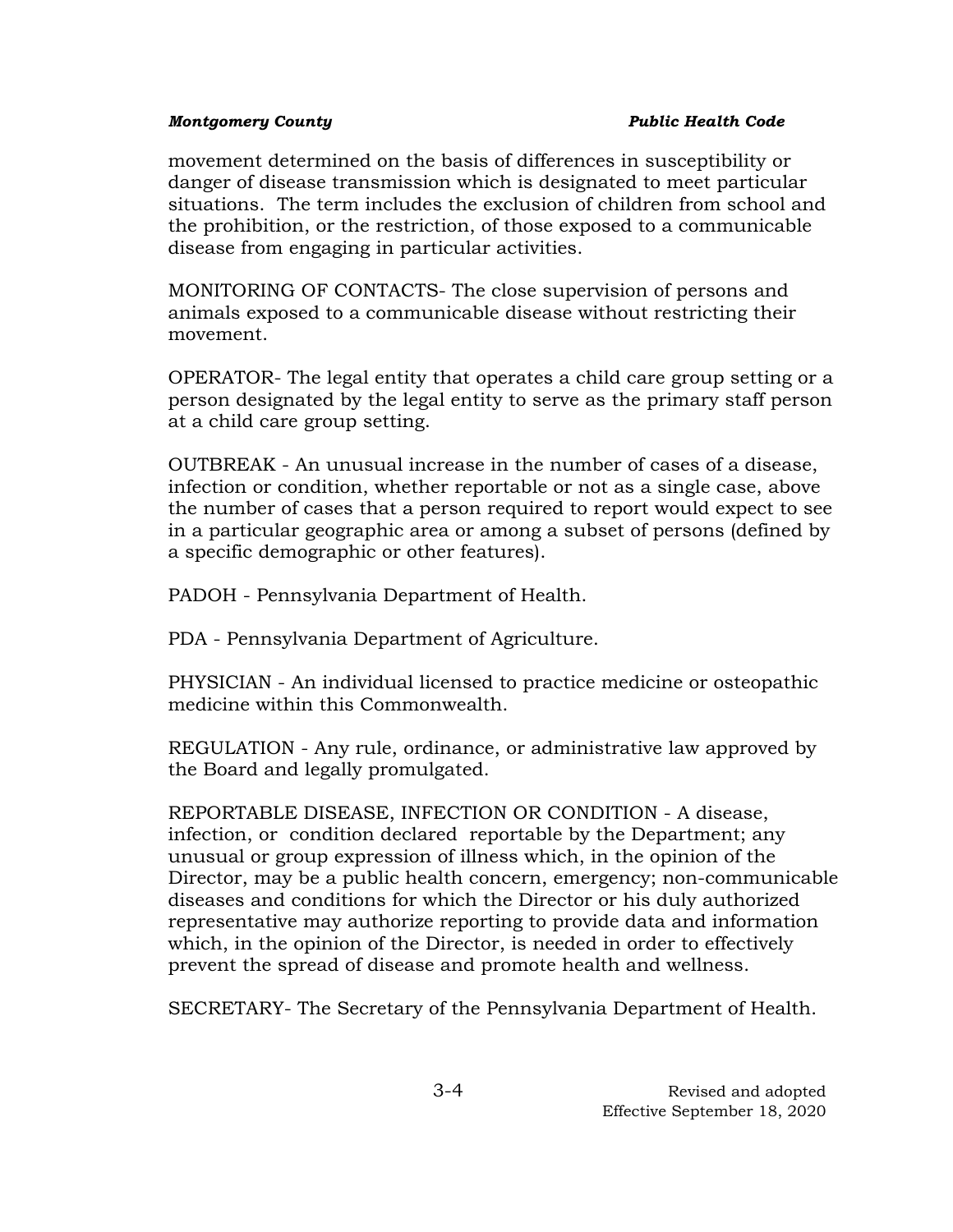SEGREGATION- The separation for special control or observation of one or more persons or animals from other persons or animals to facilitate the control of a communicable disease.

SURVEILLANCE OF DISEASE - The continuing scrutiny of all aspects of occurrence and spread of disease that are pertinent to effective control.

# **Section 3-3 Confidentiality**

- a. All information as to personal facts and circumstances obtained in connection with the administration of Public Health services conducted by the Montgomery County Health Department shall be held confidential and shall be considered privileged communications.
- b. Said information shall not be divulged without the consent of the individual if he/she is competent, and if he/she is incompetent or a minor child, then not without the consent of the parent, or the person in loco parentis, except as may be necessary to provide services to individuals.

# **Section 3-4 Limitations on confidentiality**

This Article shall not be construed to prohibit the disclosure of such confidential information in the following circumstances:

- a. Where required by law
- b. Where required for the health and welfare of the individual.
- c. In summary, statistical, or other forms which do not identify individuals.

## **Section 3-5 Custodian of records**

All records and information made confidential by this Article shall be the property of the Department and shall be under the control of the Director.

# **Section 3-6 Procedures for confidentiality**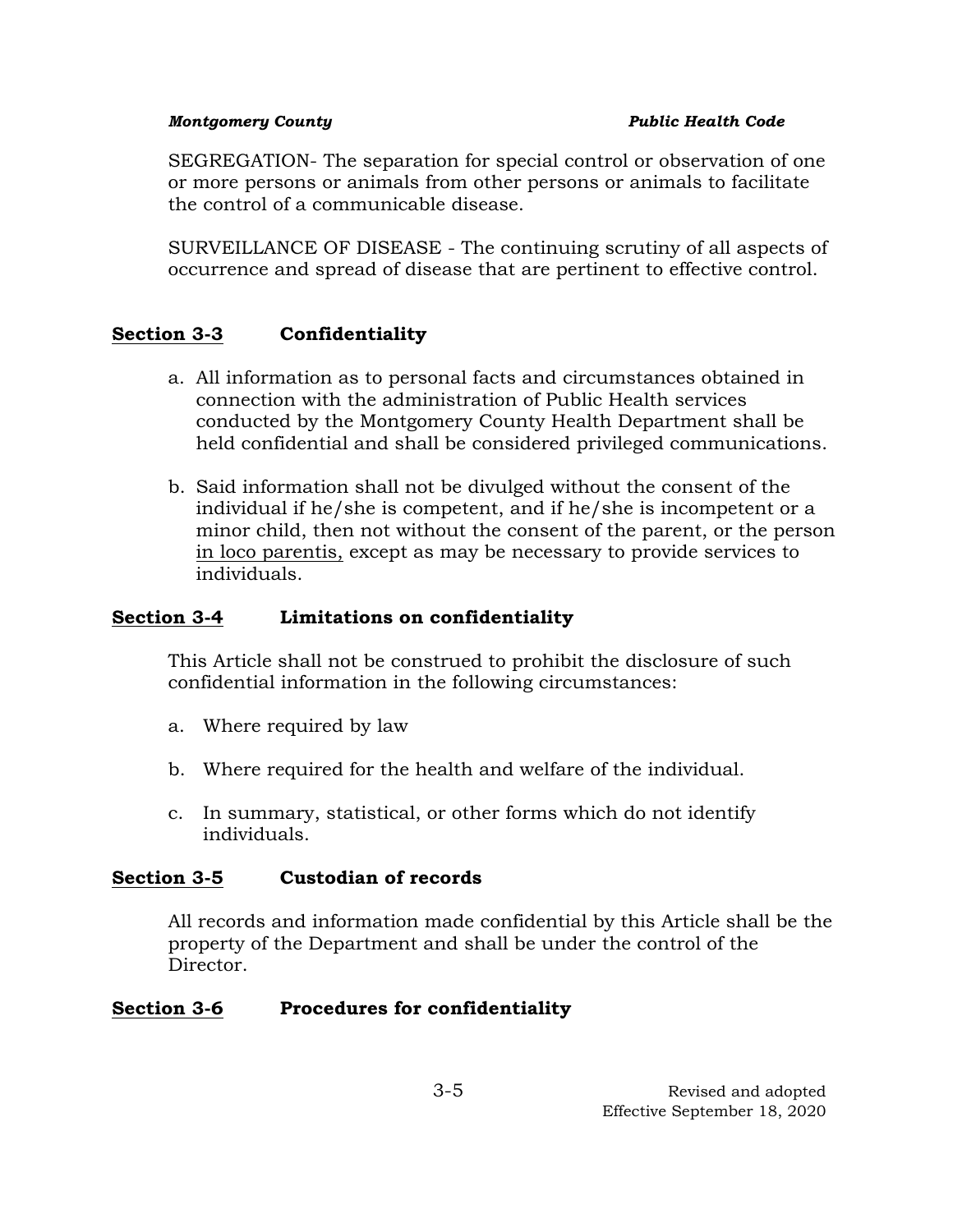- a. All information procured by or made available to the Department staff, both professional and clerical, shall be used by such personnel only in accordance with this Chapter; and
- b. Employees of the Department and all persons dealing with the Department in connection with these programs shall be informed of the policy concerning confidential information.

# **ARTICLE B REPORTABLE DISEASES AND CONDITIONS**

## **Section 3-7 Reportable diseases and conditions**

The following communicable diseases, unusual outbreaks of illness, noncommunicable diseases and conditions are to be reportable;

- 1. AIDS (Acquired Immunodeficiency Syndrome)
- 2. Amebiasis
- 3. Animal bite **\***
- 4. Anthrax **\***
- 5. An unusual cluster of isolates
- 6. Arboviruses (includes Colorado tick fever, Crimean-Congo hemorrhagic fever, dengue, Eastern equine encephalitis, St. Louis encephalitis, West Nile virus infection, Yellow fever, et al.) **\***
- 7. Botulism (all forms) **\***
- 8. Brucellosis
- 9. Campylobacteriosis
- 10. Cancer
- 11. CD4 T-lymphocyte test result with a count <200 cells/microliter, or a CD4 T-lymphocyte % of <14% of total lymphocytes
- 12. Chancroid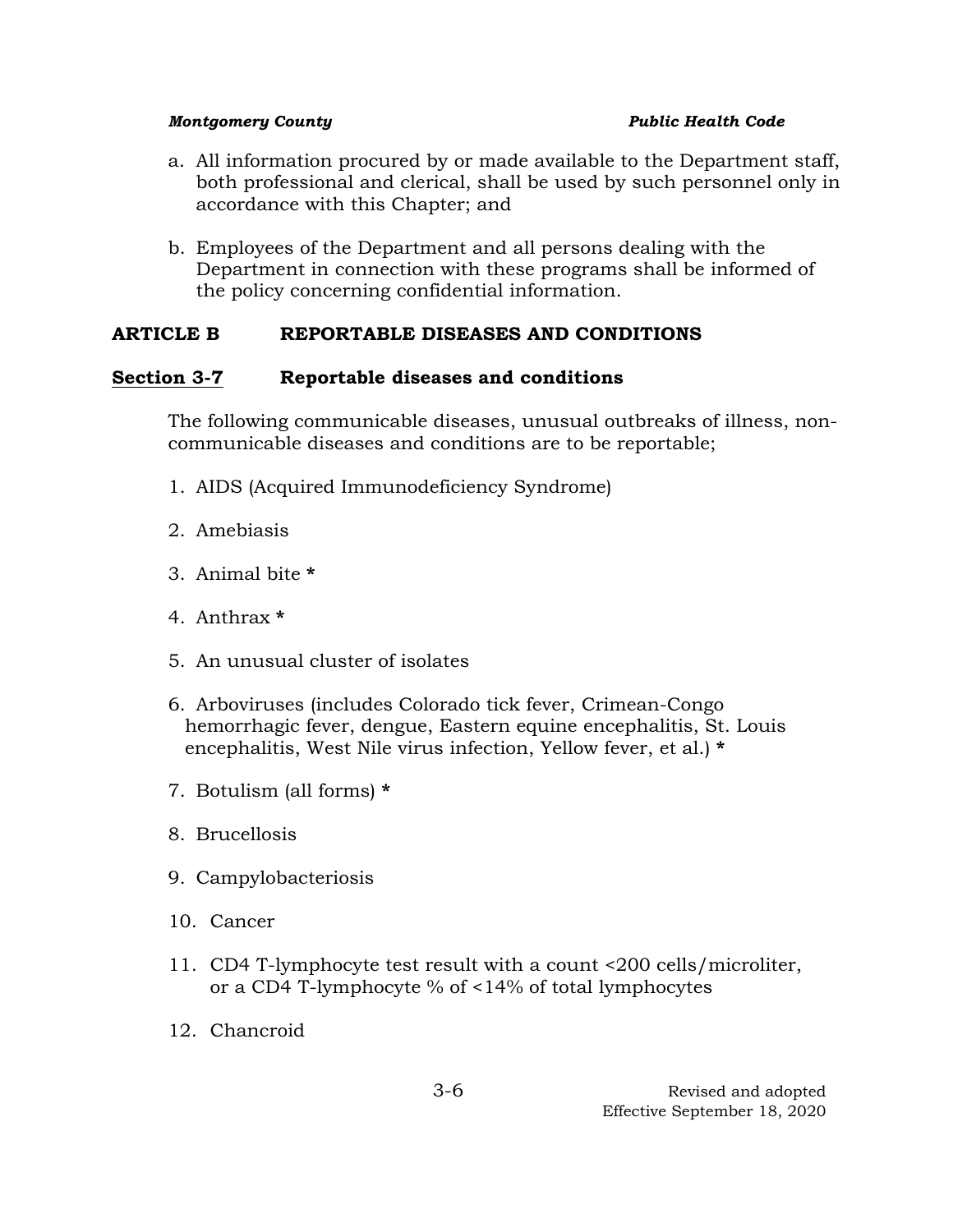- 13. Chickenpox *(Varicella)*
- 14. *Chlamydia trachomatis* infections
- 15. Cholera **\***
- 16. Congenital adrenal hyperplasia (CAH) (<5y/old)
- 17. COVID-19 (SARS-CoV-2)
- 18. Creutzfeldt-Jakob Disease
- 19. Cryptosporidiosis
- 20. Diphtheria **\***
- 21. Encephalitis (all types)
- 22. Enterohemorrhagic *E. coli* (shiga toxin-producing E. coli or STEC) **\***
- 23. Food poisoning outbreak **\***
- 24. Galactosemia (<5y/old)
- 25. Giardiasis
- 26. Gonococcal infections
- 27. Granuloma inguinale
- 28. Guillain-Barre syndrome
- 29. *Haemophilus influenzae* invasive disease **\***
- 30. Hantavirus pulmonary syndrome **\***
- 31. Hemorrhagic fever **\***
- 32. Hepatitis, viral, acute and chronic cases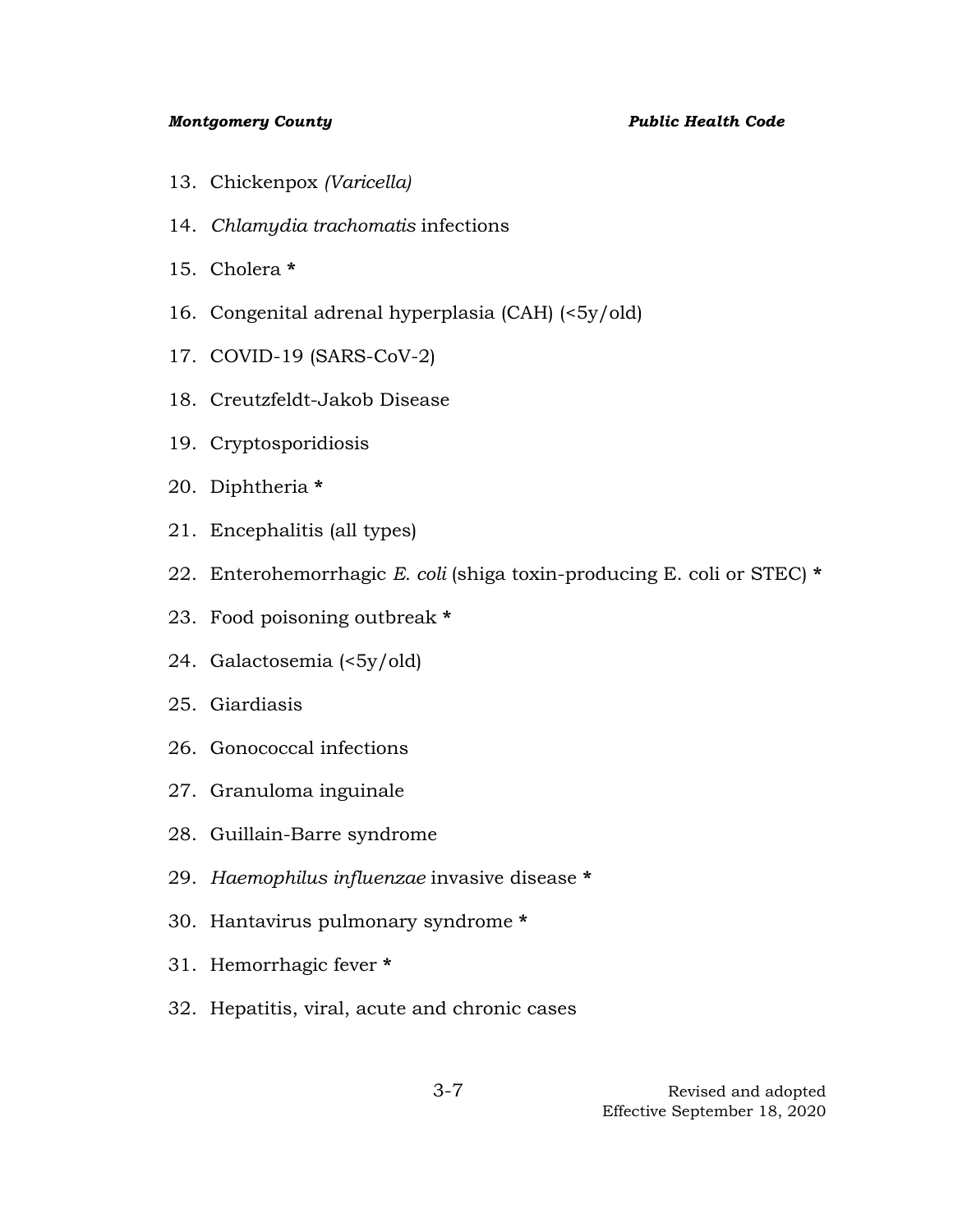- 33. Histoplasmosis
- 34. HIV infection
- 35. Influenza (laboratory-confirmed only)
- 36. Lead poisoning **\***
- 37. Legionellosis **\***
- 38. Leprosy (Hansen's Disease)
- 39. Leptospirosis (Weil's Disease)
- 40. Listeriosis
- 41. Lyme Disease
- 42. Lymphogranuloma venereum
- 43. Malaria
- 44. Maple syrup urine disease (MSUD) (<5y/old)
- 45. Measles (Rubeola) **\***
- *46.* Meningitis, (all types--not limited to invasive *Haemophilus influenzae* or *Neisseria meningitidis*)
- 47. Meningococcal invasive disease **\***
- 48. Mumps
- 49. Perinatal exposure of a newborn to HIV
- 50. Pertussis (whooping cough)
- 51. Phenylketonuria (PKU) (<5y/old)
- 52. Plague **\***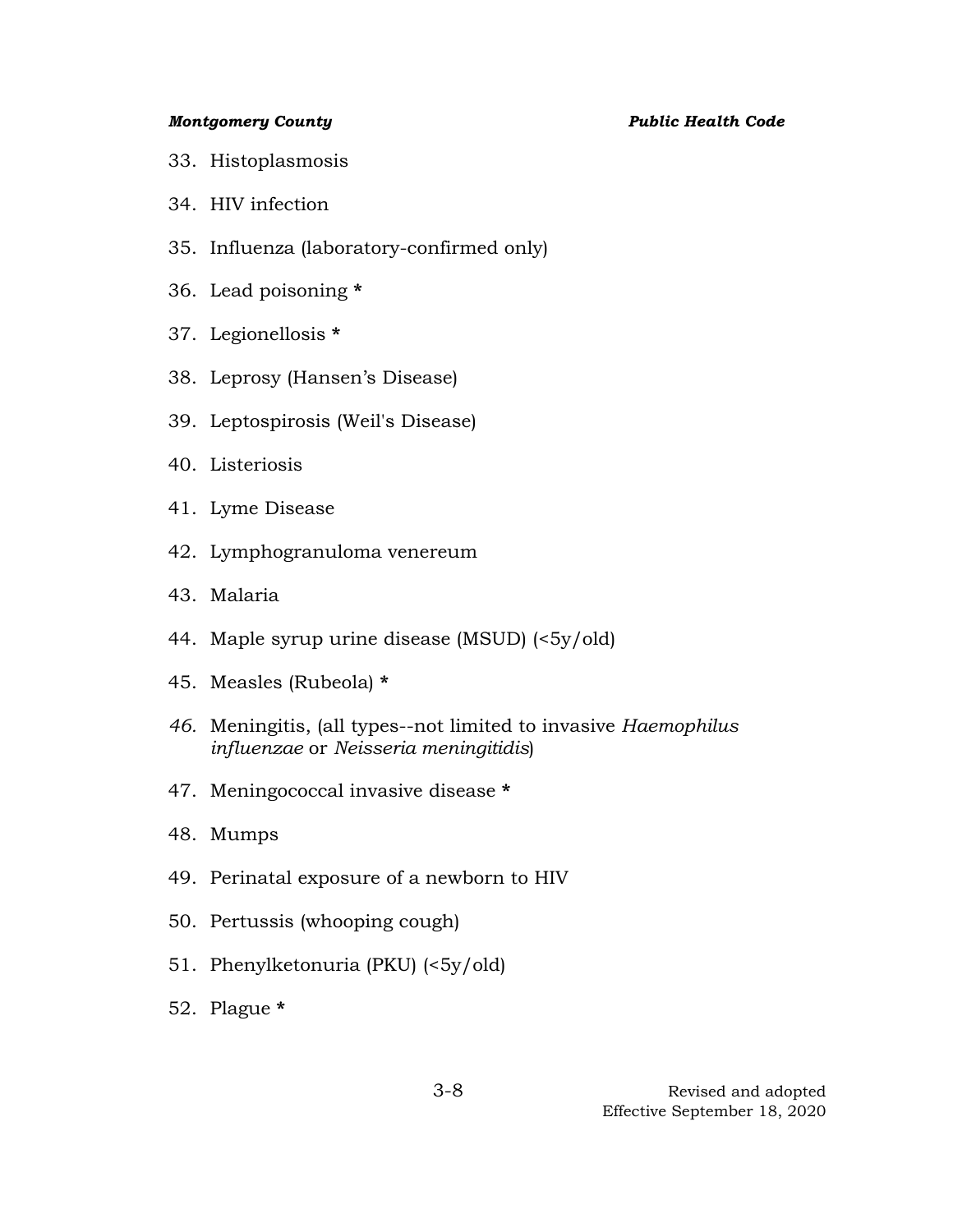- 53. Poliomyelitis **\***
- 54. Primary congenital hypothyroidism (<5y/old)
- 55. Psittacosis (ornithosis)
- 56. Rabies **\***
- 57. Respiratory syncytial virus
- 58. Rickettsial diseases/infections (includes Anaplasmosis, Rocky Mountain Spotted Fever, Q fever, rickettsialpox, typhus, Ehrlichiosis)
- 59. Rubella (German measles) and congenital rubella syndrome
- 60. Salmonellosis
- 61. Severe Acute Respiratory Syndrome (SARS) **\***
- 62. Shigellosis
- 63. Sickle cell hemoglobinopathies (<5y/old)
- 64. Smallpox **\***
- 65. Staphylococcal aureus, Vancomycin Resistant (VRSA) or Intermediate (VISA) invasive disease
- 66. Streptococcal invasive disease (Group A)
- 67. Streptococcus pneumoniae, drug resistant invasive disease
- 68. Syphilis (all stages)
- 69. Tetanus
- 70. Toxic shock syndrome
- 71. Toxoplasmosis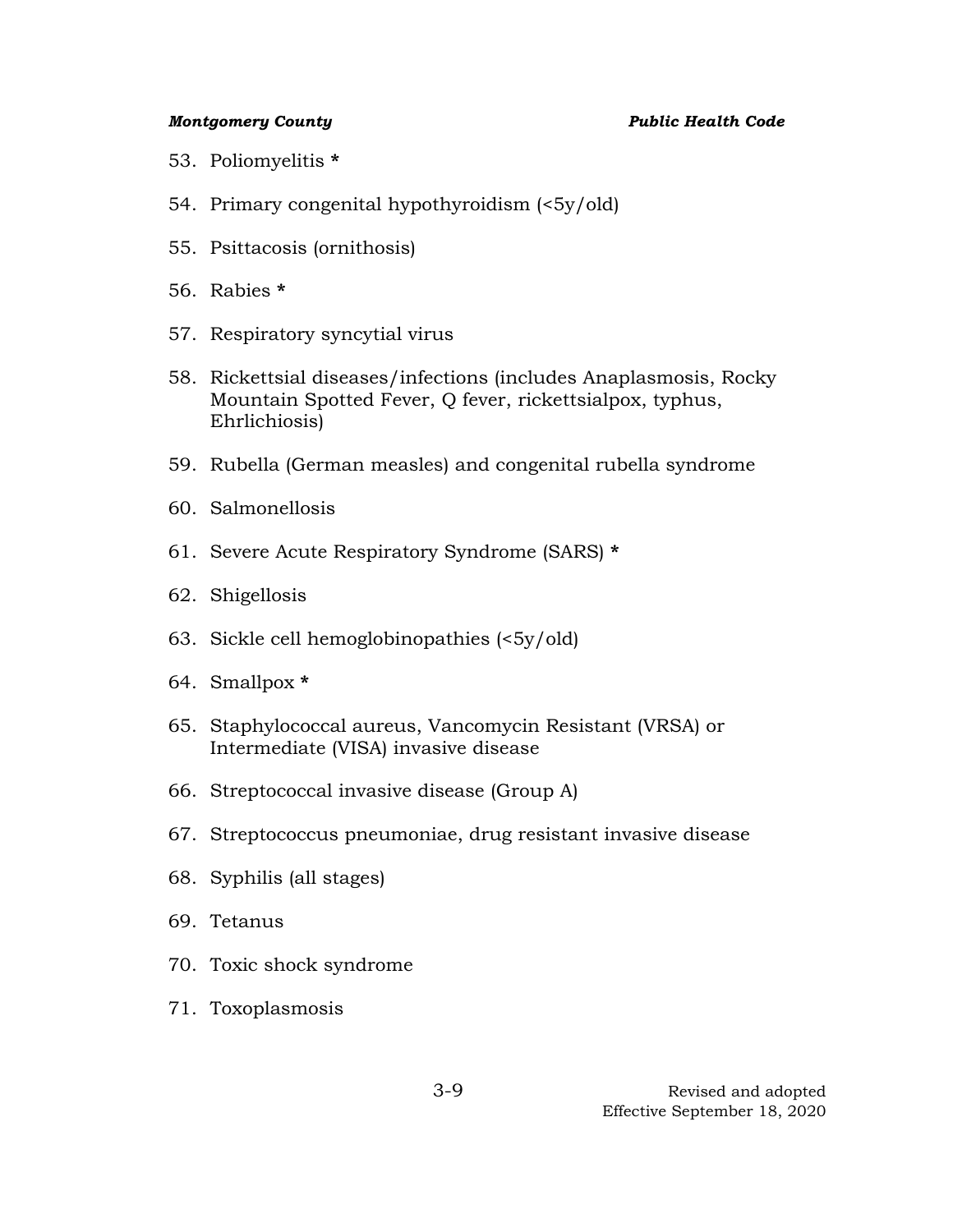- 72. Trichinosis
- 73. Tuberculosis, suspected or confirmed active disease (all sites), including the results of drug susceptibility testing and genotyping
- 74. Tularemia
- 75. Typhoid fever **\***

**\***Healthcare practitioners and healthcare facilities must report within 24 hours.

*The above list of reportable diseases and conditions has been adapted from PA Code, Title 28, Chapter 27.*

# **Section 3-8 Rare, exotic or tropical diseases**

Unusual, rare, exotic or imported communicable diseases, even if occurring only singly, shall also be reported to the Department, irrespective of whether such disease or condition is specifically listed above.

## **Section 3-9 Group expression of illness or disease**

The occurrence of any group expression of illness or disease, communicable or non-communicable, which may affect the public health, or be of public concern, shall be reported to the Department by any person(s) having this knowledge.

# **ARTICLE C REPORTING OF DISEASES**

## **Section 3-10 Reporting of cases by health care practitioners and health care facilities**

Every physician or health care facility is required to report a case of a disease, infection or condition related to reporting cases, if the health care practitioner or health care facility treats or examines a person who is suffering from, or who the health care practitioner or health care facility suspects, because of symptoms or the appearance of the individual, of having a reportable disease, infection or condition. Reports shall be made by phone, regular or electronic mail, fax or via electronic reporting through Pennsylvania's version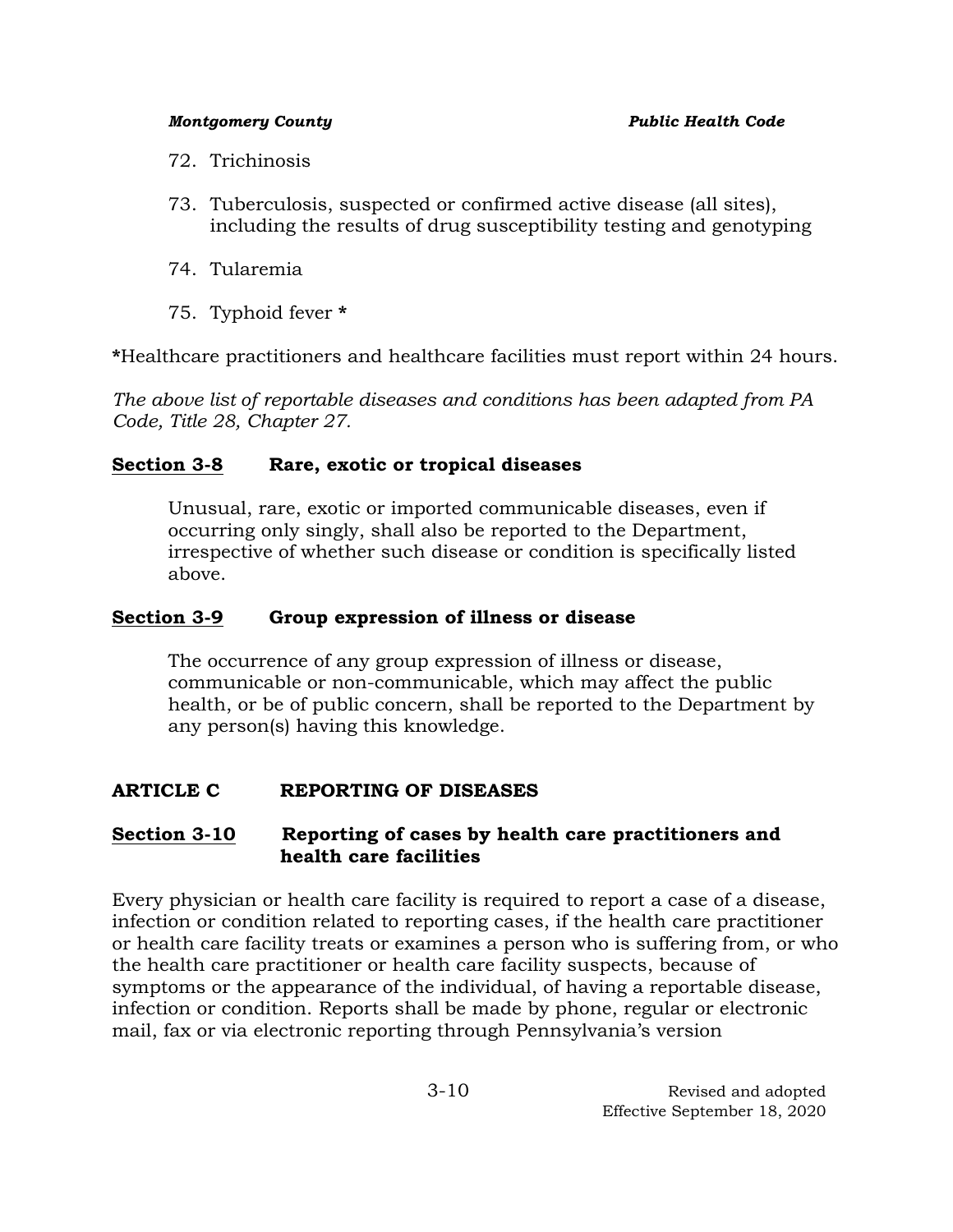of the National Electronic Disease Surveillance System (PA-NEDSS).

- a. The report shall state:
	- i. the name of the disease or condition;
	- ii. the name and date of birth of the patient or carrier;
	- iii. the occupation of the patient or carrier;
	- iv. the name of the employer of the patient or carrier;
	- v. the address and telephone at which the patient or carrier may be located;
	- vi. the date of onset of the disease;
	- vii. the name and telephone of the attending physician.
- b. Every physician who treats a patient with a reportable communicable disease which is classed as a sexually transmitted disease (STD) shall report the case to the Department. The report shall state: diagnosis, laboratory data, and treatment of the disease; the name, age, sex, and race of the patient; and the address and telephone number at which the patient may be located.

# **Section 3-11 Reporting of cases by clinical laboratories**

- a. A person who is in charge of a clinical laboratory in which a laboratory test of a specimen derived from the human body yields microscopical, cultural, immunological, chemical, serological, chemical, virologic, nucleic acid (DNA or RNA) or other evidence significant from a public health standpoint of the presence of a disease, infection or condition listed in subsection (b) shall promptly report the findings within 24 hours except as otherwise noted.
- b. The diseases, infections and conditions to be reported include the following:
	- 1. Amebiasis
	- 2. Anthrax
	- 3. An unusual cluster of isolates
	- 4. Arboviruses
	- 5. Botulism-all forms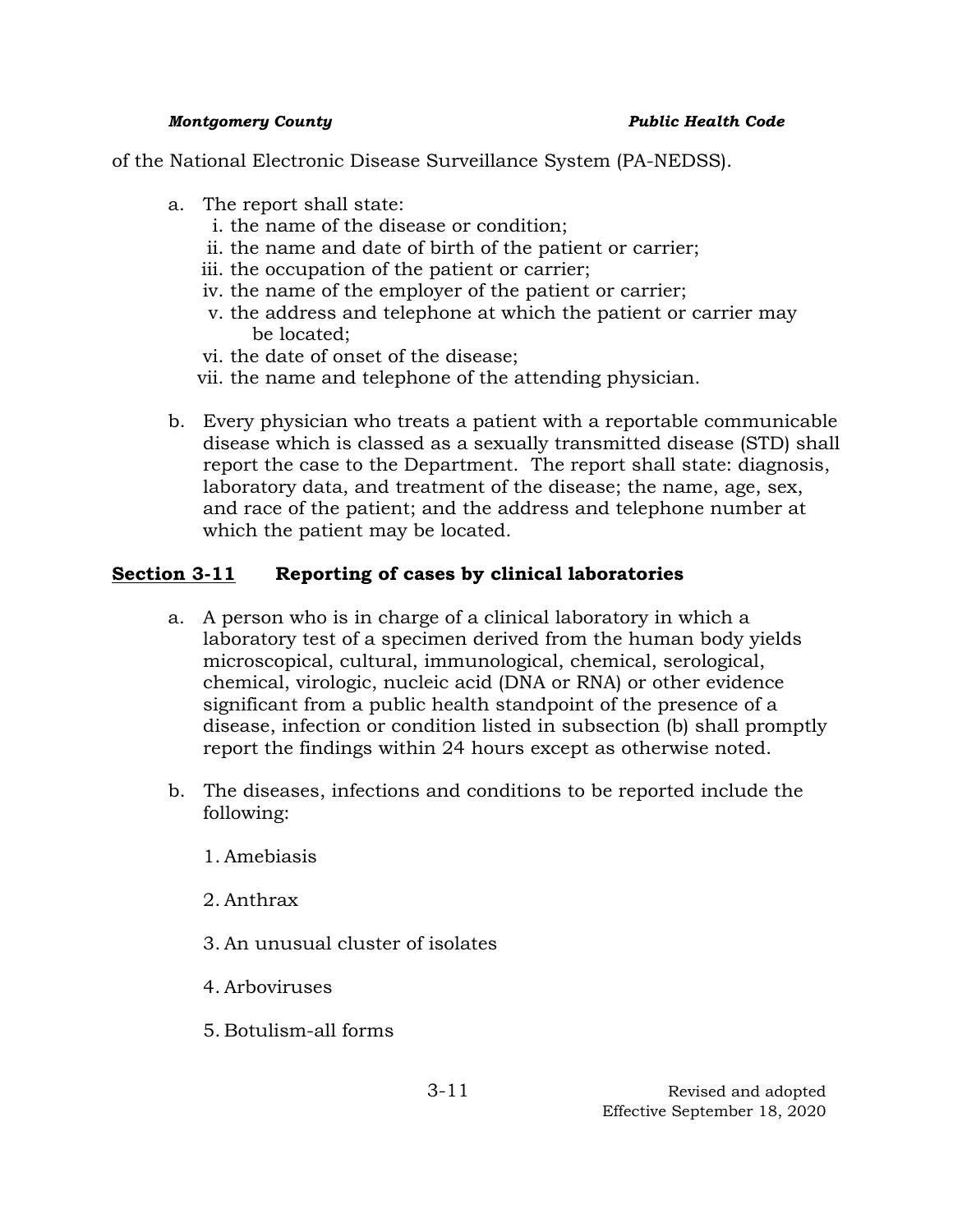- 6. Brucellosis
- 7. CD4 T-lymphocyte test result with a count of less than 200 cells/uL or less than 14% of total lymphocytes (effective October 18, 2002)
- 8. Campylobacteriosis
- 9. Cancer
- 10. Chancroid
- 11, Chickenpox (varicella)
- 12. Chlamydia trachomatis infections
- 13. Cholera
- 14. Congential adrenal hyperplasia (CAH) in children under 5 years of age
- 15. Creutzfeldt-Jakob disease
- 16. Cryptosporidiosis
- 17. Diptheria infections
- 18. Enterohemorrhagic E. coli 0157 infections, or infections caused by other subtypes producing shiga-like toxin
- 19. Galactosemia in children under 5 years of age
- 20. Giardiasis
- 21. Gonococcal infections
- 22. Granuloma inguinale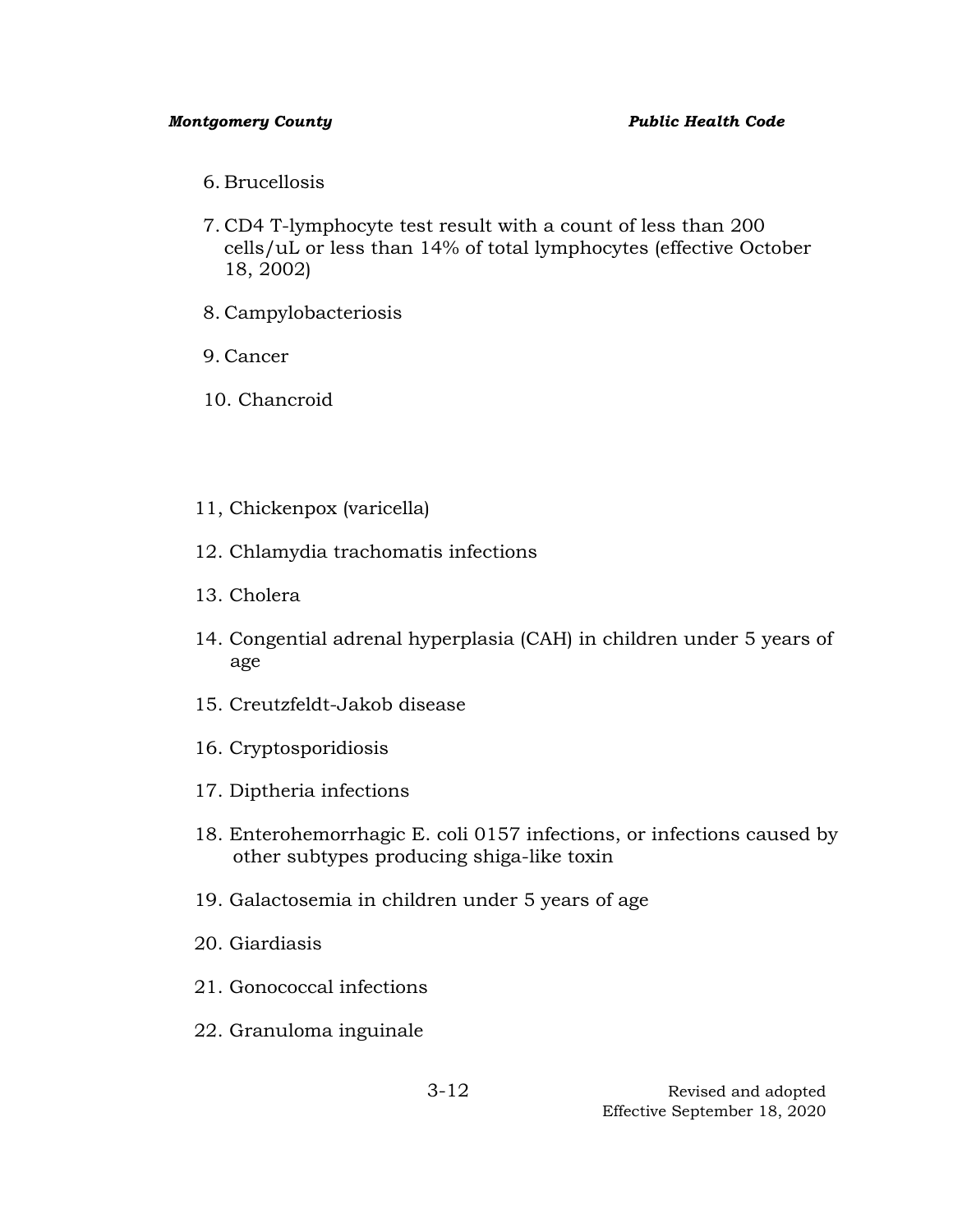- 23. HIV (Human Immunodeficiency Virus) (effective October 18, 2002)
- 24. Haemophilus influenzae infections-invasive from sterile sites
- 25. Hantavirus
- 26. Hepatitis, viral, acute, and chronic cases
- 27. Histoplasmosis
- 28. Influenza
- 29. Lead Poisoning
- 30. Legionellosis
- 31. Leprosy (Hansen's disease)
- 32. Leptospirosis
- 33. Listeriosis
- 34. Lyme Disease
- 35. Lymphogranuloma venereum
- 36. Malaria
- 37. Maple syrup urine disease (MSUD) in children under 5 years of age
- 38. Measles (rubeola)
- 39. Meningococcal infections-invasive from sterile sites
- 40. Mumps
- 41. Pertussis
- 42. Phenylketonuria (PKU) in children under 5 years of age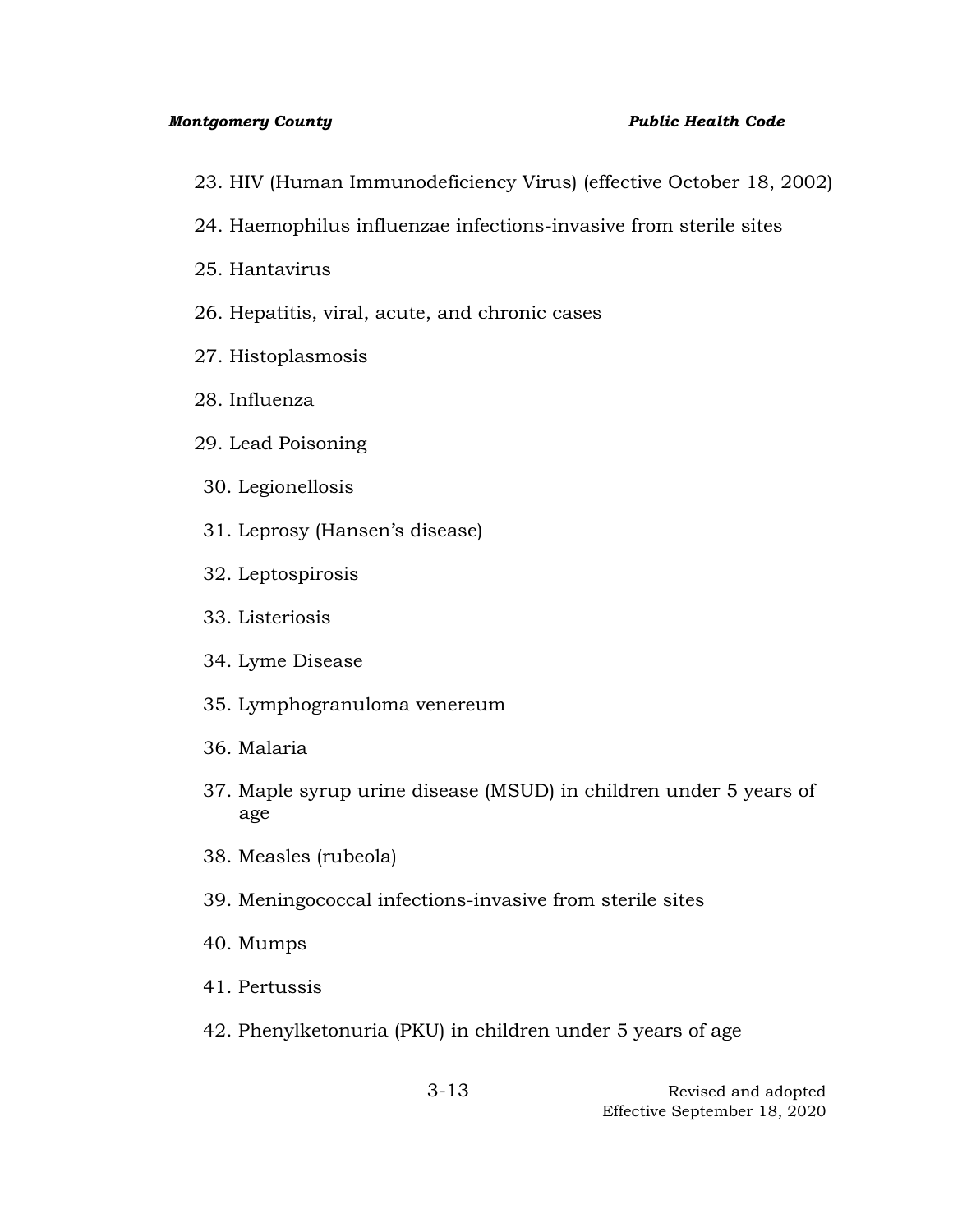- 43. Primary congenital hypothyroidism in children under 5 years of age
- 44. Plague
- 45. Poliomyelitis
- 46. Psittacosis (ornithosis)
- 47. Rabies
- 48. Respiratory syncytial virus
- 49. Rickettsial infections
- 50. Rubella
- 51. Salmonella
- 52. Shigella
- 53. Sickle cell disease in children under 5 years of age
- 54. Staphylococcus aureus Vancomycin-resistant (or intermediate) invasive disease
- 55. Streptococcus pneumoniae, drug resistant invasive disease
- 56. Syphilis
- 57. Tetanus
- 58. Toxoplasmosis
- 59. Trichinosis
- 60. Tuberculosis, confirmation of positive smears or cultures, including results of drug susceptibility testing and send TB isolate to PADOH lab for genotyping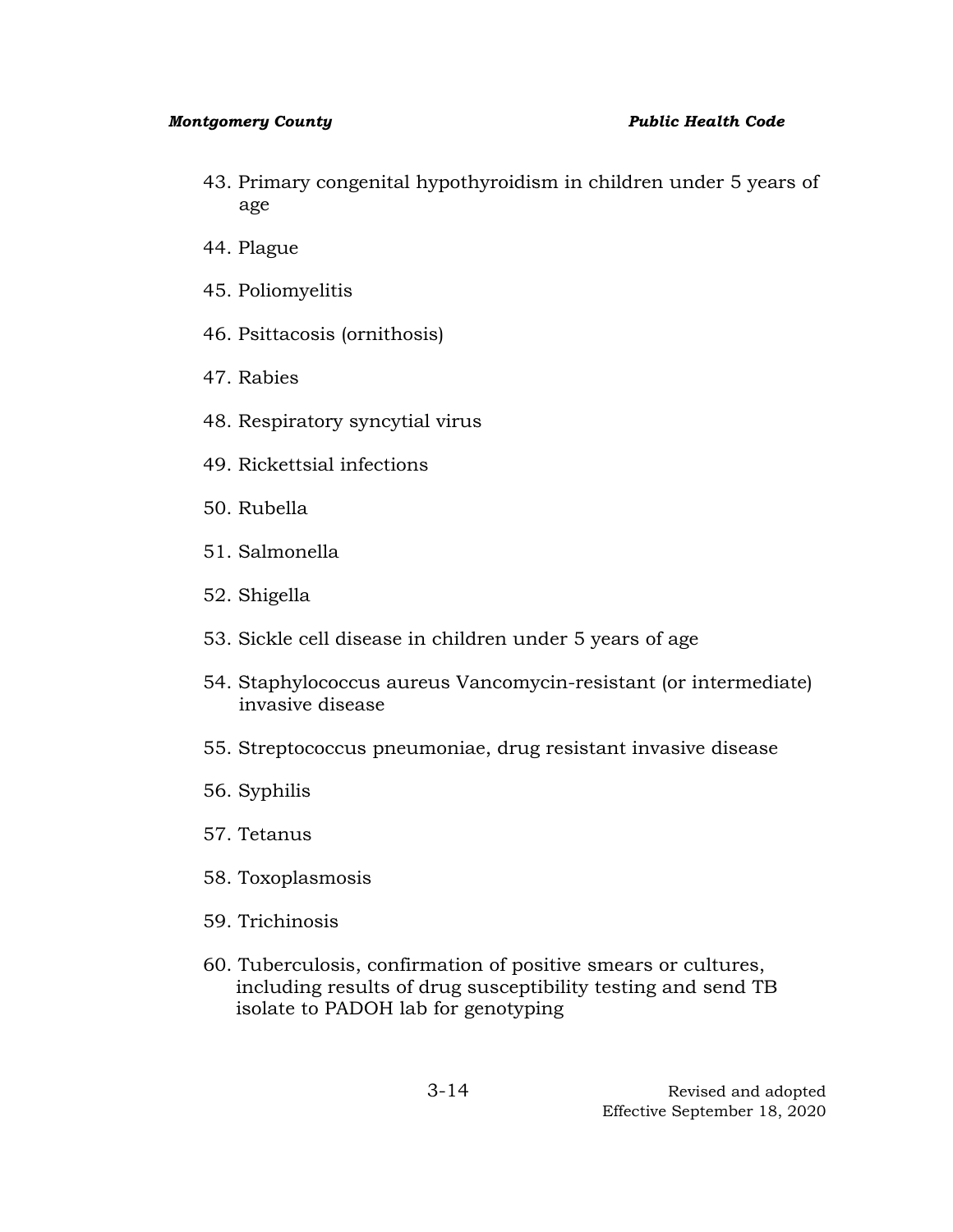61. Tularemia

62. Typhoid

- c. The report shall include the following, except as provided in subsection (d):
	- i. The name, address and telephone number of the person from whom the specimen was obtained.
	- ii. The date the specimen was collected.
	- iii. The source of the specimen (such as serum, stool, CSF, wound).
	- iv. The name of the test or examination performed and the date it was performed.
	- v. The results of the test.
	- vi. The range of normal values for the specific test performed.
	- vii. The name address and telephone number of the physician for whom the examination or test was performed.
	- viii. Other information requested in case reports or formats specified by the Department.
- d. Laboratory test results shall be reported by the person in charge of a laboratory directly to the Department through secure electronic mechanisms in a manner specified by the Department, except for the following: Reports of CAH, galactosemia maple syrup urine disease, phenylketonuria, primary congenital hypothyroidism, sickle cell disease, and cancer shall be made in the manner and to the location specifically designated by PADOH.
- e. A clinical laboratory shall submit isolates of salmonella and shigella to the Department's Bureau of Laboratories for serotyping within five (5) work days of isolation.
- f. A clinical laboratory shall submit isolates of Neisseria meningitidis obtained from a normally sterile site to the Department's Bureau of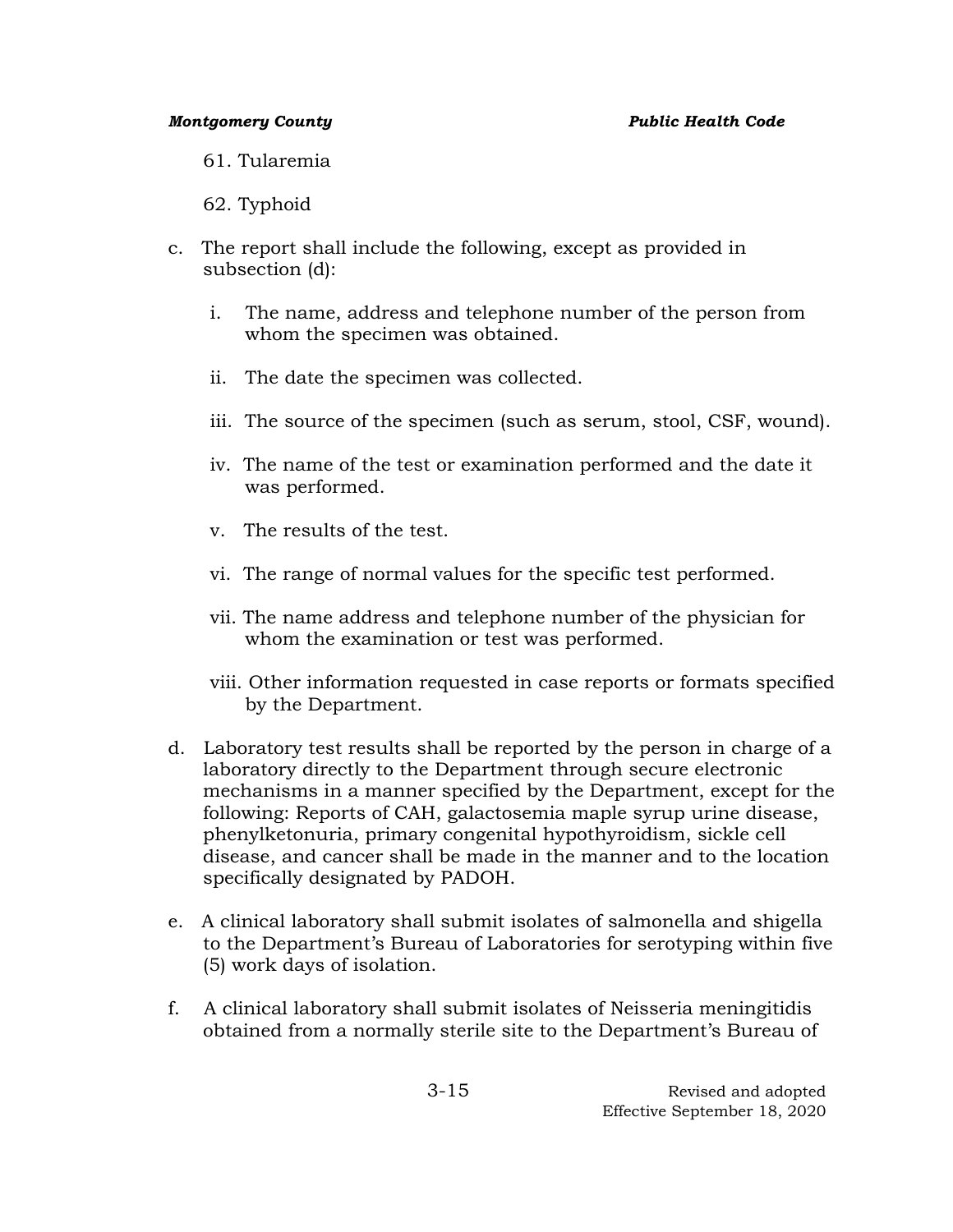Laboratories for serogrouping within five (5) work days of isolation.

- g. A clinical laboratory shall send isolates of enterohemorrhagic E. coli to the Department's Bureau of Laboratories for appropriate further testing within five (5) work days of isolation.
- h. A clinical laboratory shall send isolates of Haemophilus influenzae obtained from a normally sterile site to the Department's Bureau of Laboratories for serotyping within five (5) work days of isolation.
- i. PADOH upon publication of a notice in the *Pennsylvania Bulletin*, may authorize changes in the requirements for submission of isolates based upon medical or public health developments when such departure is determined by the Department to be necessary to protect the health of the people of this Commonwealth. The change will not remain in effect for more than 90 days after publication unless the Board acts to affirm the change within that 90-day period.

# **Section 3-12 Communicable disease reports by schools and child care group settings**

- a. School nurses or appropriate representatives of child care group settings shall report the presence of suspected or confirmed reportable diseases to the Department. The nurse shall also inform the school administrator.
- b. Any unusual increase in the number of absentees among school children or those who attend Child Care Group Settings shall be reported to the Department by the school nurse or the appropriate representative of the Child Care Group Setting.

# **Section 3-13 Reports by institutions**

Administrators of hospitals or their designee who oversee an institution for the treatment of disease, or any institution maintaining dormitories and living quarters, or any orphanage, shall notify the Department upon admission or the occurrence in such institution of a patient with a reportable disease, and shall thereafter follow the advice and instructions of the Department for controlling such disease.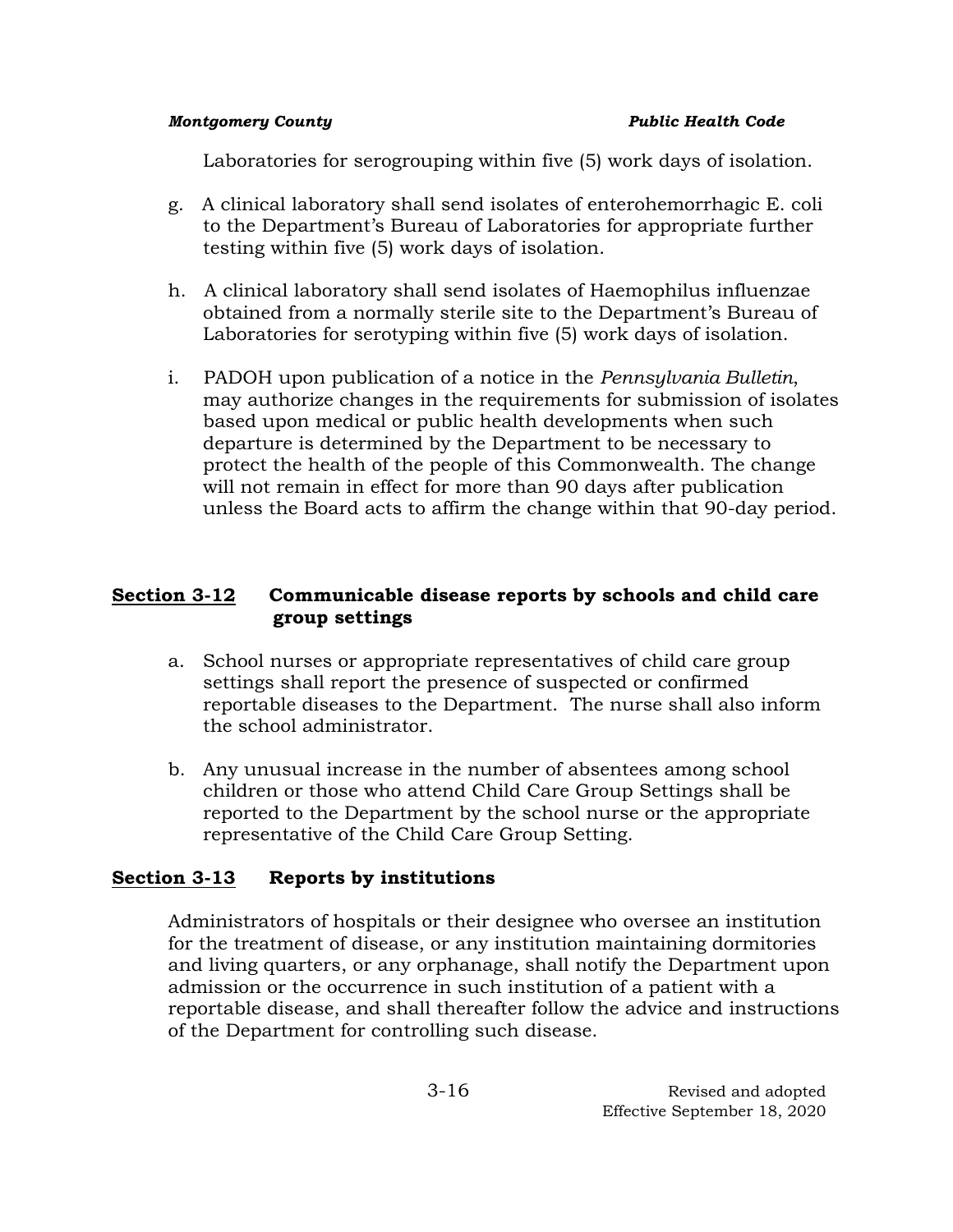# **Section 3-14 Reporting by other licensed health care practitioners**

Any chiropractor, dentist, nurse, optometrist, podiatrist, veterinarian, other licensed health practitioner having knowledge or suspicion of any reportable disease or condition shall report such disease or condition promptly to the Department.

# **Section 3-15 Reporting by householders and others**

Any householder, proprietor of a hotel, motel, rooming, lodging or boarding house, or any other person having knowledge or suspicion of any reportable disease or condition shall report this knowledge or suspicion promptly to the Department.

# **Section 3-16 Revision of diagnosis by attending physician**

Once it is reported to the Department, no diagnosis of a disease for which isolation or quarantine is required shall be revised without notification of the Director.

# **Section 3-17 Reporting tuberculosis**

Any private physician who treats a patient for tuberculosis, or any authorized person of a hospital, state or county institution, sanatorium, nursing or convalescent home, or tuberculosis clinic which treats a patient for tuberculosis within this County, shall promptly report (within 5 business days) the case by telephone.

# **Section 3-18 Reporting outbreaks and unusual occurrences of disease**

- a.A person required to report shall report an outbreak within 24 hours and in accordance relating to reporting cases.
- b. A person required to report shall report an unusual occurrence of a disease, infection or condition not listed as reportable (relating to the reporting of diseases and conditions) or defined as an outbreak within 24 hours.

# **Section 3-19 Reports by the Director to the Pennsylvania Department of Health**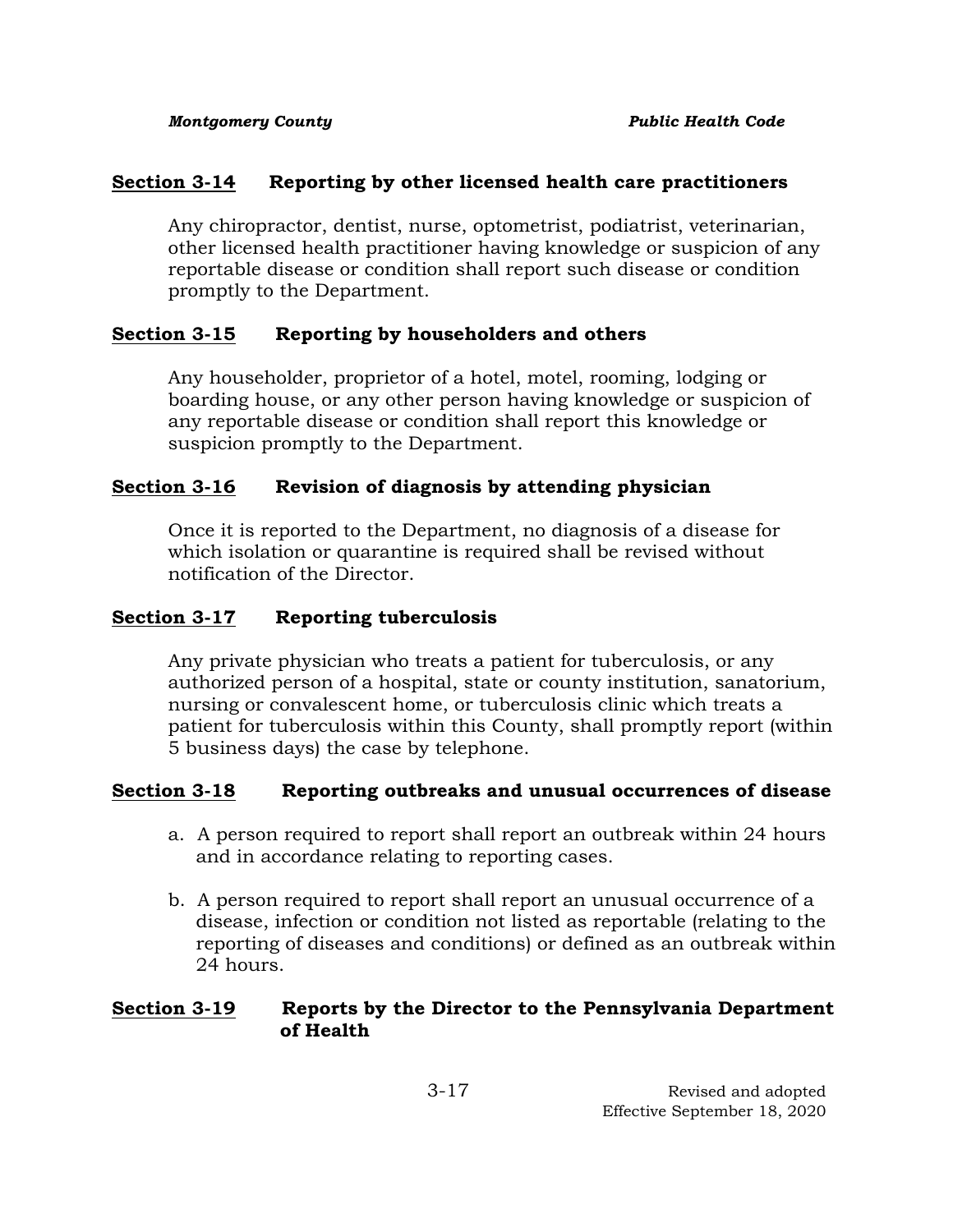- a. The Department shall report an outbreak by telephone on the same day that the outbreak is reported or otherwise made known to it, as follows:
	- i. AIDS. To the HIV/AIDS Epidemiology Section, Division of Infectious Disease Epidemiology, Bureau of Epidemiology.
	- ii. Chancroid, chlamydia trachomatis infections, gonococcal infections, granuloma inguinale, lymphogranuloma venereum, syphilis and tuberculosis. To the Division of Tuberculosis and Sexually Transmitted Diseases, Bureau of Communicable Diseases.
	- iii. Chickenpox, diphtheria, measles, mumps, pertussis, polio, rubella and tetanus. To the Division of Immunizations, Bureau of Communicable Diseases.

i.v. Other reportable diseases and conditions. To the Division of Infectious Disease Epidemiology, Bureau of Epidemiology.

- b. The Department shall report by telephone on the same day any of the following diseases is reported or otherwise made known to it, as follows:
	- i. Diphtheria, measles, pertussis and polio. To the Division of Immunizations, Bureau of Communicable Diseases.
	- ii. Anthrax, arbovirus disease, cholera, enterohemorrhagic Escherichia coli, hantavirus pulmonary syndrome, food borne botulism, Haemophilus influenzae invasive disease in a child under 15 years of age, hemorrhagic fever, hepatitis E, human rabies, Legionellosis, plague, smallpox, typhoid fever and yellow fever. To the Division of Infectious Disease Epidemiology, Bureau of Epidemiology.
- c. The Director shall maintain records that will permit the efficient functioning of the Department for the prevention and control of communicable disease.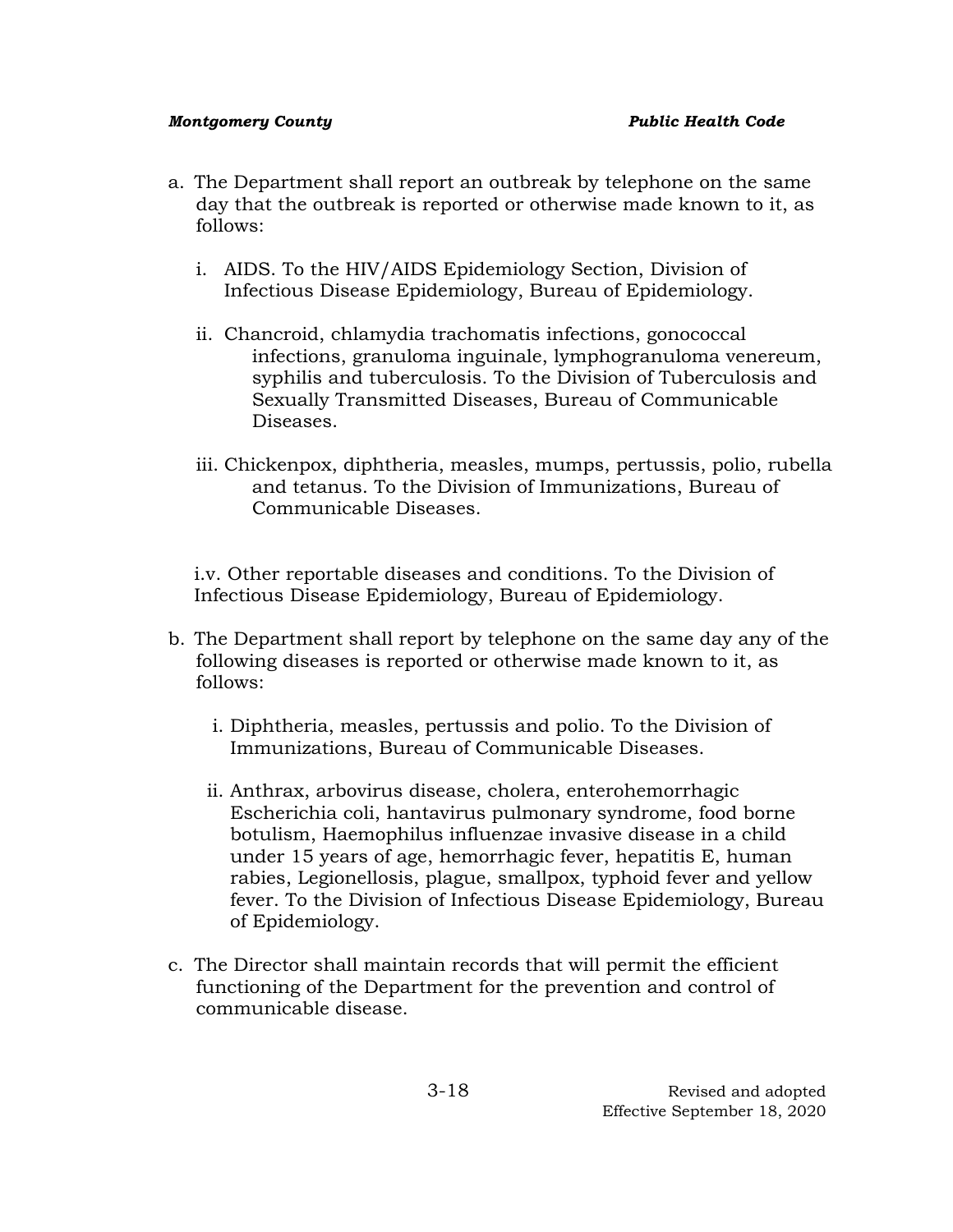## **ARTICLE D QUARANTINE AND ISOLATION**

## **Section 3-20 Disease control measures**

- a. The Department shall direct isolation of a person or an animal with a communicable disease or infection; surveillance, segregation, quarantine or modified quarantine of contacts of a person or an animal with a communicable disease or infection; and any other disease control measure the Department considers to be appropriate for the surveillance of disease, when the disease control measure is necessary to protect the public from the spread of infectious agents.
- b. The Department will determine the appropriate disease control measure based upon the disease or infection, the patient's circumstances, the type of facility available and any other available information relating to the patient and the disease or infection. The Department may consult with state and federal public health officials prior to taking any disease control measure.

## **Section 3-21 Isolation, Quarantine and Placarding**

- a. Isolation. When the isolation of a person or animal that is suspected of harboring an infectious agent is appropriate, the Department shall cause the isolation to be done promptly following receipt of the case report. If more than one jurisdiction is involved, the Department shall cause a person or animal to be isolated only after consulting with and receiving approval from the Pennsylvania Department of Health. The Department shall ensure that instructions are given to the case or persons responsible for the care of the case and to members of the household or appropriate living quarters, defining the area within which the case is to be isolated and identifying the measures to be taken to prevent the spread of disease. A modified isolation may be considered for some cases.
- b. Quarantine. If the disease is one requiring quarantine of the contacts in addition to isolation of the case, the Director shall:

i. determine the contacts who are subject to quarantine; ii. specify the place to which they shall be quarantined;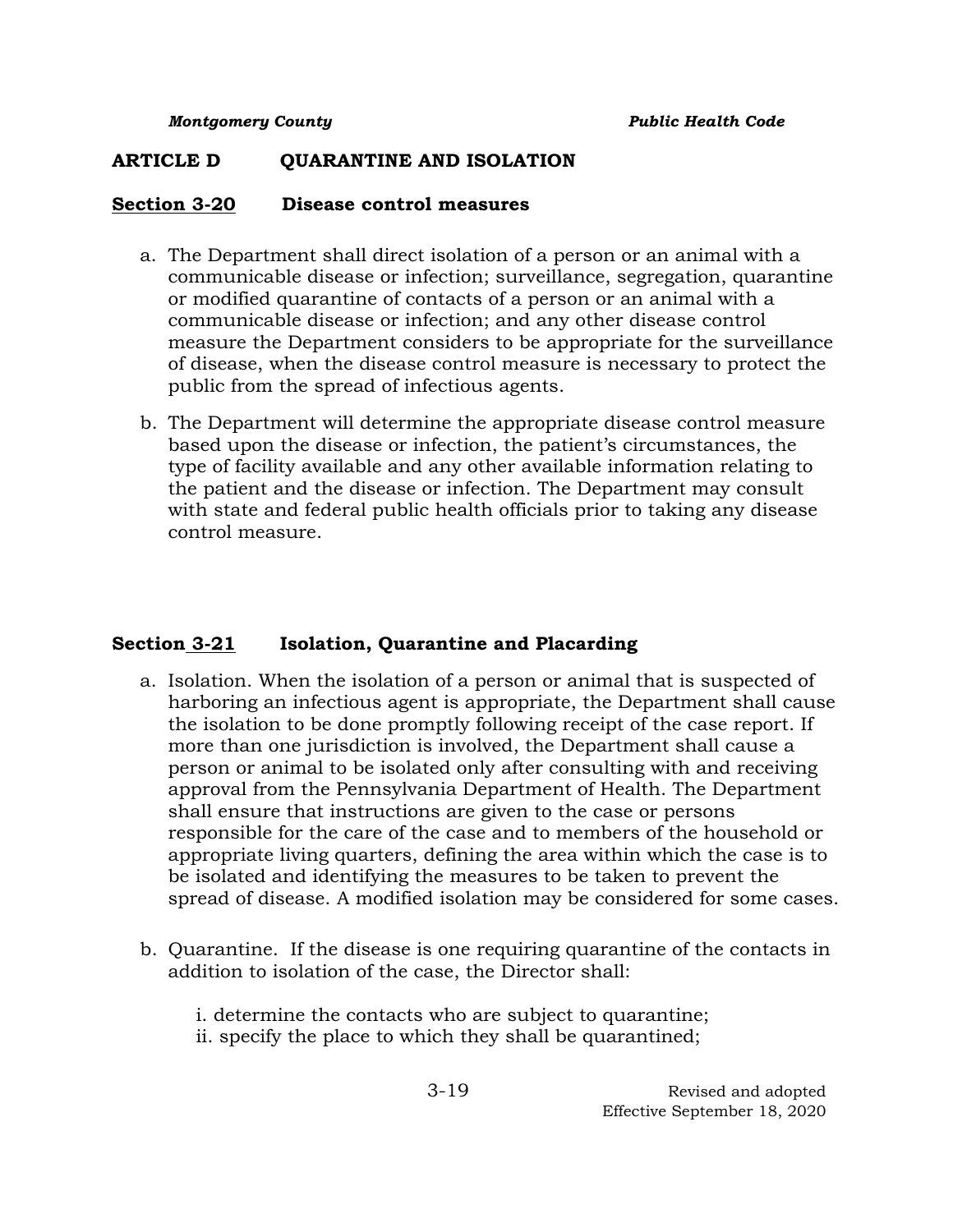- iii. issue appropriate instructions;
- iv. and, ensure that provisions are made for the medical observation of the contacts as frequently as necessary during the quarantine period.
- c. Placarding. Whenever the Department deems it necessary, placards may be utilized for the purpose of isolation or quarantine as required for the protection of public health.
- d. Travel Restrictions. Until such time as determined by the County Health Director, in consultation with Board of Health, all individuals traveling to Montgomery County from states or countries identified as areas of high amounts of COVID-19 cases by the Pennsylvania Department of Health (and as may be updated from time-to-time) shall quarantine in accordance with the Pennsylvania Department of Health recommendations. The restrictions shall not apply to Critical Infrastructure Workers (per guidance of the Center for Disease Control and Prevention), other essential workers or individuals who are required to travel to or from the identified states on a daily or weekly basis for employment purposes.

# **Section 3-22 Movement and release of persons and animals subject to isolation or quarantine by the action of the Department**

- a. A person or animal subject to isolation or quarantine by action of the Department or PADOH may be removed to another location only with the permission of the Department or PADOH.
- b. The Department may order that a person or animal be released from isolation or quarantine when the Department determines that the person or animal no longer presents a public health threat.

c. Whenever a laboratory specimen is to be examined for the presence of disease-causing organisms to determine the duration of isolation or quarantine or to determine the eligibility of a person or animal for release from isolation or quarantine, the specimen shall be examined in a laboratory approved by the Department to conduct that type of examination.

# **ARTICLE E COMMUNICABLE DISEASE IN CHILDREN AND STAFF ATTENDING SCHOOLS AND CHILD CARE GROUP**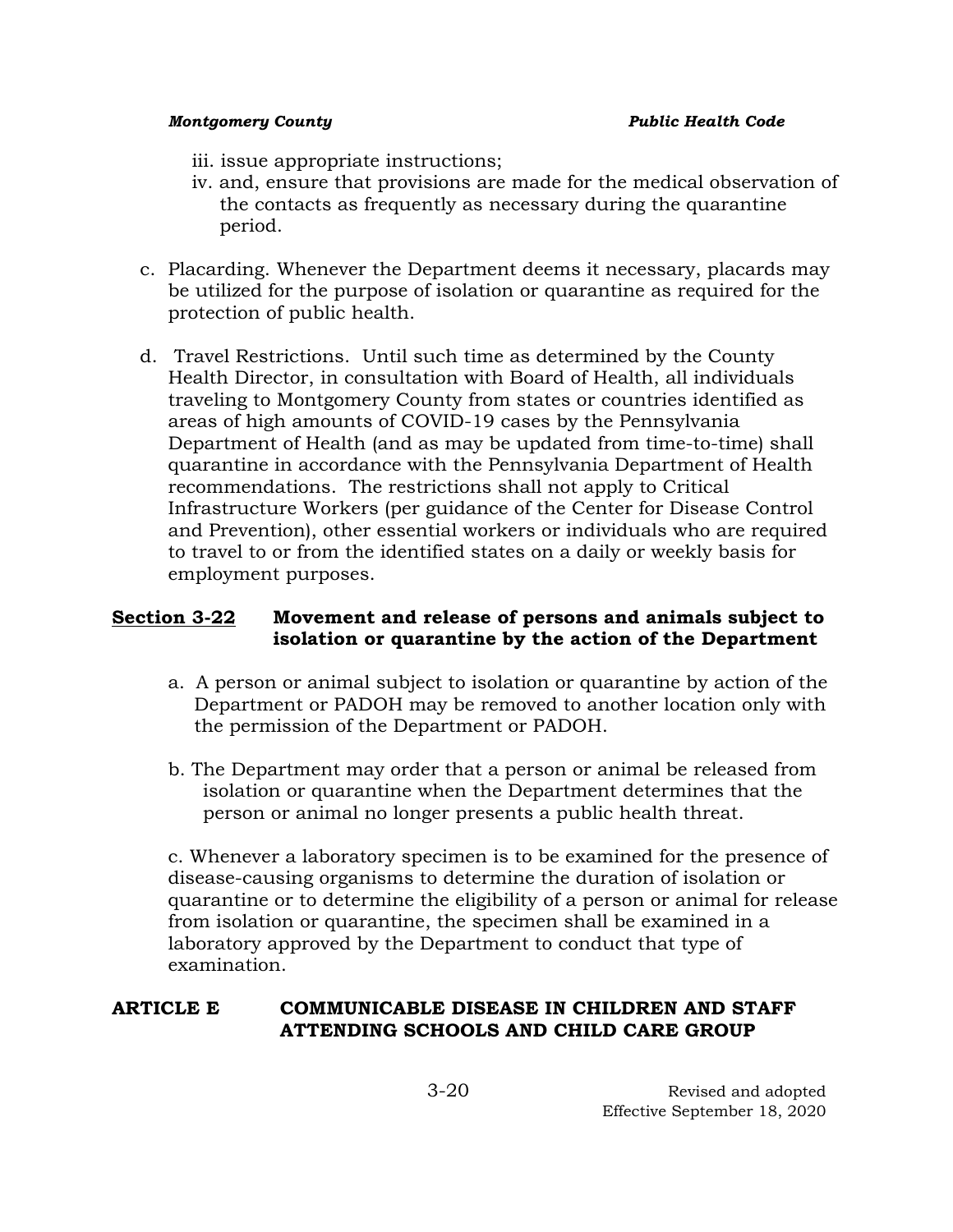### **SETTINGS**

# **Section 3-23 Exclusion of children, and staff having contact with children, for specified diseases and infections conditions**

A person in charge of a public, private, parochial, Sunday or other school or college shall exclude from school a child, or a staff person, including a volunteer, who has contact with children, who is suspected by a physician or the school nurse of having any of the communicable diseases, infections or conditions. Readmission shall be contingent upon the school nurse, or in the absence of the school nurse, a physician, verifying that the criteria for readmission have been satisfied. The diseases, the periods of exclusion and the criteria for readmission are as follows:

- a. Diphtheria: Two weeks from the onset or until appropriate negative culture tests.
- b. Measles: Four days from the onset of rash. Exclusion may also be ordered by the Department as relating to special requirements for measles.
- c. Mumps: Nine days from the onset or until subsidence of swelling.
- d. Pertussis: Three weeks from the onset or 5 days from institution of appropriate antimicrobial therapy.
- e. Rubella: Four days from the onset of rash.
- f. Chickenpox: Five days from the appearance of the first crop of vesicles, or when all the lesions have dried and crusted, whichever is sooner.
- g. Respiratory streptococcal infections, including scarlet fever: At least 10 days from onset if no physician is in attendance or 24 hours after institution of appropriate antimicrobial therapy.
- h. Infectious conjunctivitis (pink eye): Until judged not infective; that is, without a discharge.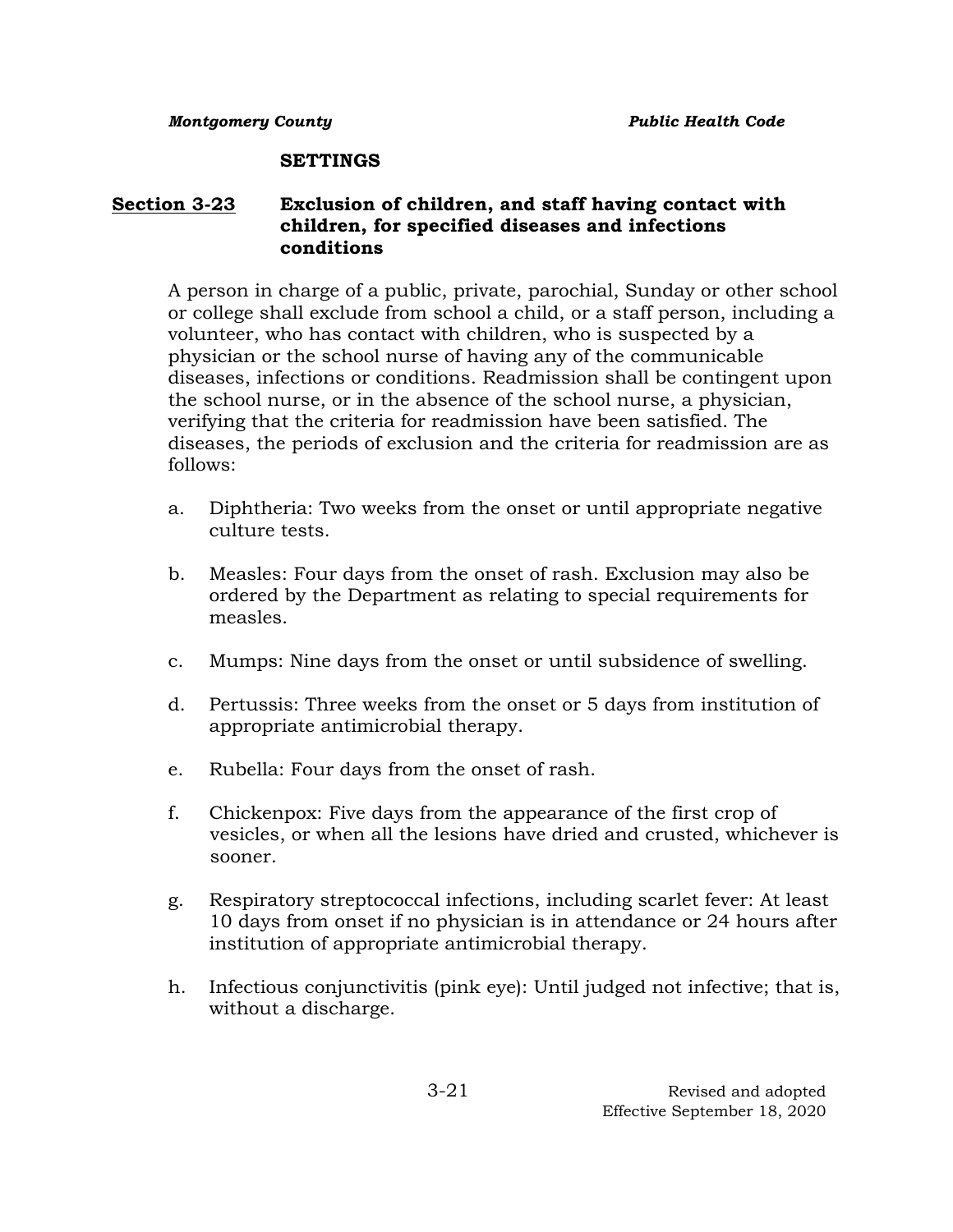- i. Ringworm- The person shall be allowed to return to school, child care or other group setting immediately after the first treatment, if body lesions are covered. Neither scalp nor body lesions that are dried need to be covered.
- j. Impetigo contagiosa: Twenty–four hours after the institution of appropriate treatment.
- k. Pediculosis capitis (head lice): The person shall be allowed to return to either the school, child care or other group setting immediately after first treatment. The person shall be reexamined for infestation by the school nurse, or other health care practitioner, seven (7) days post treatment.
- l. Pediculosis corpora (body lice): After completion of appropriate treatment.
- m. Scabies: After completion of appropriate treatment.
- n. Trachoma (granular conjunctivitis): Twenty-four hours after institution of appropriate treatment.
- o. Tuberculosis: Following a minimum of two (2) weeks adequate chemotherapy and three consecutive negative morning sputum smears, if obtainable. In addition, a note from the attending physician that the person is noncommunicable shall be submitted prior to readmission.
- q. Neisseria meningitidis. Until judged noninfective after a course of rifampin or other drug which is effective against the nasopharyngeal carriage state of this disease, or until otherwise shown to be noninfective.
- r. COVID-19(SARS-CoV-2): In accordance with the Pennsylvania Department of Health recommendations.

# **Section 3-24 Exclusion of children, and staff having contact with children for showing symptoms**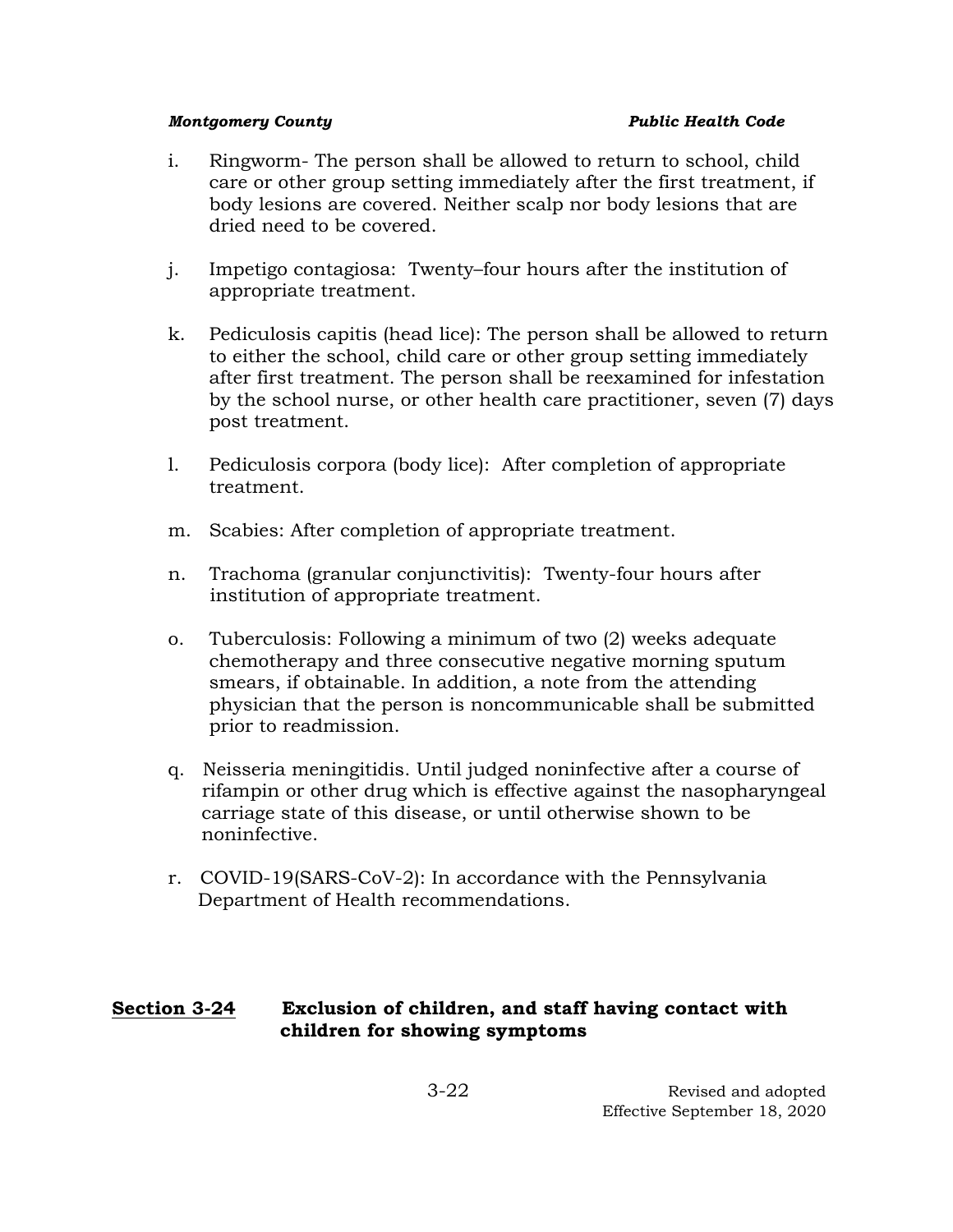- a.A person in charge of a public, private, parochial, Sunday or other school or college shall, following consultation with a physician or school nurse, exclude immediately a child, or staff person, including a volunteer, having contact with children, showing any of the following symptoms, unless that person is determined by the school nurse, or a physician, to be noncommunicable:
	- i. Mouth sores associated with inability to control saliva.
	- ii. Rash with fever or behavioral change.
	- iii. Purulent discharge from the eyes.
	- iv. Productive cough with fever.
	- v. Oral or axillary temperature equal to or greater than 102º F.
	- vi. Unusual lethargy, irritability, persistent crying, difficulty breathing or other signs of severe illness.
	- vii. Persistent vomiting
	- viii. Persistent diarrhea
- b. The school shall maintain a record of the exclusion and the reasons prompting the exclusion and shall review the record to determine when unusual rates of absenteeism occur.

# **Section 3-25 Readmission of excluded children, and staff having contact with children**

a. A child or staff person, including a volunteer, having contact with children, excluded from a public, private, parochial or other school or college under section 3-24 (relating to exclusion of children, and staff having contact with children, for showing symptoms) may not be readmitted until the school nurse or, in the absence of a school nurse, a physician, is satisfied that the condition for which the person was excluded is not communicable or until the person presents a statement from a physician that the person has recovered or is noninfectious.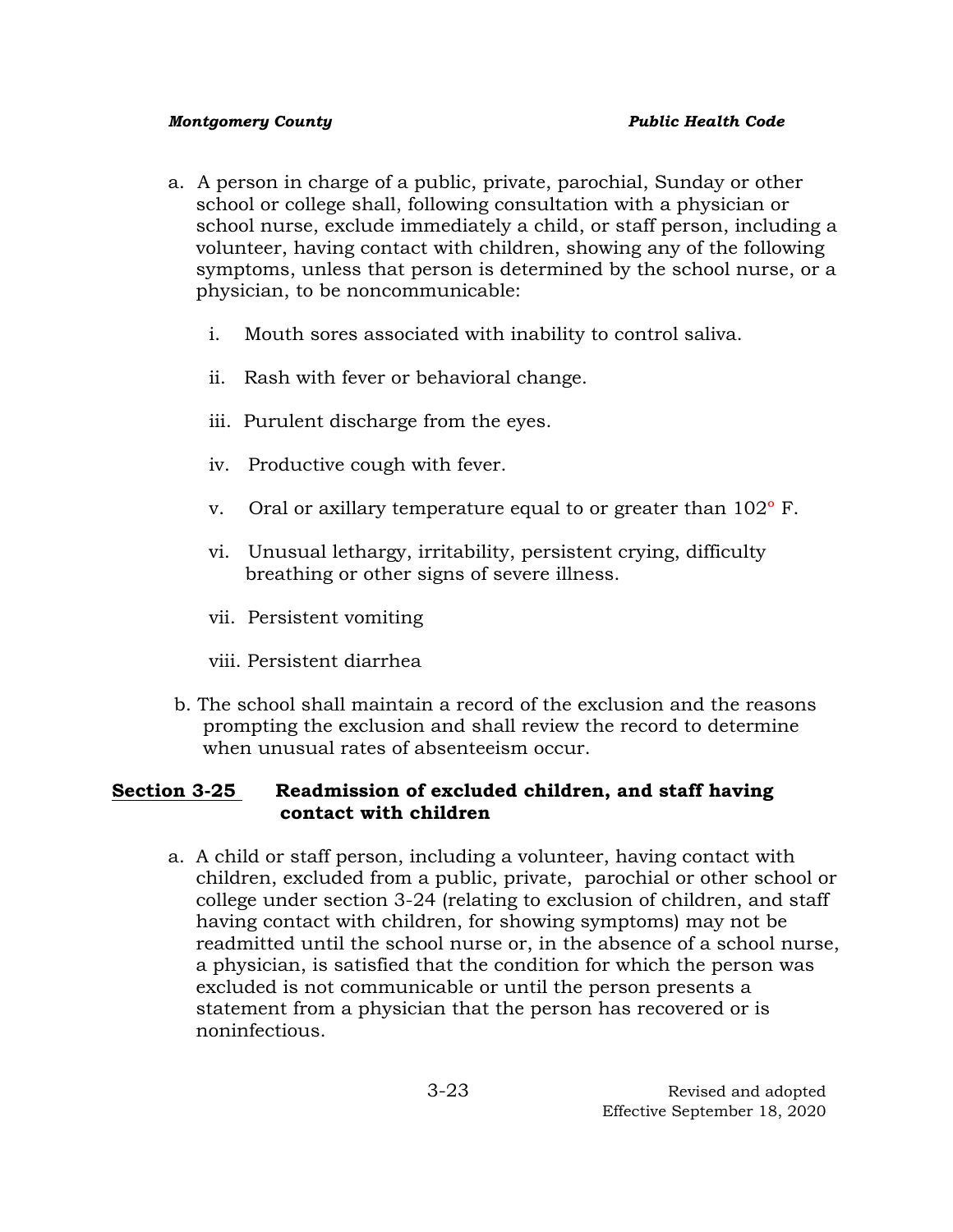- b. A child, or staff person, including a volunteer, having contact with children, excluded for the following reasons shall be readmitted only when a physician has determined the illness to be either resolved, noncommunicable or in a noncommunicable stage:
	- i. Rash with fever or behavioral change.
	- ii. Productive cough with fever.

# **Section 3-26 Readmission of exposed or isolated children, and staff having contact with children**

A child, or staff person, including a volunteer, having contact with children, who has been absent from school by reason of having had or because of residing on premises where there has been a disease for which isolation is required, may not be readmitted to school without the permission of the Department.

# **Section 3-27 Exclusion of children, and staff having contact with children, during a measles outbreak**

Children, and staff, including a volunteer, having contact with children, shall be excluded from school during a measles outbreak under the procedures relating to special requirements for measles.

# **Section 3-28 Exclusion and readmission of children, and staff having contact with children, in child care group settings.**

The following conditions and circumstances also govern exclusion from and readmission to a child care group setting of a child, or a staff person, including a volunteer, who has contact with children attending the child care group setting:

a. Meningococcal meningitis or meningococcemia. Until made noninfective by a course of rifampin or other drug which is effective against the nasopharyngeal carriage stage of this disease, or otherwise shown to be noninfective.

b. Haemophilus influenzae (H. flu) meningitis or other invasive H. flu disease. Until made noninfectious by a course of rifampin or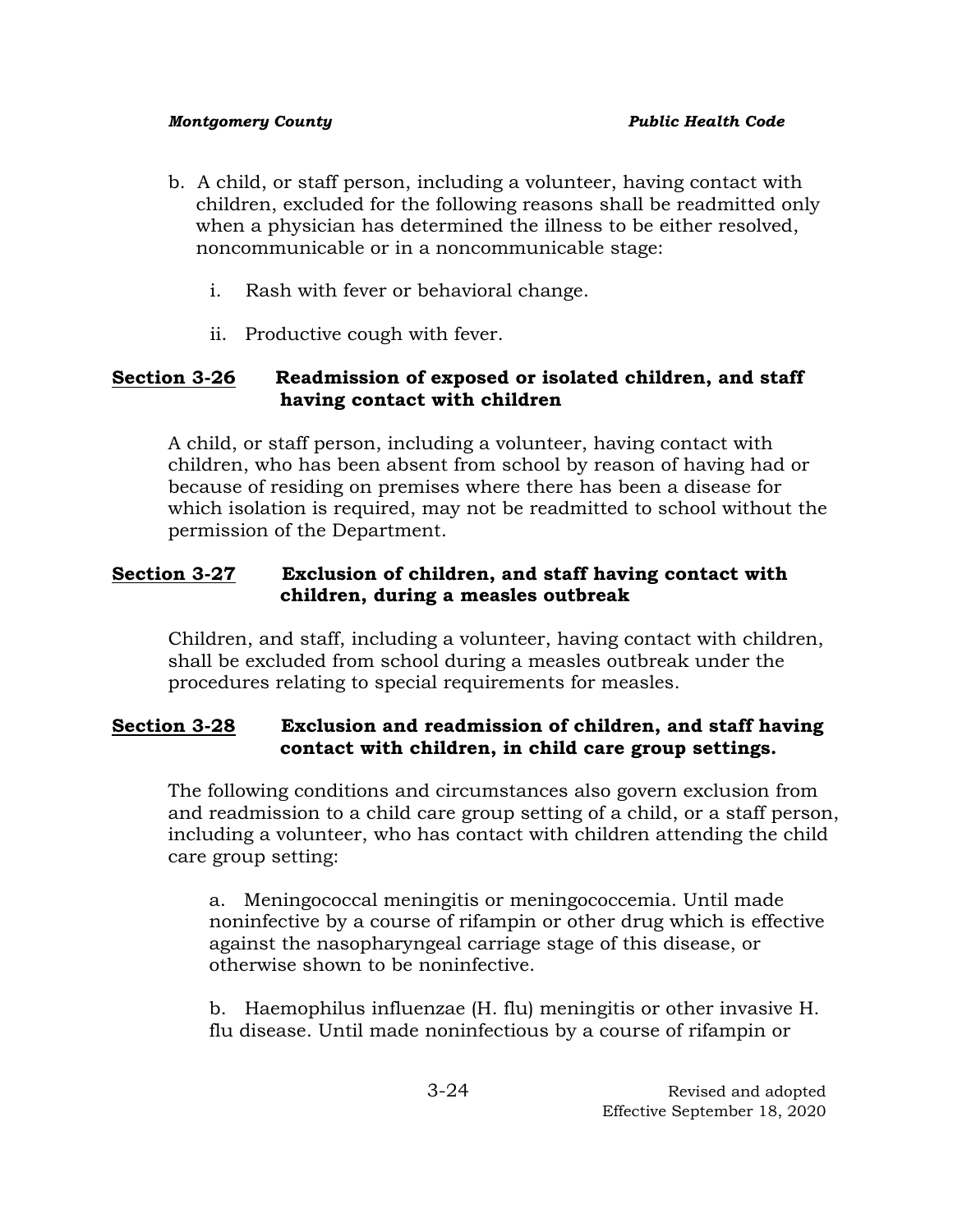other drug which is effective against the nasopharyngeal carriage stage of this disease, or otherwise shown to be noninfective.

c. Persistent Diarrhea. Until resolved or judged to be noninfective when associated with any of the following:

- i. Inability to prevent contamination of the environment with feces.
- ii. Fever.
- iii. Identified bacterial or parasitic pathogen.

d. Fever in children younger than 4 months of greater than 101º F. rectally or 100º F. axillary; in children 4-24 months of greater than 102º F. rectally or 101º F. axillary. Until resolved or judged to be noninfective.

e. Hepatitis A, viral hepatitis unspecified, or jaundice of unspecified etiology. Until 1 week following the onset of jaundice, or 2 weeks following symptom onset or IgM antibody positivity if jaundice is not present.

f. Shigellosis. Until the etiologic organism is eradicated relating to special requirements for shigellosis.

g. Typhoid fever or paratyphoid fever. Until the etiologic organism is eradicated relating to special requirements for typhoid and paratyphoid fever.

h. Exposure to an individual with meningococcal disease. Until the institution of treatment with appropriate antibiotic to eradicate the nasopharyngeal carrier state, or until proven noninfectious with nasopharyngeal cultures, or until 30 days following the exposure. Exclusion shall be postponed, until the second day following notice that exclusion will be required, to give the individual sufficient time to arrange for institution of appropriate antibiotic treatment.

To facilitate the proper exclusion of sick children and staff, the caregiver at a child care group setting shall arrange for the following: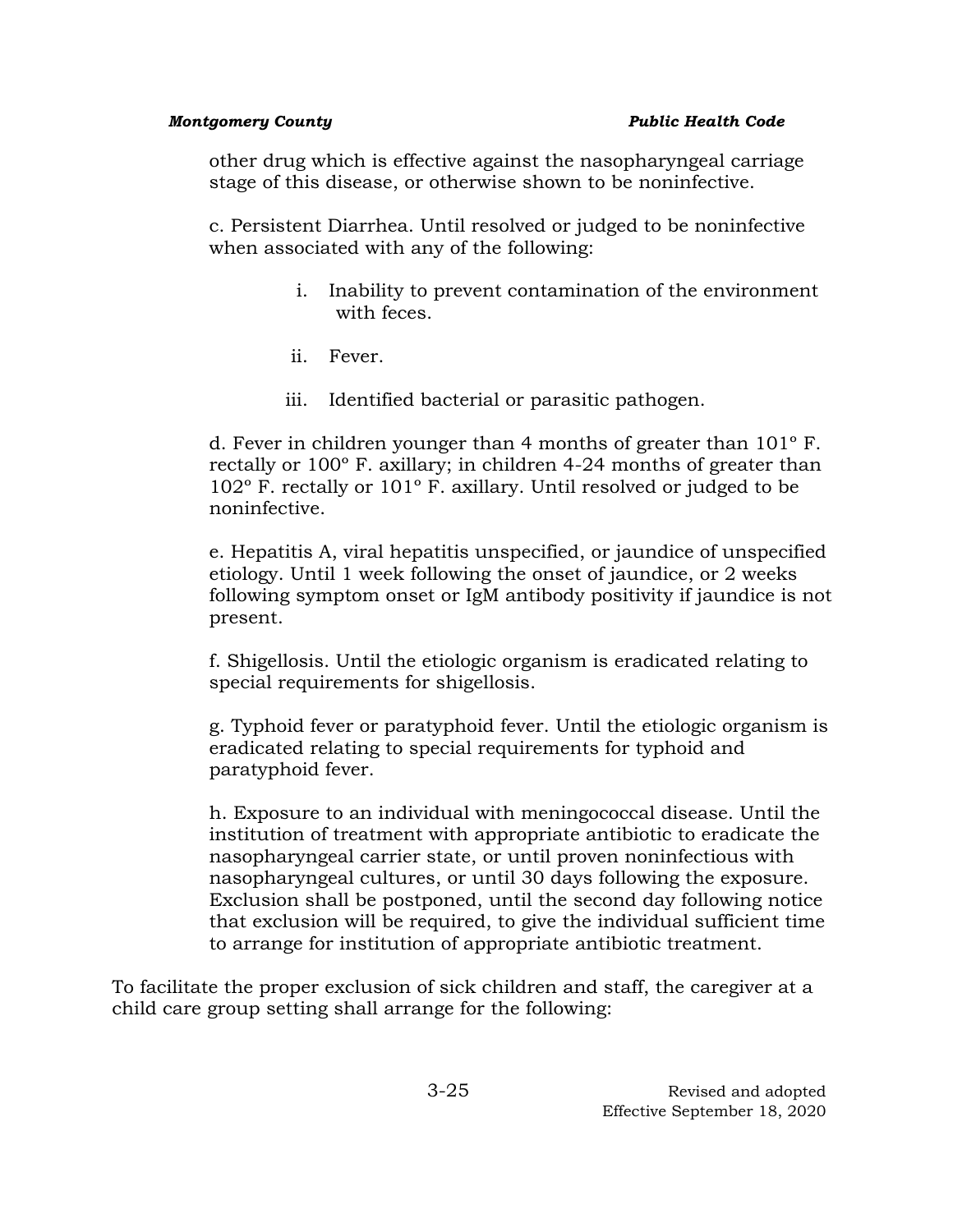- a. Instruction of staff, including volunteers, regarding exclusion and screening criteria that apply to themselves and attending children.
- b. Instruction of parents and guardians regarding exclusion criteria and that they are to notify the caregiver within 24 hours after it is determined or suspected that a child has an illness or condition for which exclusion is required.
- c. Follow-up after exclusion of a child by staff at the time the child is brought to the child care group setting to ensure that the condition which required exclusion has been resolved.

# **Section 3-29 Immunization requirements for children in child care group settings**

- a. Caregiver responsibilities:
	- i. Except as exempted in subsection (d), effective March 27, 2002 the caregiver at a child care group setting may not accept or retain a child 2 months of age or older at the setting, for more than 60 days, unless the caregiver has received a written objection to a child being vaccinated on religious grounds from a parent or guardian, or one of the following:
		- aa. For all children not exempt under subsection (d), an initial written verification from a physician, the Department of the dates (month, day and year) the child was administered any vaccines recommended by ACIP. The verification shall also specify any vaccination not given due to medical condition of the child and shall state whether the condition is temporary or permanent. The verification shall show compliance with the vaccination requirements in subsection (b).
		- bb. For all children for whom vaccinations remain outstanding following the caregiver's receipt of the initial written verification, subsequent written verifications from a physician, the Health Department as additional vaccinations become due. These verifications shall be prepared in the same manner as set forth in subparagraph (aa), but need not repeat information contained in a previously submitted verification.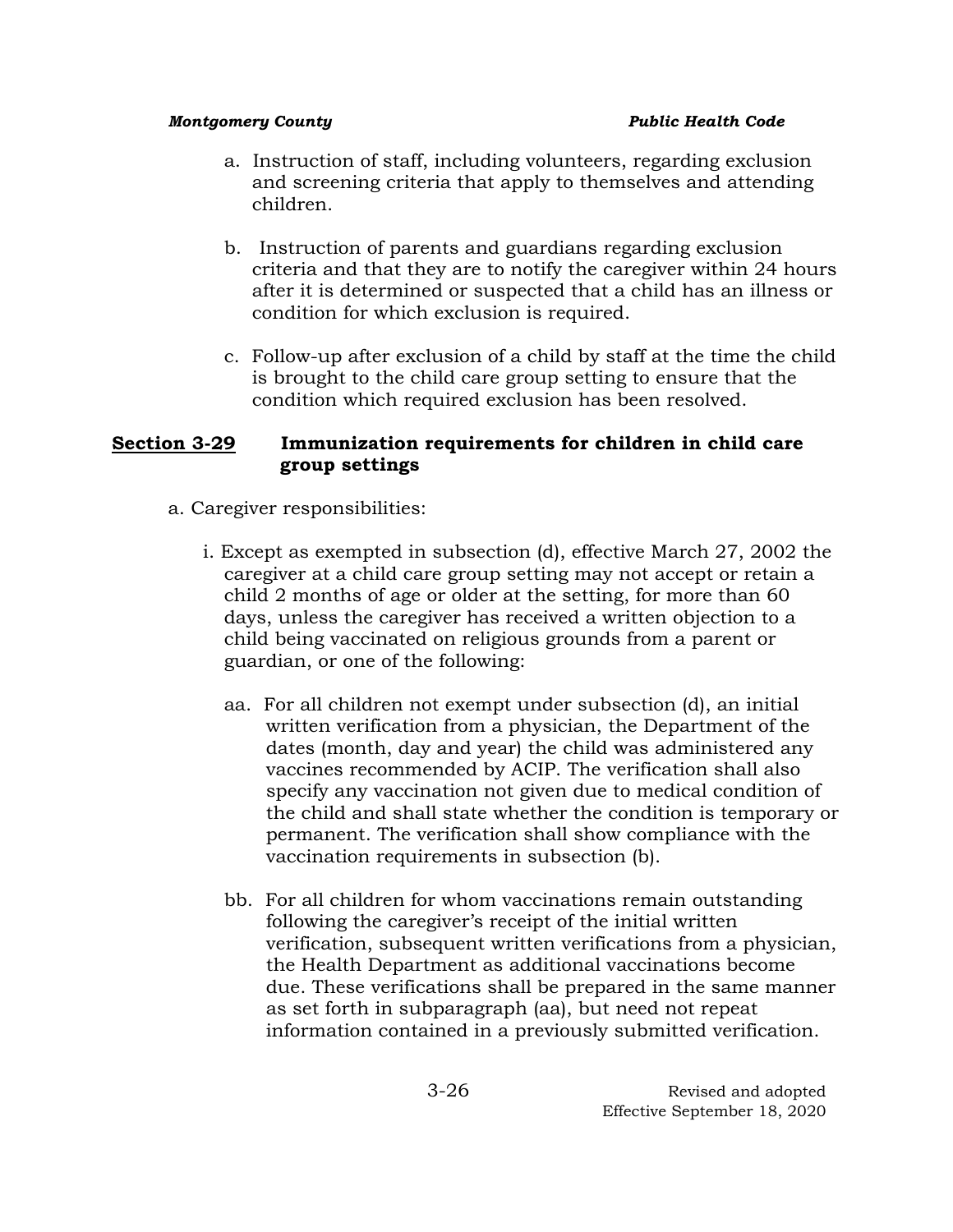The verifications shall demonstrate continuing compliance with the vaccination requirements in subsection (b).

- ii. If the caregiver receives a written verification under paragraph (i) explaining that timely vaccination did not occur due to a temporary medical condition, the caregiver shall exclude the child from the child care group setting after an additional 30 days unless the caregiver receives, within that 30 day period, written verification from a physician, or the Health Department that the child was vaccinated or that the temporary medical condition still exists. If the caregiver receives a written verification that vaccination has not occurred because the temporary condition persists, the caregiver shall require the presentation of a new verification at 30-day intervals. If a verification is not received as required, the caregiver shall exclude the child from the child care group setting and not readmit the child until the caregiver receives a verification that meets the requirements of this section.
- iii. The caregiver shall retain the written verification or objection referenced in paragraphs (i) and (ii) for 60 days following the termination of the child's attendance.
- iv. The caregiver shall ensure that a certificate of immunization is completed and signed for each child enrolled in the child care group setting. The certificates shall be updated by the caregiver to include the information provided to the caregiver under subsection (a) when that additional information is received. The immunization status of each enrolled child shall be summarized and reported on an annual basis to the PA Department of Health at the time prescribed and on the form provided by the PA Department of Health.
- b. Vaccination Requirements. Each child enrolled in a child care group setting shall be immunized in accordance with ACIP standards in effect on January 1, 1999, governing the issuance of ACIP recommendations for the immunization of children.
- i. The standards are as follows:
	- aa. The immunization practice is supported by both published and unpublished scientific literature as a means to address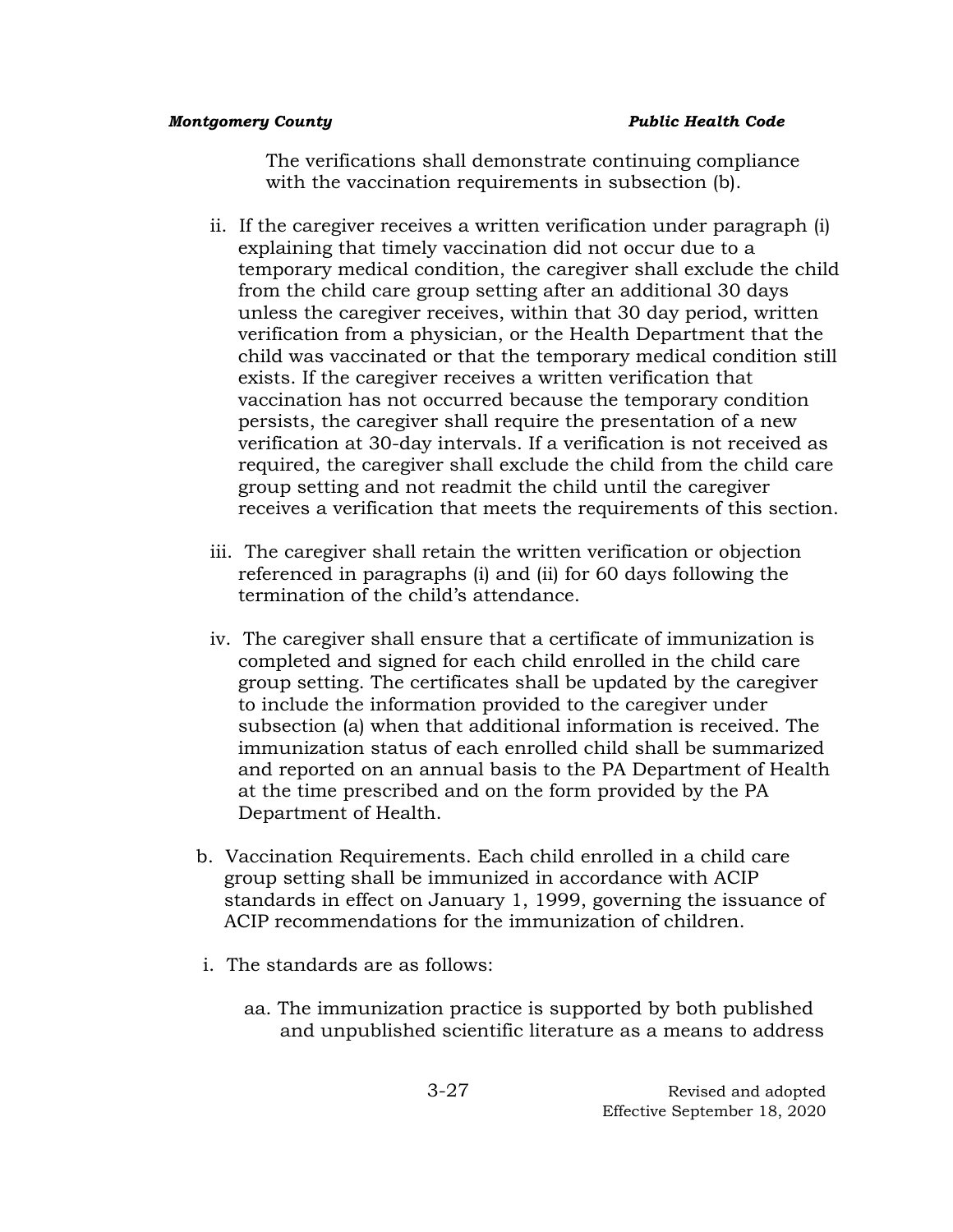the morbidity and mortality of the disease.

- bb. The labeling and packaging inserts for immunizing agent are considered.
- cc. The immunizing agent is safe and effective
- dd. The schedule for use of the immunizing agent is administratively feasible.
- ii. The Department will deem an ACIP recommendation pertaining to the immunization of children to satisfy the standards in this subsection unless ACIP alters its standards for recommending immunizations for children by eliminating a standard set forth in this subsection and the recommendation is issued under those changed standards.
- c. Notice: PADOH will place a notice in the *Pennsylvania Bulletin* listing publications containing ACIP recommendations issued under the standards in subsection (b). PADOH published the initial notice at 32 Pa. B. 539 (January 26, 2002). PADOH will update that list in a notice which it will publish in the *Pennsylvania Bulletin* within 30 days after ACIP issues a recommendation which satisfies the criteria of this section.
- d. Exemptions:
	- i. This section does not apply to the following:
		- aa. Children attending kindergarten, elementary school or higher school who are 5 years of age or older. These caregivers shall comply with Code sections 3-33 (relating to immunization).
		- bb. A caregiver who does not serve as a caregiver for a least 40 hours during at least one month.
	- ii. The requirement imposed by subsection (a), to not accept a child into a child care group setting without receiving an initial written verification or objection specified in subsection (a), does not apply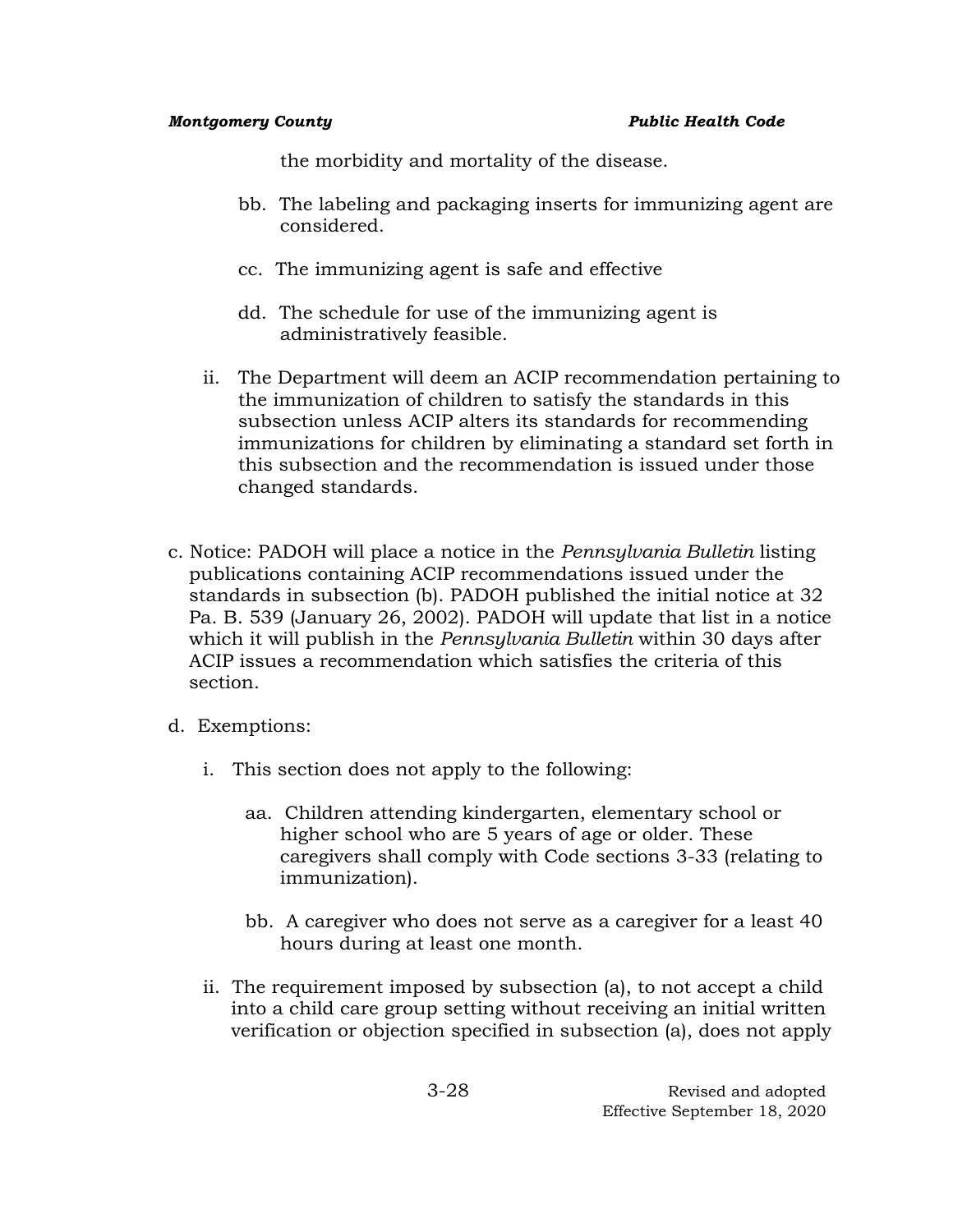during a month the caregiver does not serve as a caregiver for at least 40 hours.

e. Exclusion when disease is present: Whenever one of the diseases relating in the Code section 3-28 ( relating to exclusion and readmission of children, and staff having contact with children, in child care group settings) has been identified within a child care group setting, the Department may order the exclusion from the child care group setting or any other child care group setting which is determined to be at high risk of transmission of that disease, of an individual susceptible to that disease in accordance with public health standards as determined by the Department.

## **ARTICLE F SEXUALLY TRANSMITTED DISEASES, TUBERCULOSIS AND OTHER COMMUNICABLE DISEASES**

## **Section 3-30 Examination of persons suspected of being infected**

Whenever the Department has reasonable grounds to suspect a person of being infected with an organism causing a sexually transmitted disease, tuberculosis, or other communicable disease, or of being a carrier, but lacks confirmatory medical or laboratory evidence, the Department may require the person to undergo a medical examination and any other approved diagnostic procedure to determine whether or not the person is infected or is a carrier.

# **Section 3-31 Refusal to submit to examination and treatment**

- a. In the event a person refuses to submit to a required examination, the Department may take any of the following actions:
	- i. Direct the person to be quarantined until it is determined that the person does not pose a threat to the public health by reason of being infected with a disease causing organism or being a carrier
	- ii. File a petition in the Court of Common Pleas of Montgomery County. Upon filing, the Court shall hold a hearing without a jury to ascertain whether the person named in the petition has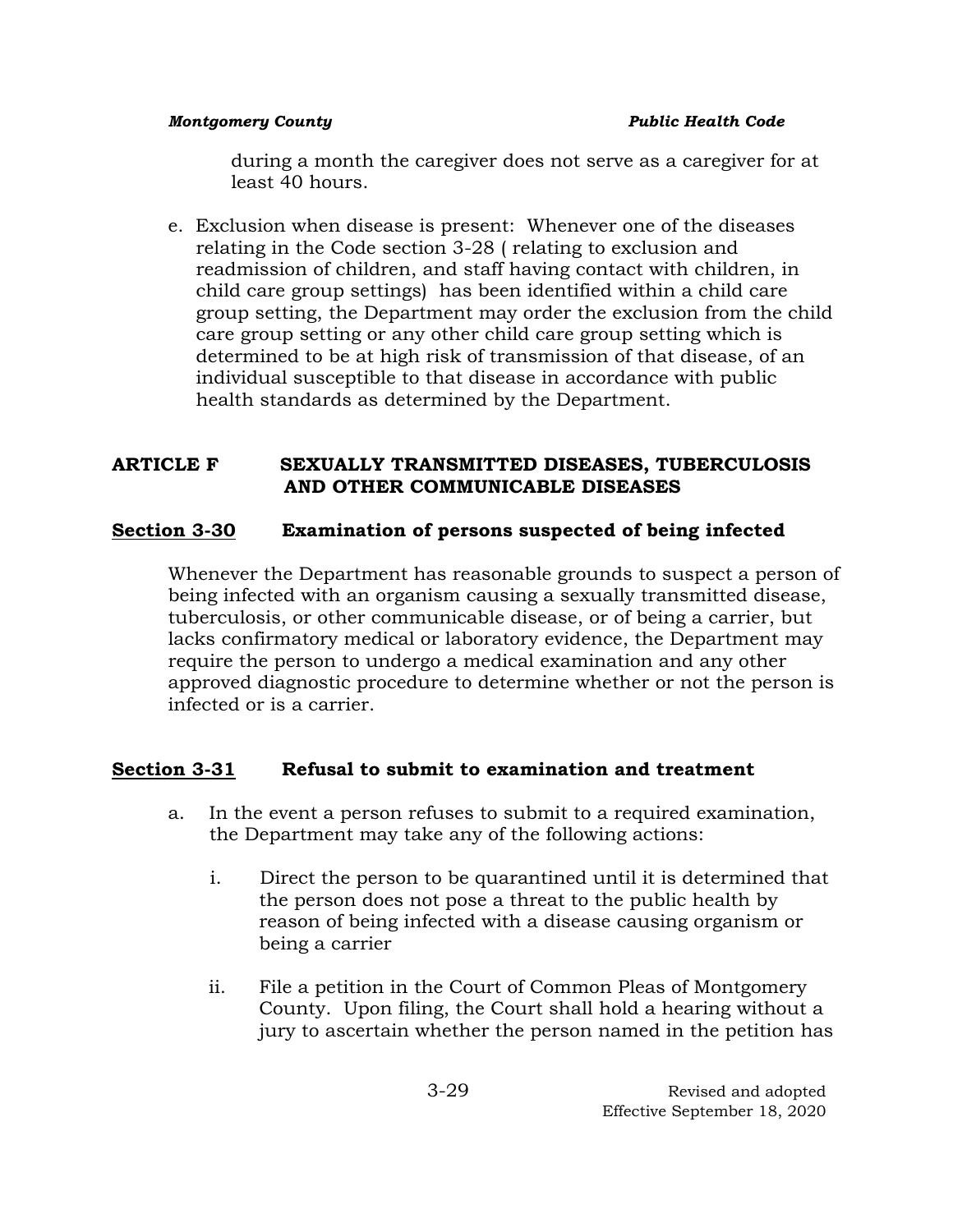refused to submit to an examination or treatment. Upon a finding that the person has refused to submit to an examination and that there is no valid reason for the person to do so, the Court shall order the person to submit to the examination.

iii. Any person refusing to undergo an examination as provided in section 7 of the Act (35 P.S. 52l.7) may be committed by the Court to an institution in Pennsylvania determined by the Department to be suitable for the care of such cases.

# **Section 3-32 Examination of persons detained by police authorities**

- a. A person taken into custody and charged with a crime involving lewd conduct or a sex offense, or a person to whom the jurisdiction of a juvenile court attaches may be examined for a sexually transmitted disease by a qualified physician appointed by the Department, by the local health authority or by the court having jurisdiction over the person so charged. If the person refuses to permit an examination or provide a specimen for laboratory tests as requested by the physician designated by the Department or local health authority to secure an appropriate remedy.
- b. A person convicted of a crime or pending trial, who is confined in or committed to a State or local penal institution, reformatory or other house of correction or detention, may be examined for a sexually transmitted disease by a qualified physician appointed by the Health Department. If the person refuses to permit an examination or provide a specimen for laboratory tests as requested by the physician, judicial action may be pursued by the Health Department to secure an appropriate remedy.

# **Section 3-33 Diagnosis and treatment of sexually transmitted diseases**

The Department shall provide or designate adequate facilities for the free diagnosis and, where necessary, for the preservation of the public health, free treatment of persons infected with sexually transmitted diseases. The diagnosis shall include blood tests and other tests.

# **Section 3-34 Sale of drugs for sexually transmitted diseases**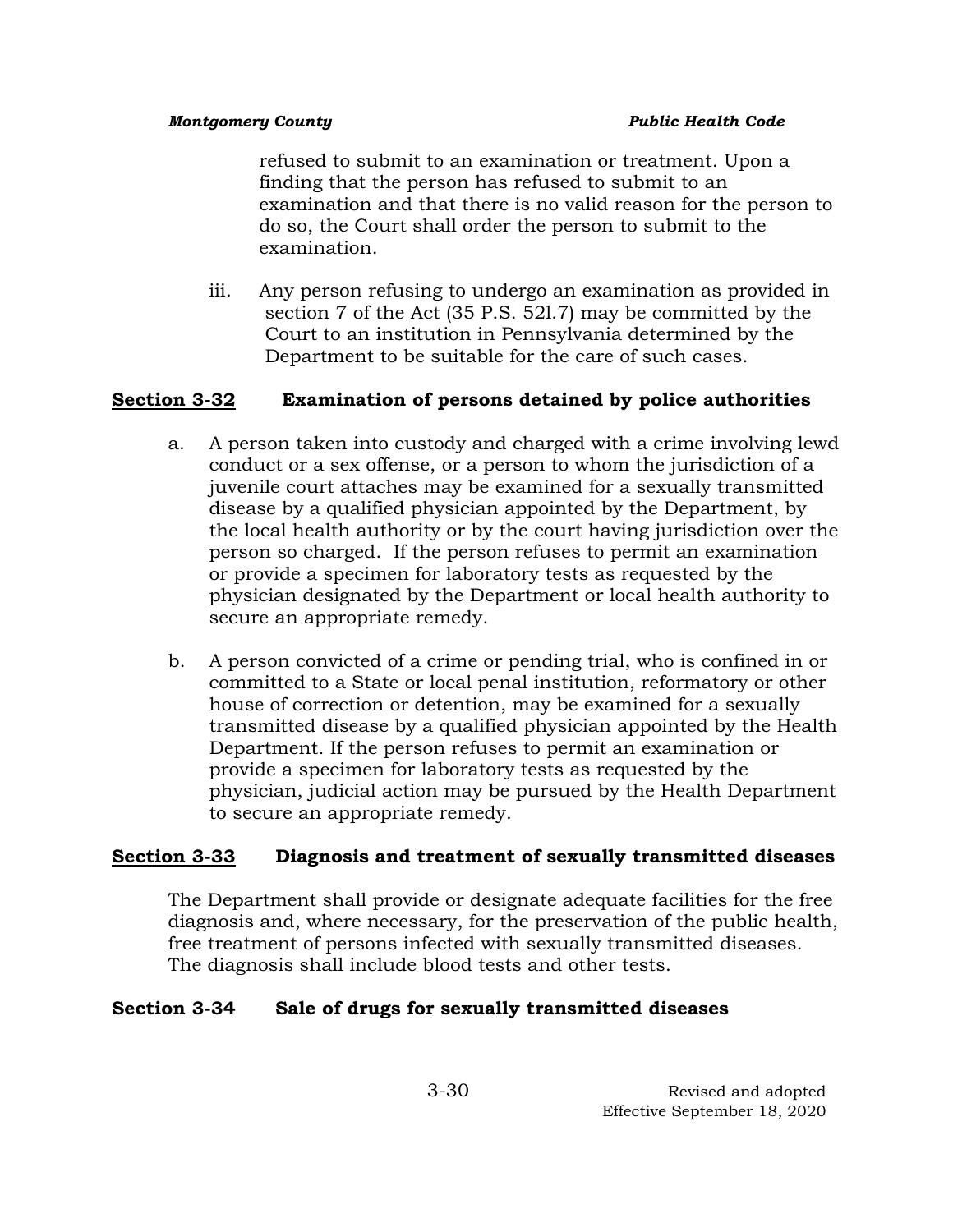The sale of drugs or other remedies for the treatment of sexually transmitted diseases shall be prohibited except under prescription of physicians licensed to practice in Pennsylvania.

# **Section 3-35 Prenatal examination for syphilis**

- a. A physician who attends, treats or examines a pregnant woman for conditions relating to pregnancy during the period of gestation or delivery shall inform the woman that he intends to take or cause to be taken, unless the woman objects, a sample of her blood at the time of the first examination (including the initial visit when a pregnancy test is positive), or within 15 days after the first examination (including the initial visit when a pregnancy test is positive), or within 15 days after the first examination, and shall submit the sample to a clinical laboratory for an approved test for syphilis.
- b. The serological test required by subsection (a) will be made without charge by the Department upon the request of the physician submitting the blood sample and the submission of a certificate by the physician that the patient is unable to pay.

# **Section 3-36 Reporting birth and fetal deaths**

In reporting every birth and fetal death, physicians and others required to make the reports shall state upon the certificate whether or not the blood test required by 35P.S. **§** 521.13 (a) (relating to prenatal examination for syphilis) was made. If the test was made, the date of the test shall be given, and if the test was not made it may be stated whether it was not made because, in the opinion of the physician, the test was not advisable or because the woman objected.

## **Section 3-37 Diagnostic tests for sexually transmitted disease**

A standard or approved test procedure for each of the sexually transmitted diseases shall be a test approved by the PADOH, and if a laboratory test is part of the approved procedure, it shall be made in a laboratory approved by the PADOH to make the tests.

## **Section 3-38 Treatment of minors**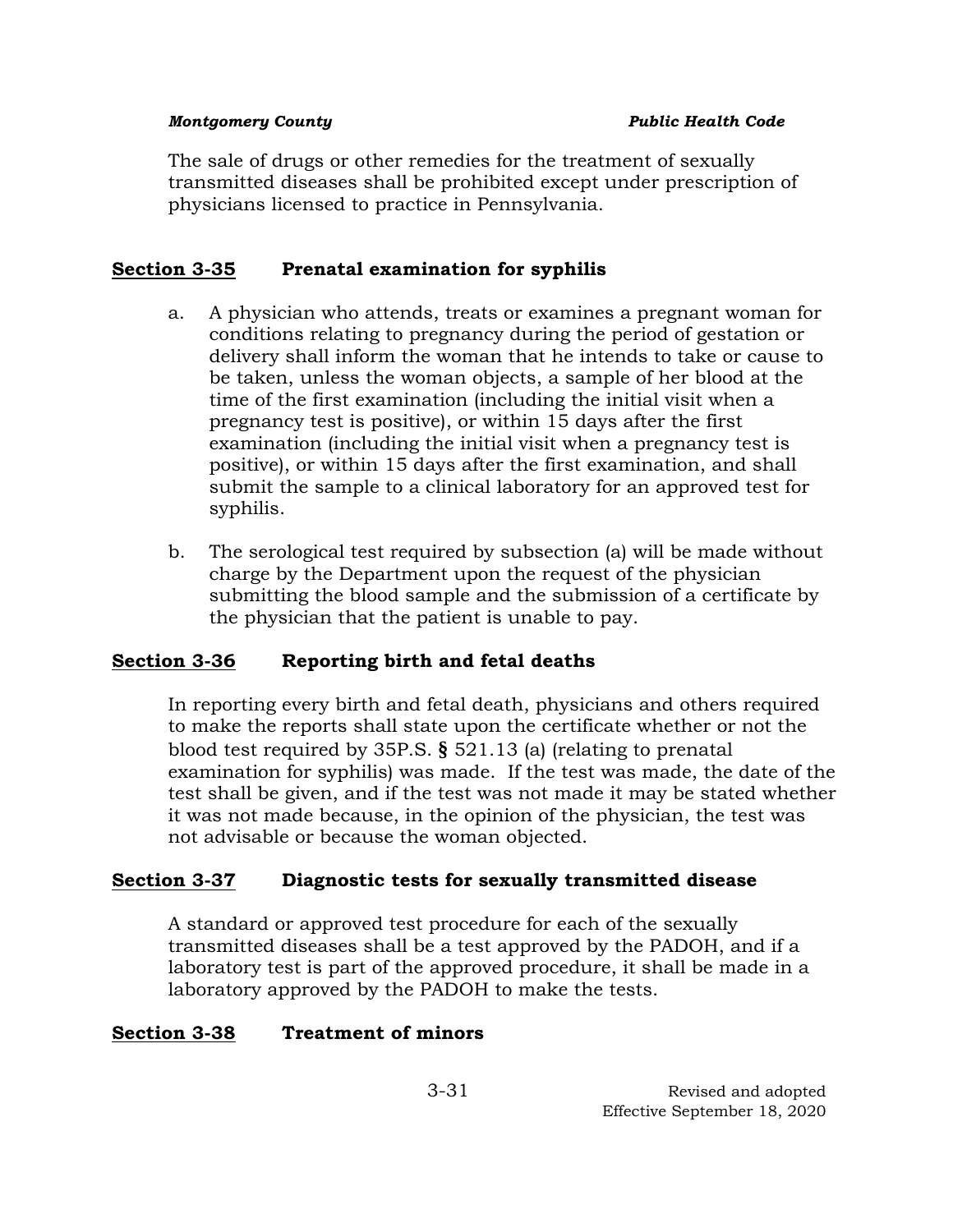A person under the age of 21 infected with a sexually transmitted disease may be given appropriate treatment by a physician. If the minor consents to undergo treatment, approval or consent of his parents or persons in loco parentis may not be necessary, and the physician may not be sued or held liable for properly administering appropriate treatment to the minor.

# **Section 3-39 Prophylactic treatment of newborns**

Physicians and midwives attending women in childbirth shall instill in each eye of the newborn child, as soon as practicable after birth, either a 1.0% silver nitrate solution, or tetracycline ophthalmic ointment or solution, or erythromycin ophthalmic ointment or solution as a single application in both conjunctival sacs, or appropriate medication approved by the PADOH. If the parent or guardian of the newborn child objects on the ground that the prophylactic treatment conflicts with the parent's religious beliefs or practices, prophylactic treatment shall be withheld and an entry in the child's hospital record indicating the reason for withholding treatment shall be made and signed by the attending physician and the parent or guardian.

# **Section 3-40 Prenatal examination for hepatitis B**

- a. A physician who attends, treats or examines a pregnant woman for conditions relating to pregnancy during the period of gestation or delivery, shall inform the woman that the physician intends to take or cause to be taken, unless the woman objects, a sample of her blood at the time of the first examination (including the initial visit when a pregnancy test is positive) or within 15 days thereafter, but no later than the time of delivery, and shall submit the sample to a clinical laboratory approved by the Department to conduct immunologic testing.
- b. When a pregnant woman tests positive for hepatitis B surface antigen, a physician shall provide the appropriate prophylactic treatment to the newborn within 12 hours after birth. If the parent or guardian of the newborn child objects on the ground that the prophylactic treatment conflicts with the parent's or guardian's religious beliefs or practices, prophylactic treatment shall be withheld, and an entry in the child's hospital record indicating the reason for withholding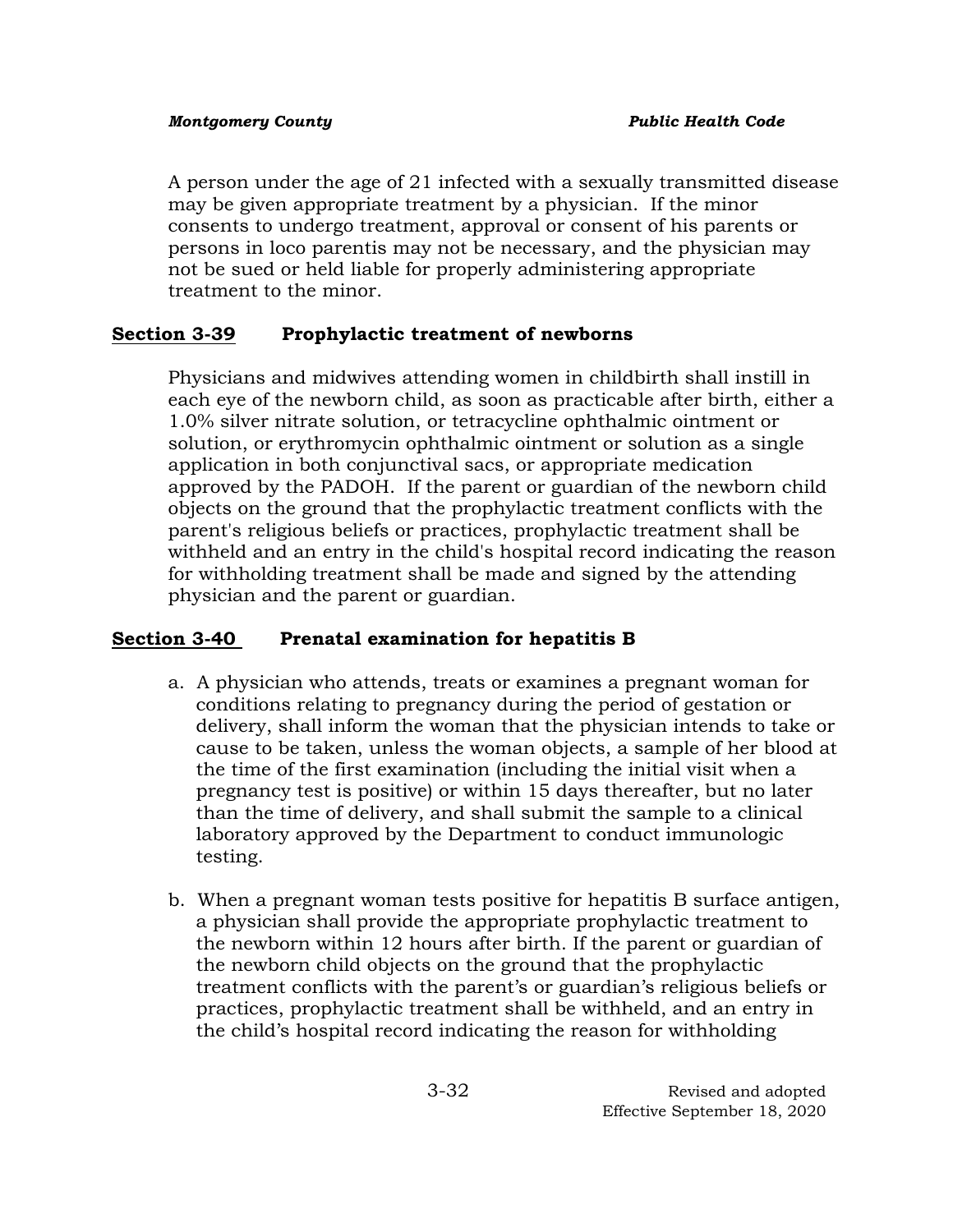treatment shall be made and signed by the attending physician and the parent or guardian.

## **ARTICLE G REGULATIONS PERTAINING TO EACH REPORTABLE DISEASE**

## **Section 3-41 General**

This Article contains the names of reportable diseases in alphabetical order, and prescribes, in each case, the general requirements for the control of the infected individual, and his or her contacts, and his or her environment.

# **Section 3-42 AIDS (Acquired Immunodeficiency Syndrome)**

- a. Reporting: Report to the Department.
- b. Isolation, Blood/Body Fluid Precautions: Standard precautions
- c. Concurrent Disinfection: Of equipment contaminated with blood, all excretions, and secretions.
- d. Terminal Disinfection: Thorough cleaning.
- e. Quarantine: None.
- f. Restrictions on infectious individuals. Restrictions on body fluid and organ donations shall conform to the following:
	- i. Persons with evidence of HIV infection may not donate blood, plasma, semen, organs or other body tissues.
	- ii. Blood banks, sperm banks and hospitals may not accept for human use blood, plasma, semen, organs or other body tissues without obtaining prior evidence that the donor is HIV antibody negative. Transplants may be performed prior to receiving HIV test results if delay, due to performance of the test, would threaten the recipient's survival.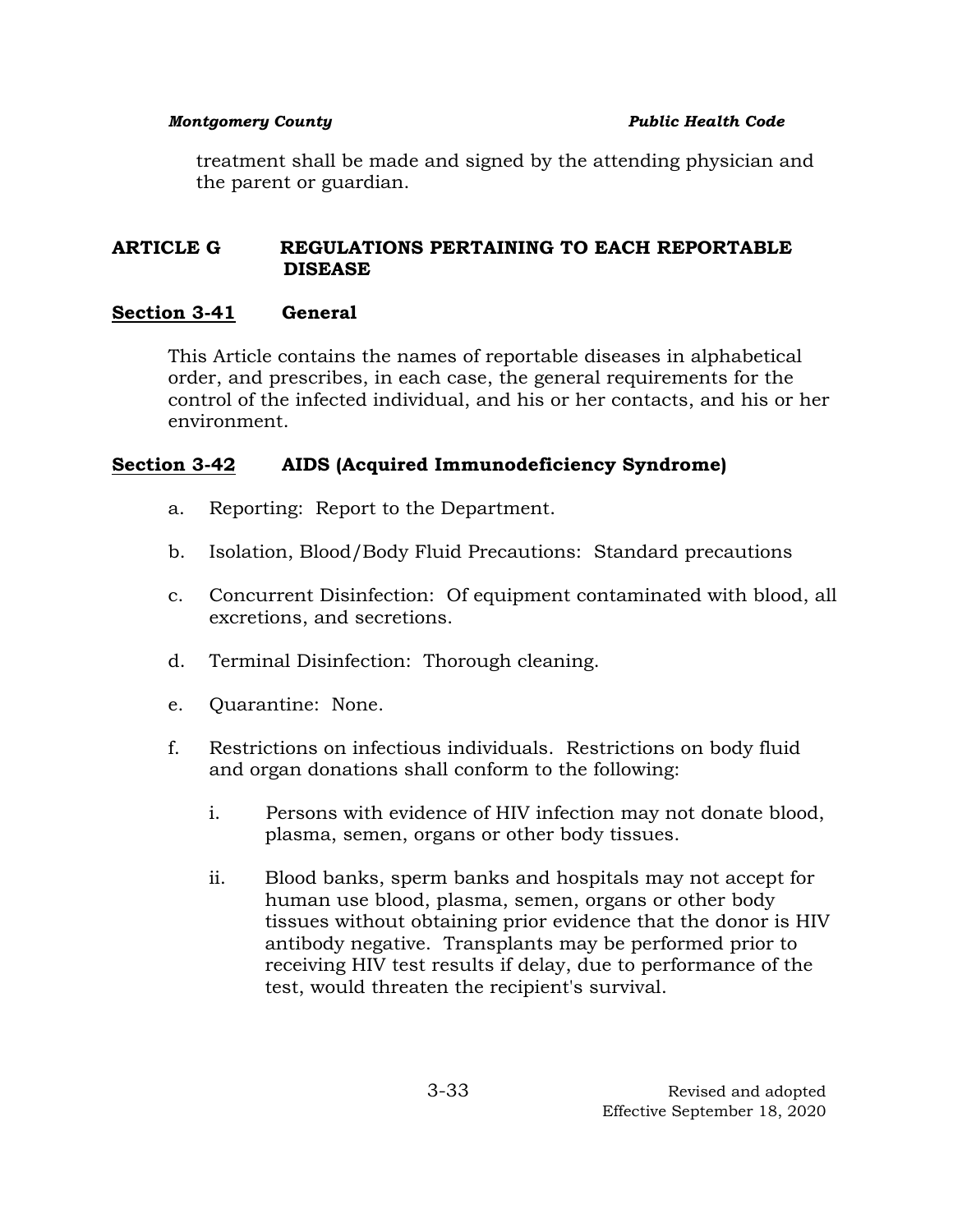### **Section 3-43 AMEBIASIS**

- a. Reporting: Report to the Department.
- b. Isolation: Hospitalized patients shall be isolated according to standard enteric disease precautions. A case of amebiasis who prepares or serves food for public consumption, who attends or works in a child care group setting in a capacity which requires contact with children, or who provides direct patient care shall be required to cease work or child care until the contact has submitted two consecutive stool specimens, taken at least 24 hours apart and at least 48 hours after the last dose of any antiparasitic therapy, to an appropriate clinical laboratory for bacteriologic examination and those specimens are determined by the laboratory to be negative for Entamoeba histolytica.
- c. Concurrent Disinfection: Feces shall be disposed of in a sanitary manner, and hands shall be washed after defecation.
- d. Terminal disinfection: Thorough cleaning.
- e. Quarantine: A household contact of a case of amebiasis who prepares or serves food for public consumption, who attends or works in a child care group setting in a capacity which requires contact with children, or who provides direct patient care shall be required to cease work or childcare until the contact has submitted two consecutive stool specimens, taken at least 24 hours apart and at least 48 hours after the last dose of any antiparasitic therapy, to an appropriate clinical laboratory for bacteriologic examination and those specimens are determined by the laboratory to be negative for Entamoeba histolytica.
- f. Other requirements or procedures: Refer to Epidemiology Manual for the Identification, Investigation and Control of Infectious Diseases, Division of Infectious Disease Epidemiology, Pennsylvania Department of Health.

## **Section 3-44 ANIMAL BITES**

a. Reporting: Any bite or other trauma inflicted on a human or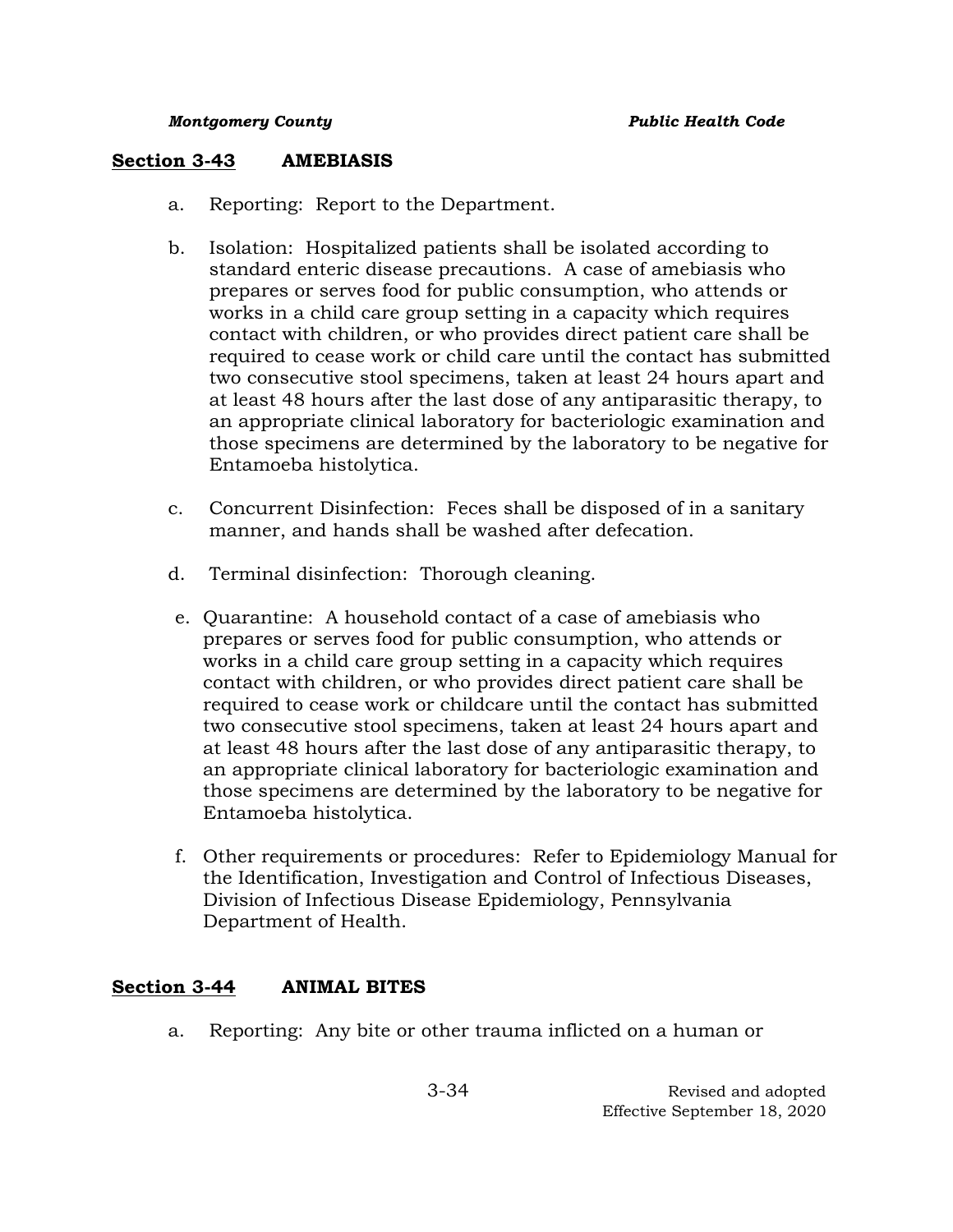domestic animal by an animal capable of being a reservoir for rabies shall be reported to the Department within 24 hours.

- b. Isolation: None.
- c. Concurrent Disinfection: None.
- d. Terminal disinfection: None.
- e. Quarantine: No quarantine of human contacts shall be required.
- f. Quarantine of biting animals.
	- i. Any dog, cat, or other domestic mammal that bites or otherwise potentially exposes a human to rabies shall be quarantined in a place and manner approved by the Director for at least ten days after the date of the bite.
	- ii. Any wild animal that bites or otherwise potentially exposes a human to rabies shall be immediately destroyed and its head submitted to a diagnostic laboratory provided by or certified by the Commonwealth for a rabies examination. Exceptions to the requirement of this paragraph may be granted by the Director or his representative.
		- iii. The Director may order, in writing, the killing in a humane manner of any biting animal for the purpose of a laboratory examination for rabies if it has been determined that it is necessary to preserve human health.
- g. The Director may order the owner or custodian of a biting animal to have the animal examined for rabies by a Pennsylvania licensed veterinarian at any time during the quarantine period. The cost of such examinations and any other associated cost shall be borne by the owner or guardian of the biting animal.
- h. No animal under quarantine may be moved from the place of quarantine without the written permission of the Director or his representative.
- i. No individual may fail or refuse to surrender any animal for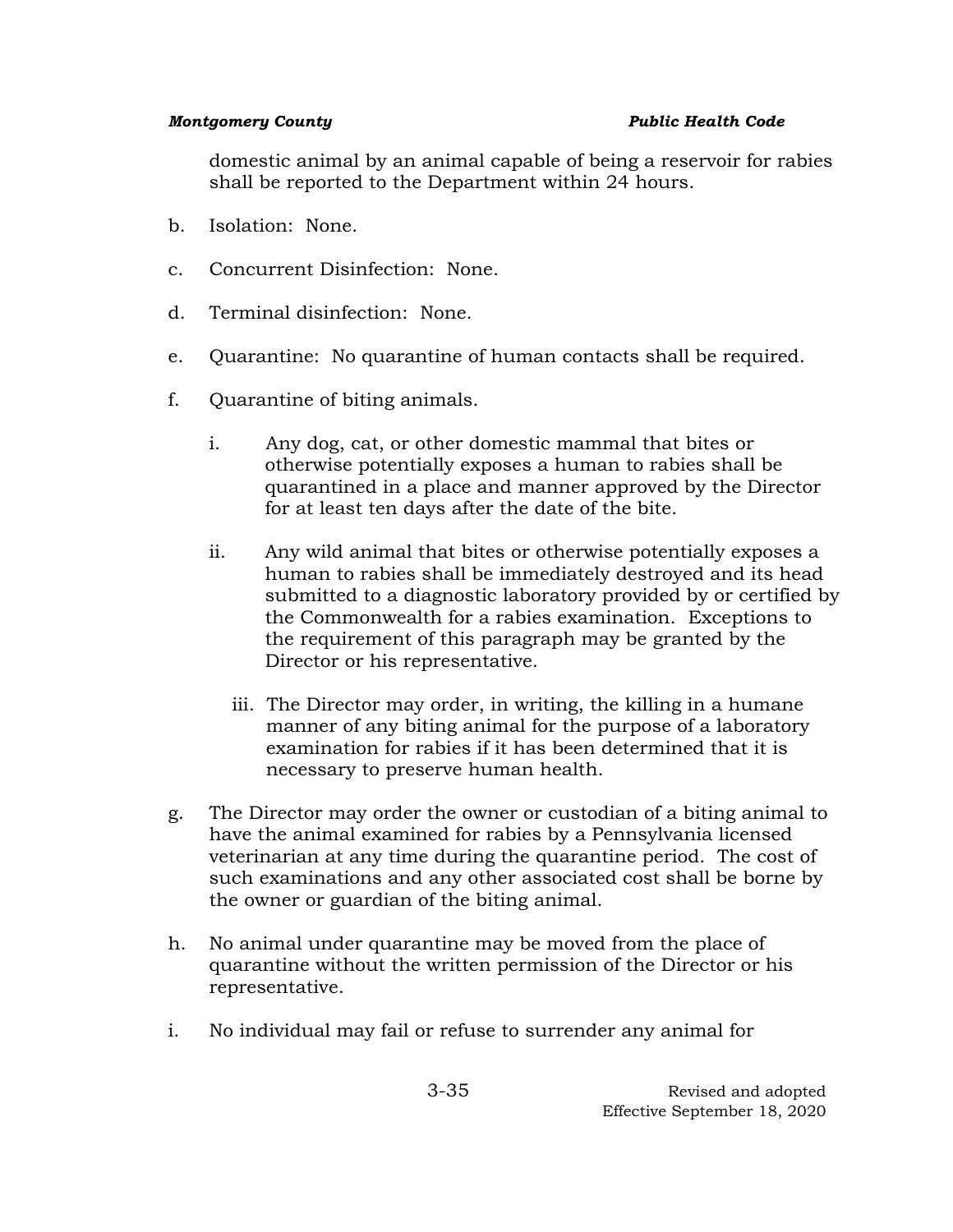quarantine or destruction as required in this subsection when demand is made by the written order of the Director.

# **Section 3-45 ANTHRAX**

- a. Reporting: Report to the Department within 24 hours.
- b. Isolation: Until lesions are healed.
- c. Concurrent disinfection: Discharges from lesions and articles soiled from such discharge shall require disinfection. Spores shall require incineration or steam sterilization under pressure, or other techniques approved by the Centers for Disease Control.
- d. Terminal disinfection: Thorough cleaning.
- e. Quarantine: None.

# **Section 3-46 ARBOVIRUSES**

- a. Reporting: Report to Department within 24 hours.
- b. Isolation:
	- i. For Arthropod-Borne Viral Arthritis and Rash: Protect patients from mosquitoes to avoid further transmission.
	- ii. For Arthropod-Borne Viral Encephalitis: depending on vector, none or none after tick removal.
	- iii. For Arthropod-Borne Viral Fevers if mosquito-borne: blood and body fluid precautions. Patient should be kept in a screened room or in quarters treated with an insecticide for at least seven (7) days after onset or until afebrile.

If tick borne: blood and body fluid precautions. No blood donation for 4 months.

If phlebotomine-borne: none; prevent access of sandflies to infected individuals for the first few days of illness by very fine screening or mosquito bed nets and by spraying quarters with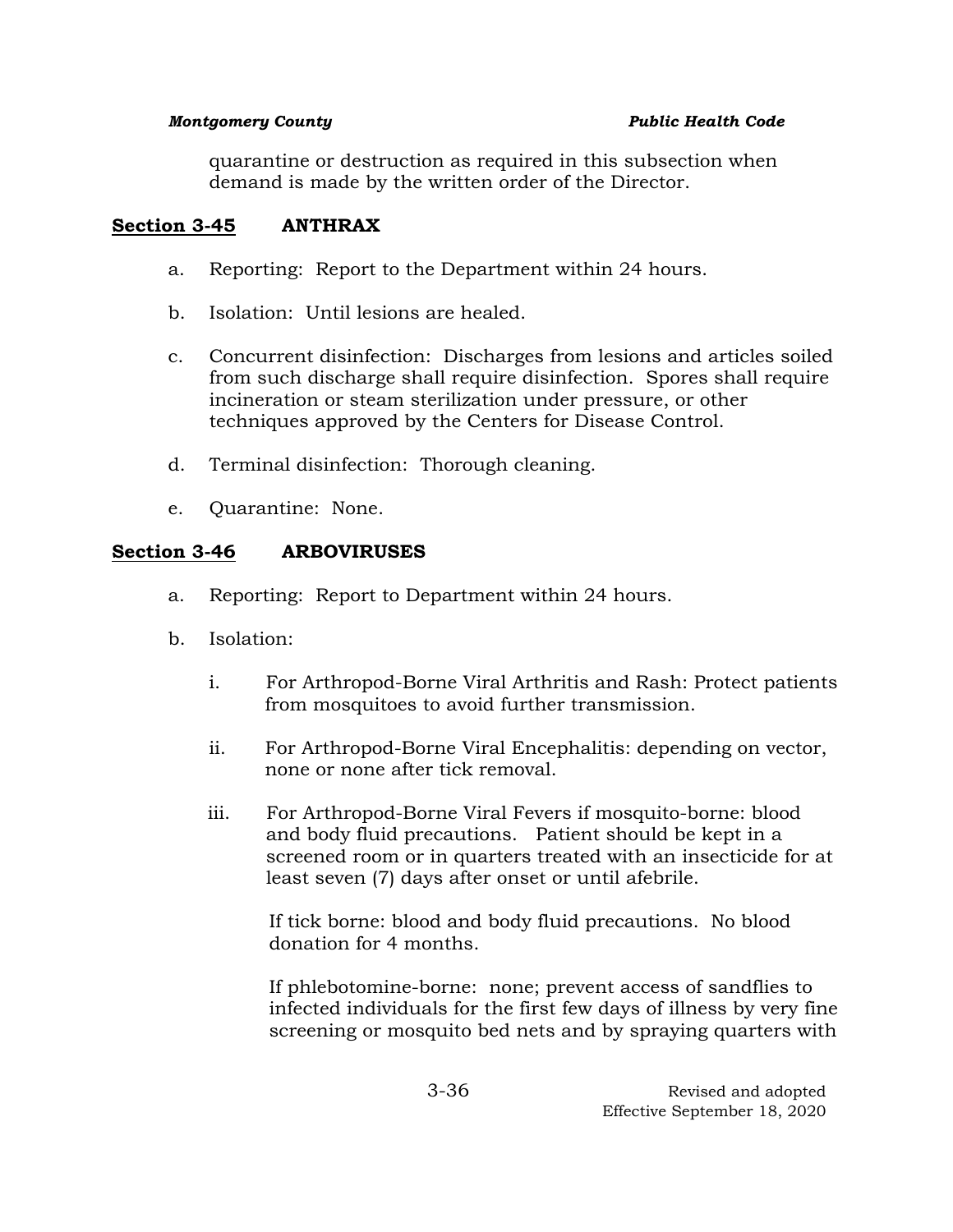insecticide.

- iv. For Arthropod-Borne Viral Hemorrhagic Fevers (mosquitoborne): blood and body fluid precautions.
- c. Concurrent disinfection: None other than removing or destroying vector (e.g. ticks, sandflies) where applicable for (b. iv.) above, bloody discharges may be infective; decontaminate by heat or chlorine disinfectants.
- d. Terminal disinfection: None.
- e. Quarantine: None.

# **Section 3-47 BOTULISM**

- a. Reporting: Report case or suspected case to the Department within 24 hours.
- b. Isolation: None.
- c. Concurrent disinfection: None.
- d. Terminal Disinfection: None.
- e. Quarantine: None.

## **Section 3-48 BRUCELLOSIS**

- a. Reporting: Report to the Department.
- b. Isolation: No isolation shall be required; drainage/secretion precautions should be used.
- c. Concurrent disinfection: Purulent discharges shall require disinfection.
- d. Terminal Disinfection: Thorough cleaning.
- e. Quarantine: None.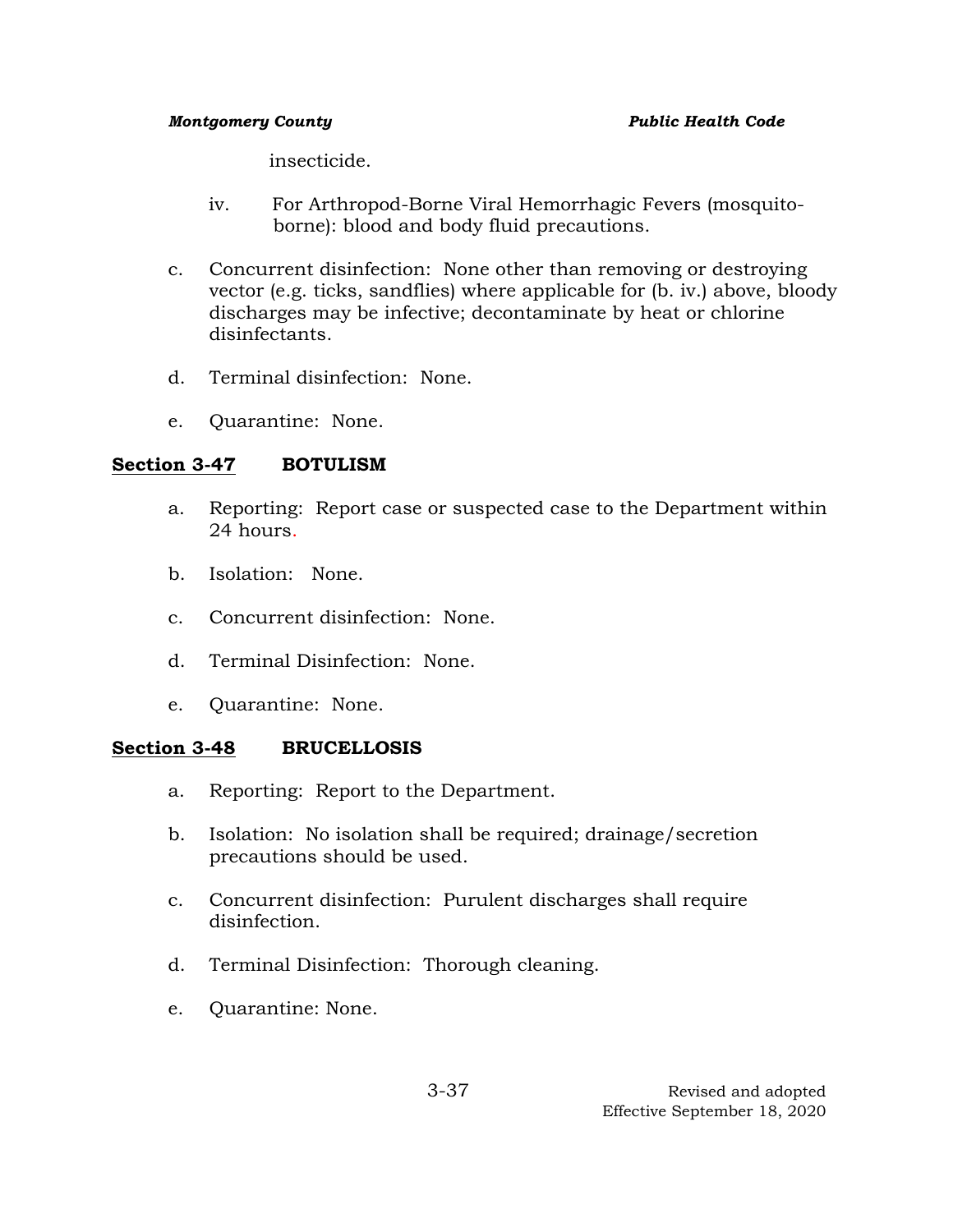# **Section 3-49 CAMPYLOBACTERIOSIS**

- a. Reporting: Report to the Department.
- b. Isolation: Hospitalized patients shall be isolated according to standard enteric disease precautions. A case of campylobacteriosis who prepares or serves food for public consumption, who attends or works in a child care group setting in a capacity which requires contact with children, or who provides direct patient care shall be required to cease work or child care until asymptomatic.
- c. Concurrent disinfection: Feces and articles soiled therewith shall be disinfected.
- d. Terminal disinfection: Thorough cleaning.
- e. Quarantine: None.
- f. Outbreaks of campylobacteriosis
	- i. Food or waterborne. Suspected outbreaks shall be investigated to identify the implicated food, water or raw milk to which others may have been exposed. The Department has the authority to require stool cultures on individuals involved in the outbreak. Suspect food handlers may be excluded from work until results of one stool culture is negative.
	- ii. Institutional outbreaks. The Department has the authority to conduct an epidemiologic investigation to require stool specimens on patients and employees and to exclude from work an individual who is a threat to the health of others in that institution.
- g. Other requirements or procedures: Refer to Epidemiology Manual for the Identification, Investigation and Control of Infectious Diseases, Division of Infectious Disease Epidemiology, Pennsylvania Department of Health.

# **Section 3-50 CHANCROID**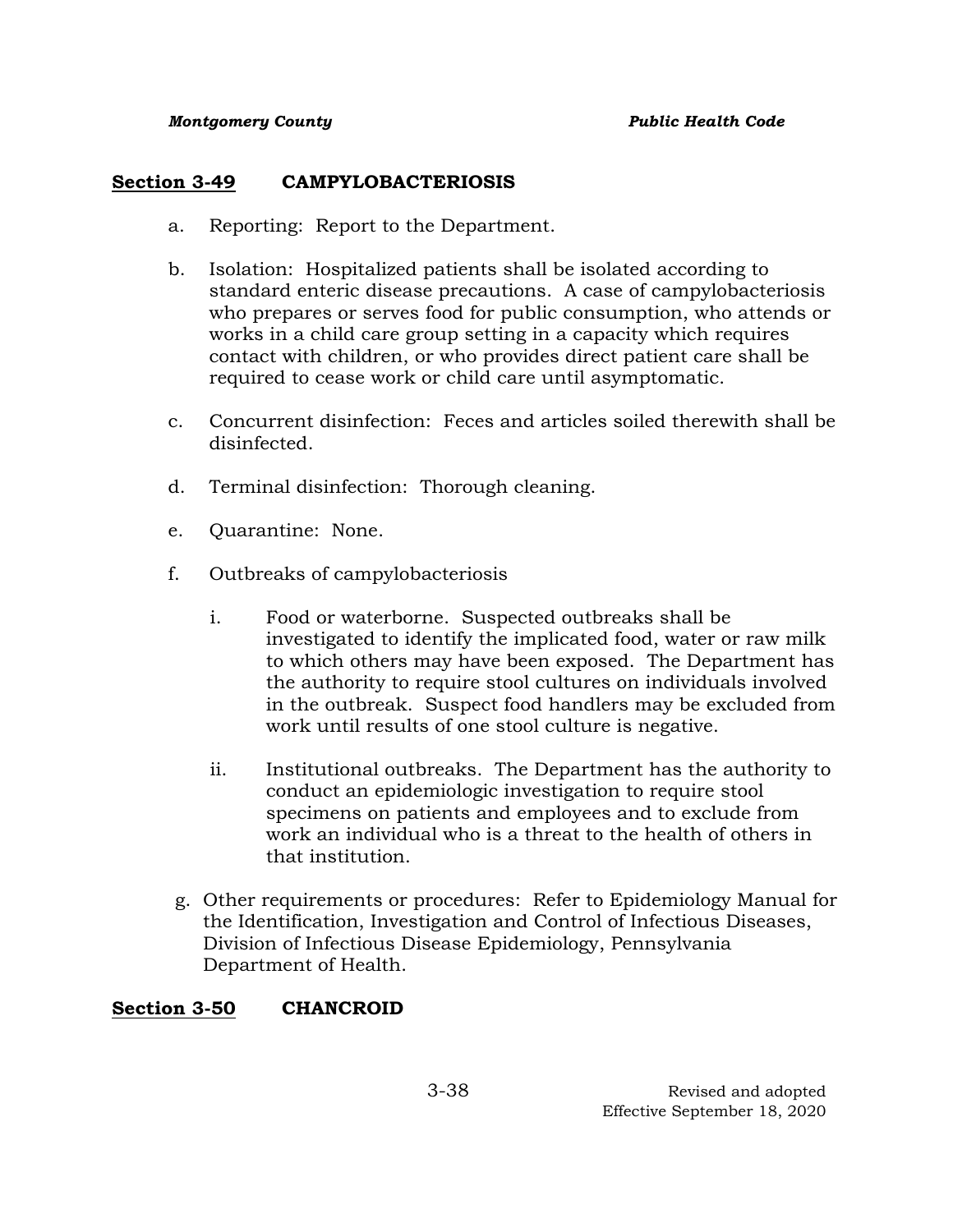- a. Reporting: Report to the Department.
- b. Isolation: None.
- c. Concurrent disinfection: None.
- d. Terminal disinfection: None.
- e. Quarantine: Avoid sexual contact until all lesions are healed.
- f. Investigation of contacts: Search for contacts, sexual partners 2 weeks before and 2 weeks after onset. Women may be carriers. Sexual contacts should receive prophylactic treatment.

## **Section 3-51 CHLAMYDIA TRACHOMATIS**

- a. Reporting: Report laboratory confirmed cases to the Department.
- b. Isolation: Drainage/secretion precautions for hospitalized patients.
- c. Concurrent disinfection: Articles contaminated with urethral discharge.
- d. Terminal Disinfection: None.
- e. Quarantine: None.
- f. Investigation of contacts: Identification of sexual contacts; prophylactic treatment is recommended for sexual contacts. Neonates, who have not been given systemic treatment, are advised to have clinical evaluation and management per CDC guidance.

## **Section 3-52 CHOLERA**

- a. Reporting: Report to the Department within 24 hours.
- b. Isolation: Enteric precautions while the patient is infectious.
- c. Concurrent disinfection: Prompt and thorough disinfection of articles contaminated with feces, vomitus, and urine shall be required. Urine and feces shall be directly flushed down the toilet.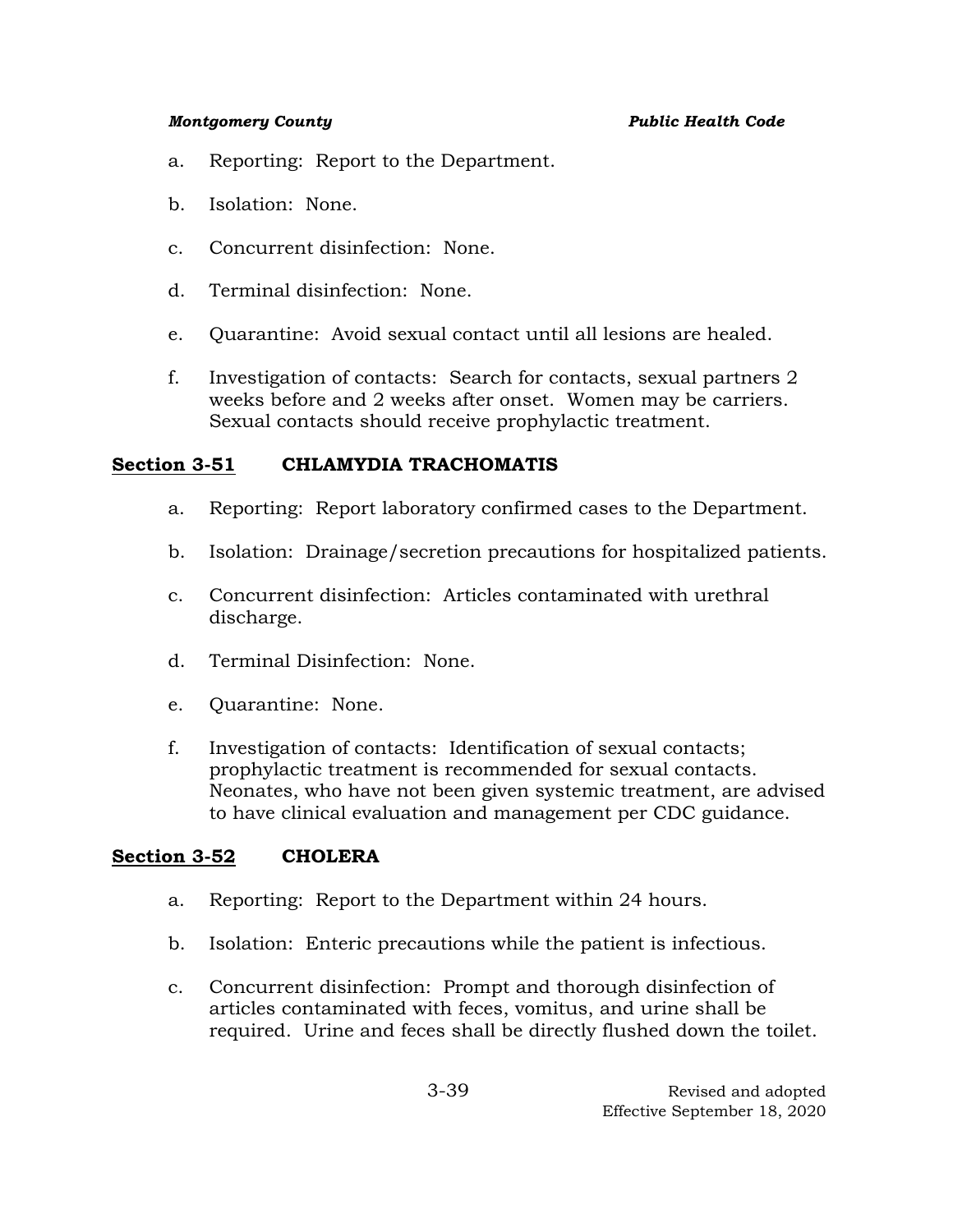Attendants shall practice scrupulous cleanliness, and hands shall be washed with an antiseptic soap or disinfectant after handling or touching articles contaminated by feces.

- d. Terminal disinfection: Thorough cleaning. Urinals and bedpans shall be decontaminated and sterilized.
- e. Quarantine: None.
- f. Other requirements or procedures: Refer to Epidemiology Manual for the Identification, Investigation and Control of Infectious Diseases, Division of Infectious Disease Epidemiology, Pennsylvania Department of Health.

# **Section 3-53 COVID-19(SARS-CoV-2)**

- a. Reporting: Report to the Department within 24 hours.
- b. Isolation: Patient shall be isolated in a hospital, its equivalent, or home until communicable period is over.
- c. Concurrent disinfection: Infection control precautions appropriate to interrupt spread of respiratory droplets, hand hygiene and thorough cleaning of patient rooms and bathroom facilities and appropriate disposal or washing of linens and articles contaminated by body fluids.
- d. Terminal Disinfection: Terminal disinfection shall consist of thorough cleaning and disinfection. Because of the potential for airborne transmission, unprotected individuals should not enter a vacated room until sufficient time has elapsed for air exchanges to remove potentially infectious particles. If the rate of air exchange is unknown, use reference materials to determine when a room can be safely entered. If the rate of air exchange for a room is unknown, the room should be vacated for a minimum of four hours.
- e. Quarantine: person who are known to have had close contact with individuals confirms as infected by COVID-19 should confine themselves in accordance with Department of Health recommendations.

# **Section 3-53 DIPHTHERIA**

a. Reporting: Report to the Department within 24 hours.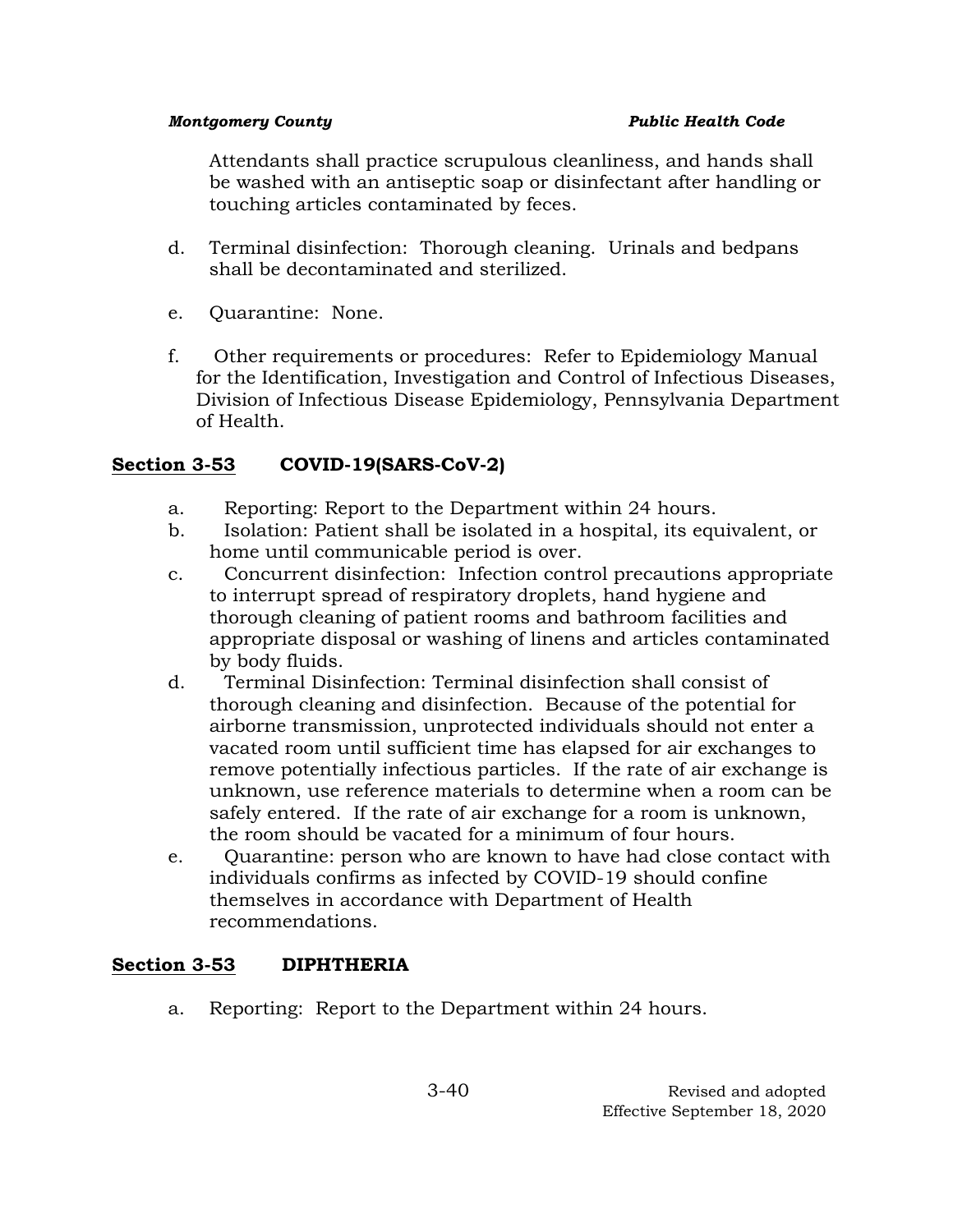- b. Isolation: The infected person shall be isolated until cultures from the nose and throat taken on two occasions not less than 24 hours apart, and 24 hours after cessation of antimicrobial therapy, fail to show diphtheria bacilli. Where termination of isolation by culture is impracticable, isolation may end with fair safety 14 days after onset. Where practicable, a virulence or toxigenicity test shall be made if throat cultures are reported to be positive three (3) weeks or more after onset. Isolation may be terminated if the microorganism reported present is proved avirulent or nontoxigenic.
- c. Concurrent disinfection: All articles in contact with the patient and all articles soiled by discharges of patient shall require disinfection.
- d. Terminal disinfection: Thorough cleaning.
- e. Quarantine: All close contacts shall be isolated until the results of the bacteriologic examinations are known. Persons with positive cultures should be treated. Contacts shall be isolated until appropriate measures exist or have been taken to ensure the public health.
- f. Diphtheria carriers: A chronic diphtheria carrier is any person who has been free from the symptoms of diphtheria for four weeks or longer and who harbors virulent or toxigenic diphtheria bacilli. A chronic carrier of diphtheria bacilli may be placed under quarantine until cultures from the nose and throat on four successive occasions, not less than 24 hours apart, are negative, or until the cultures are found to be avirulent or nontoxigenic. When appropriate medical and surgical measures to eliminate the carrier state fail, the Department may release the carrier from quarantine when such a release is not detrimental to the public health.

# **Section 3-54 ENCEPHALITIS**

- a. Reporting: Report to the Department.
- b. Isolation: Appropriate for confirmed or suspected etiologic agent.
- c. Concurrent disinfection: Appropriate for confirmed or suspected etiologic agent.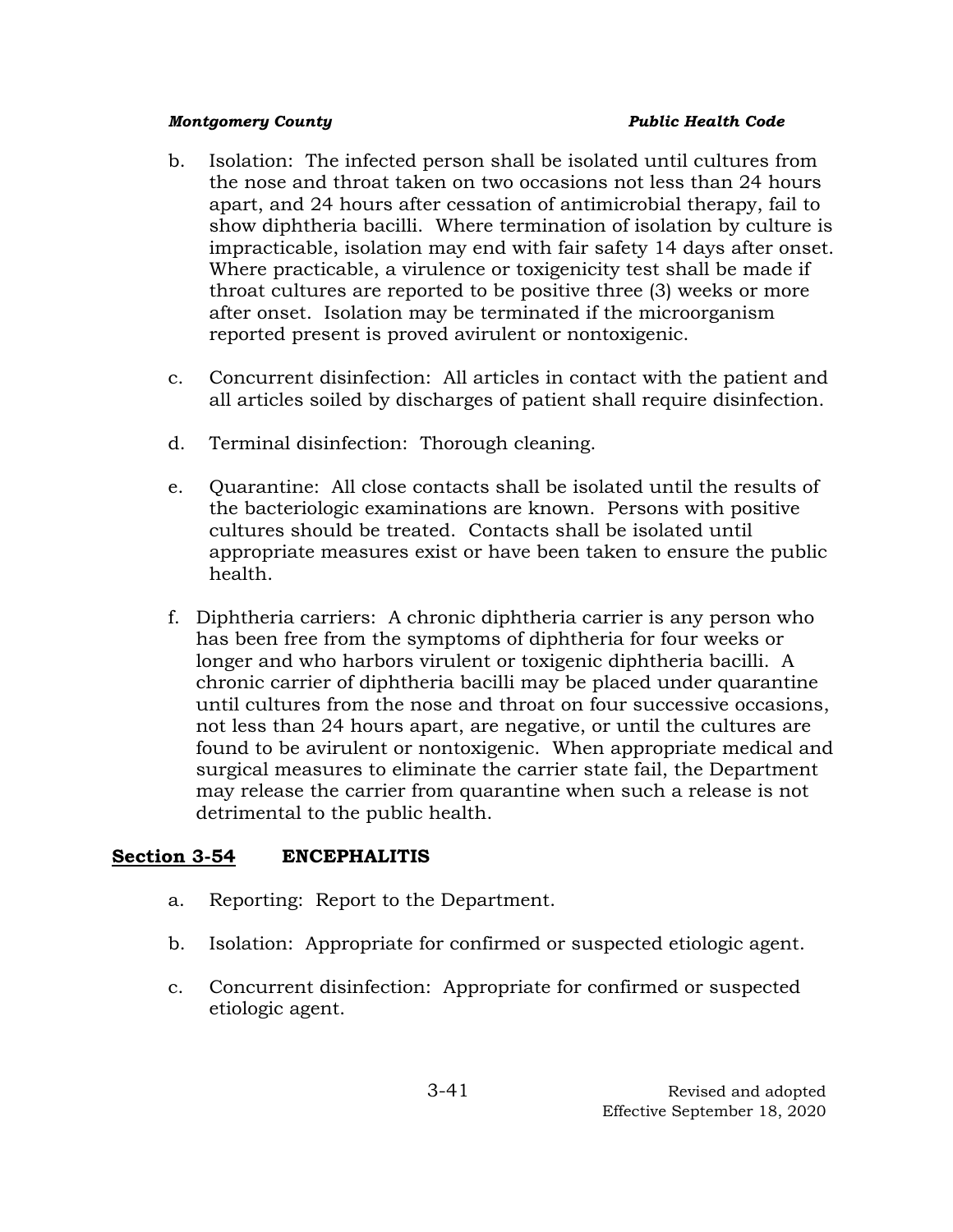- d. Terminal disinfection: Appropriate for confirmed or suspected etiologic agent.
- e. Quarantine: None, except as may be indicated by the suspected etiologic agent.

# **Section 3-55 FOOD POISONING OUTBREAK**

- a. Reporting: Report to the Department within 24 hours.
- b. Isolation: Appropriate for confirmed or suspected etiologic agent.
- c. Concurrent disinfection: Appropriate for confirmed or suspected etiologic agent.
- d. Terminal disinfection: Appropriate for confirmed or suspected etiologic agent.
- e. Quarantine: None.

# **Section 3-56 GIARDIASIS**

- a. Reporting: Report to the Department
- Isolation: Hospitalized patients shall be isolated according to standard enteric disease precautions. A case of giardiasis who prepares or serves food for public consumption, who attends or works in a child care group setting in a capacity which requires contact with children, or who provides direct patient care shall be required to cease work or child care until asymptomatic.
	- c. Concurrent disinfection: Feces and articles soiled therewith shall be disinfected. Direct discharge of feces may be made into modern and adequate sewage disposal systems without preliminary disinfection.
	- d. Terminal disinfection: Thorough cleaning.
	- e. Quarantine: None.
	- f. Other requirements or procedures: Refer to Epidemiology Manual for the Identification, Investigation and Control of Infectious Diseases,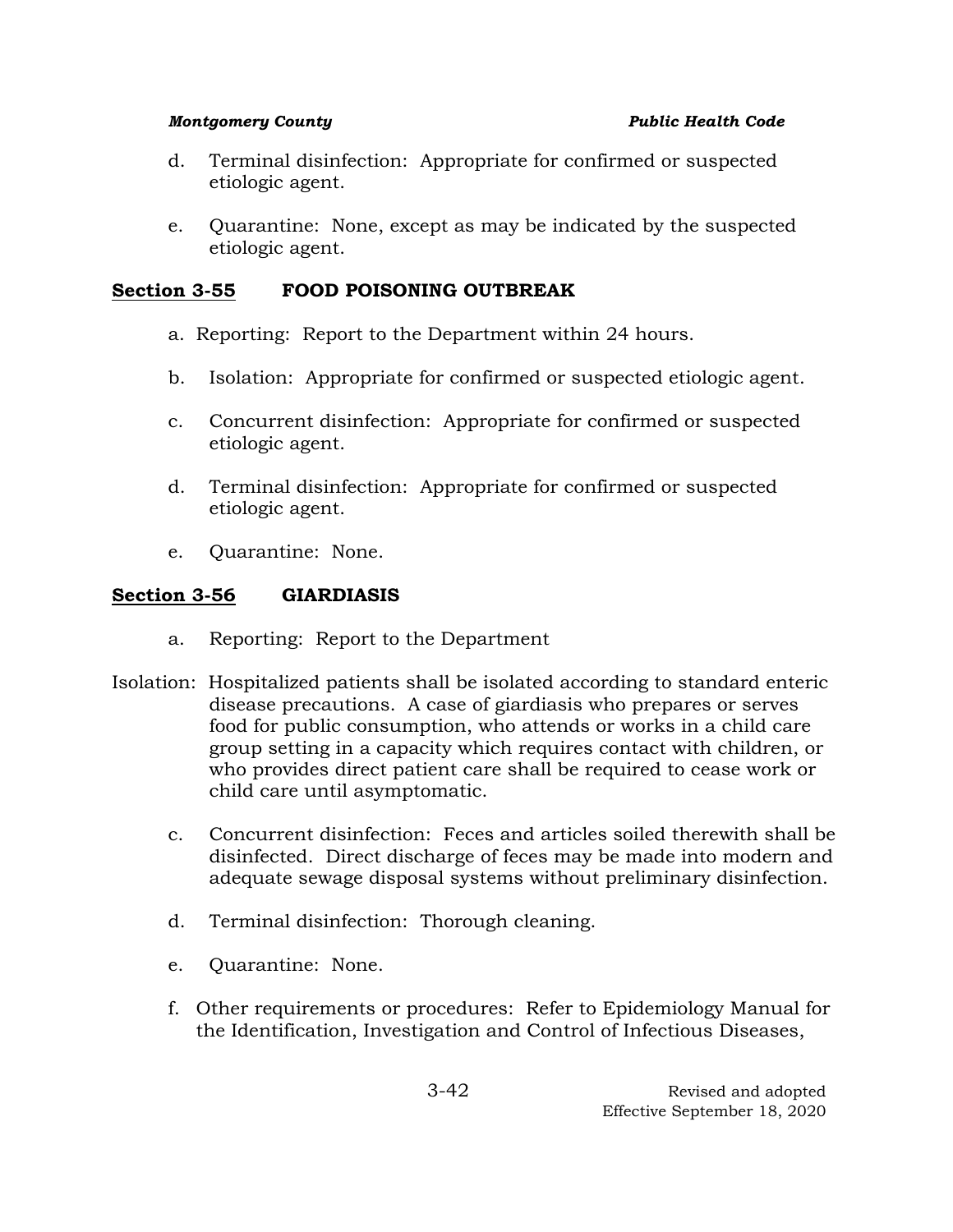Division of Infectious Disease Epidemiology, Pennsylvania Department of Health.

# **Section 3-57 GONOCOCCAL INFECTIONS**

- a. Reporting: Report laboratory confirmed cases to the Department.
- b. Isolation: None, except for newborns with gonococcal ophthalmia neonatorum, for whom isolation may be terminated after 24 hours of adequate and effective therapy under medical supervision.
- c. Concurrent disinfection: Care shall be taken in the disposal of discharges from lesions and articles soiled from such discharges.
- d. Terminal disinfection: None.
- e. Quarantine: None.
- f. Investigation of contacts: Identification of sexual contacts; prophylactic treatment is recommended for sexual contacts. Neonates, who have not been given systemic treatment, are advised to have clinical evaluation and management per CDC guidance.

# **Section 3-58 GUILLAIN-BARRE SYNDROME**

- a. Reporting: Report to the Department.
- b. Isolation: None, except as may be required for an underlying contagious etiology.
- c. Concurrent disinfection: None.
- d. Terminal disinfection: None.
- e. Quarantine: None.

## **Section 3-59 HAEMOPHILUS INFLUENZAE INVASIVE DISEASE**

- a. Reporting: Report to the Department within 24 hours.
- b. Isolation: Respiratory isolation is required until 24 hours after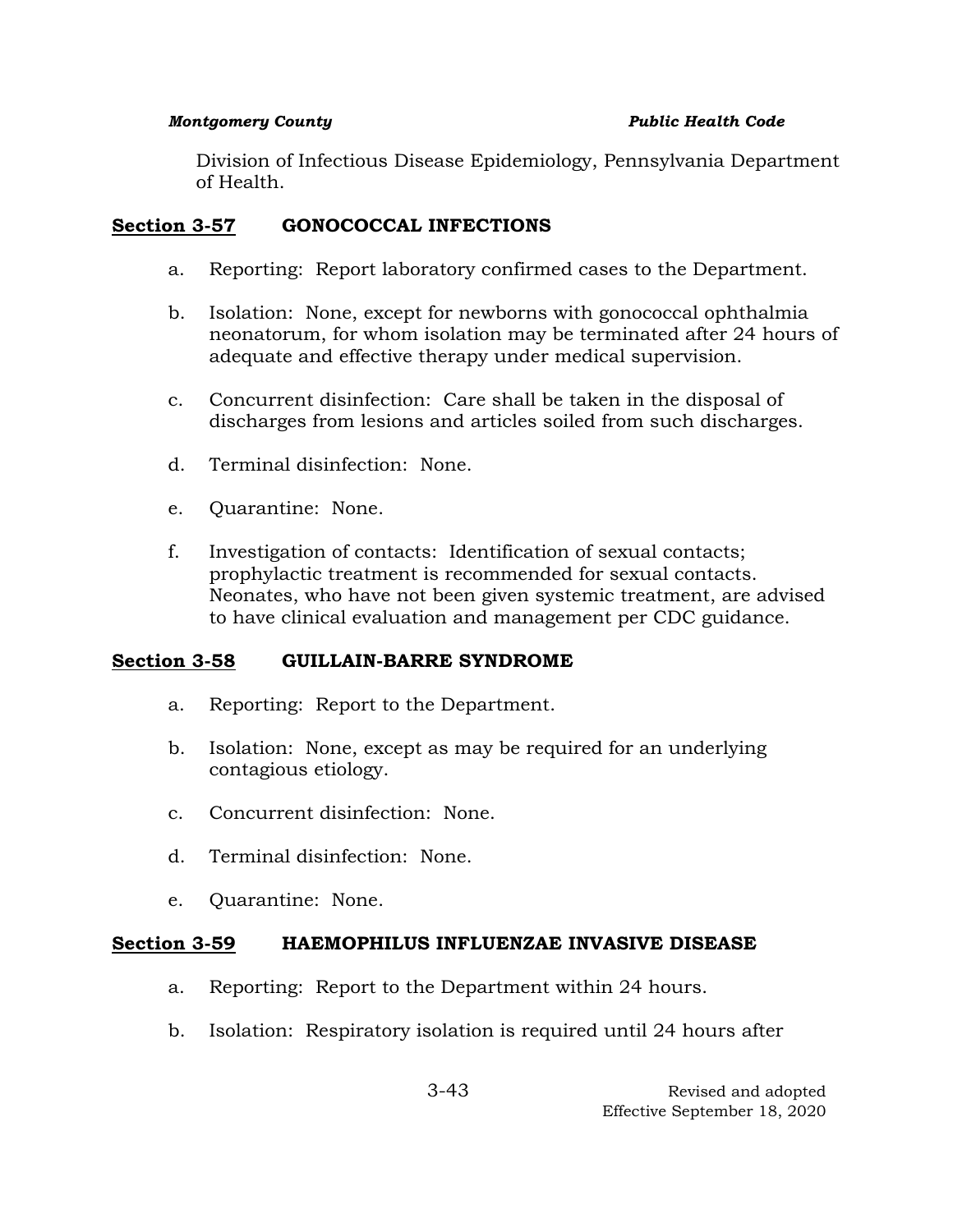initiation of effective therapy.

- c. Concurrent disinfection: None.
- b. Quarantine. No isolation of contacts. Recommend to observe contacts under 4 years old, especially infants, including those in household, child care centers and nurseries, for signs of illness, especially fever.
- c. Other requirements or procedures: Refer to Epidemiology Manual for the Identification, Investigation and Control of Infectious Diseases, Division of Infectious Disease Epidemiology, Pennsylvania Department of Health.

# **Section 3-60 HEPATITIS A, Acute**

- a. Reporting: Report to the Department.
- b. Isolation: For acute cases of Hepatitis A, enteric precautions shall be observed during first 2 weeks of illness and at least one week after onset of clinical jaundice. Blood and body fluid precautions shall be observed until specific diagnosis of HA is made. Cases of Hepatitis A who prepares or serves food for public consumption, who attends or works in a child care group setting in a capacity which requires contact with children, or who provides direct patient care shall be required to cease work or child care for a period of two weeks after onset of illness or for as long as indicated by the results of appropriate laboratory examinations.
- c. Concurrent disinfection: Feces and articles soiled therewith shall be disinfected. Direct discharge of feces may be made into modern and adequate sewage disposal systems without preliminary disinfection.
- d. Terminal disinfection: None.
- e. Quarantine: None.
- f. Other requirements or procedures: Refer to Epidemiology Manual for the Identification, Investigation and Control of Infectious Diseases, Division of Infectious Disease Epidemiology, Pennsylvania Department of Health.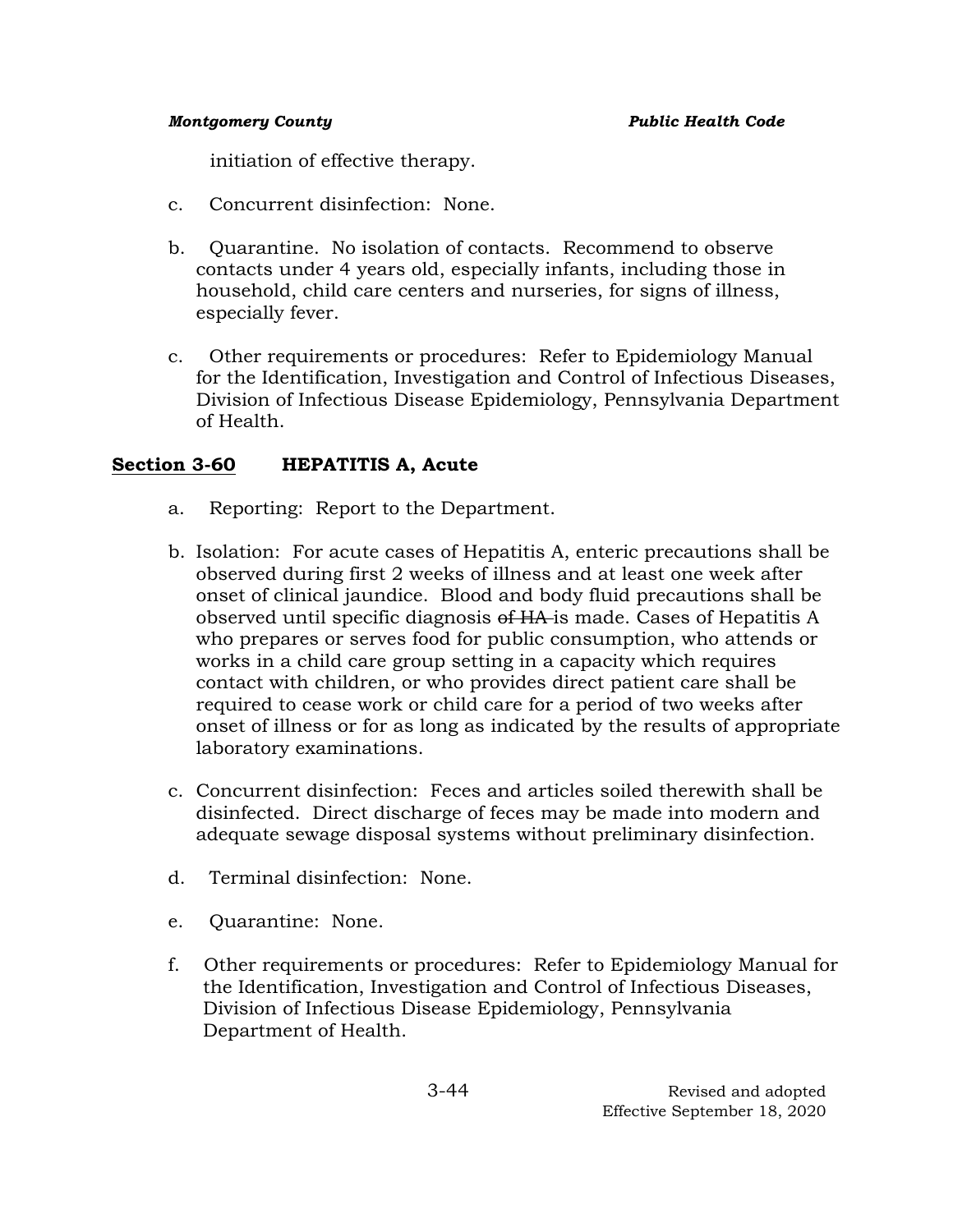## **Section 3-61 HEPATITIS B, Acute and Chronic**

- a. Reporting: Report to the Department.
- b. Isolation: Isolation precautions shall be observed in handling blood or blood products and excretions until one week after cessation of signs and symptoms of the disease or until two weeks after onset of illness, whichever is longer. Blood and blood products containing hepatitis B surface antigen shall be considered infectious.
- c. Concurrent disinfection: Equipment contaminated with blood, serum or other excretions shall be disinfected.
- d. Terminal disinfection: None.
- e. Quarantine: None.

# **Section 3-62 HEPATITIS non A/ non B (including HEPATITIS C)**

- a. Reporting: Report to the Department.
- b. Isolation: Universal precautions shall be observed in handling blood, blood products, or body fluids until one week after resolution of signs and symptoms of the disease.
- c. Concurrent disinfection: Equipment contaminated with blood, serum, or other excretions shall be disinfected.
- d. Terminal disinfection: None.
- e. Quarantine: None.

## **Section 3-63 HISTOPLASMOSIS**

- a. Reporting: Report to the Department.
- b. Isolation: None.
- c. Concurrent Disinfection: None.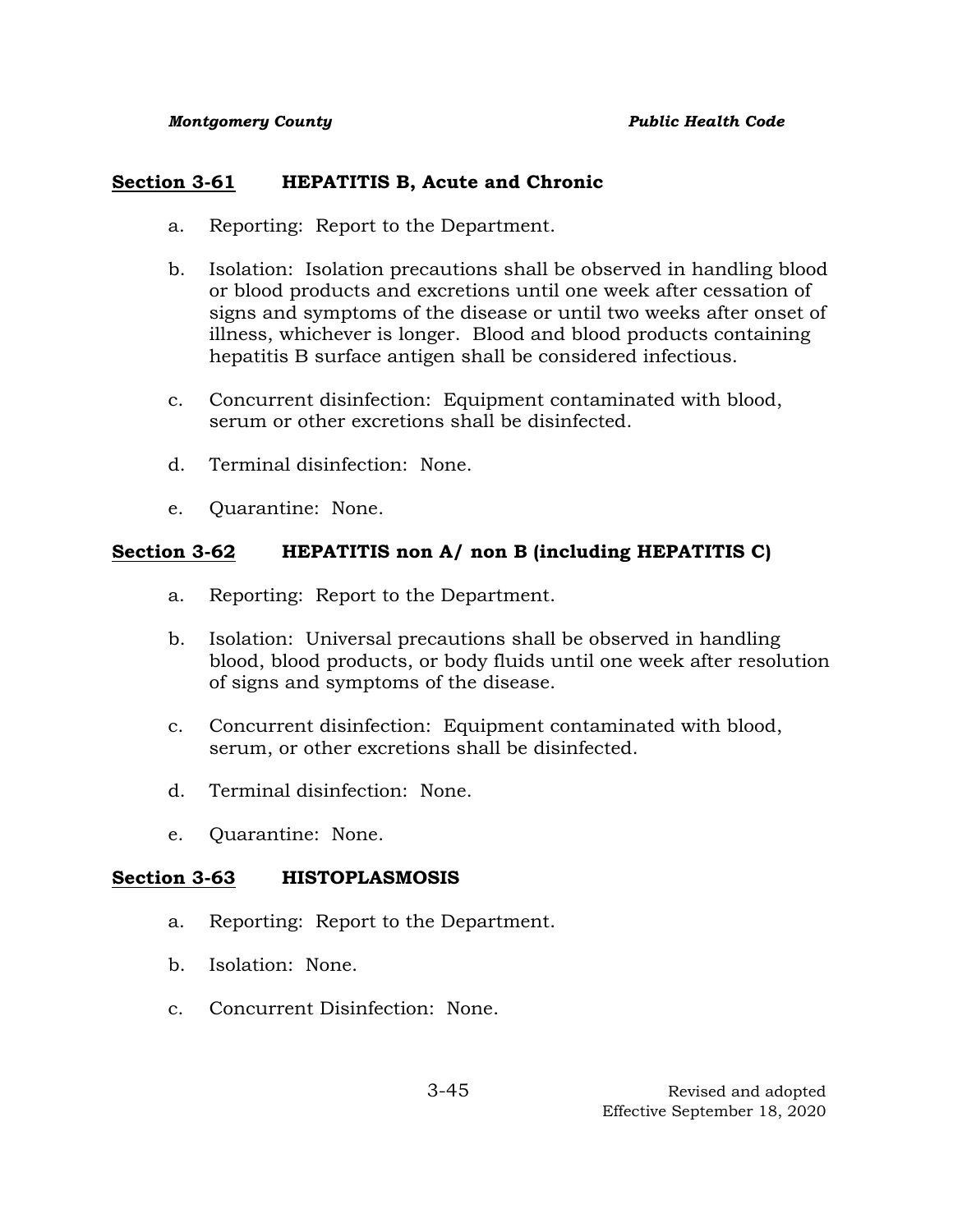- d. Terminal disinfection: None.
- e. Quarantine: None.

# **Section 3-64 LEAD POISONING**

- a. Reporting: Report to the Montgomery County Health Department all cases of possible or suspected lead poisoning in children through six (6) years of age. Report all other elevated lead levels in children over seven (7) years of age, adults, and pregnant women, to the PA Department of Health for referral and follow-up.
- b. Isolation: None.
- c. Concurrent disinfection: None.
- d. Terminal disinfection: None.
- e. Quarantine: None:

# **Section 3-65 LEGIONELLOSIS**

- a. Reporting: Report to the Department within 24 hours.
- b. Isolation: None.
- c. Concurrent disinfection: None.
- d. Terminal disinfection: None.
- e. Quarantine: None.

# **Section 3-66 LEPTOSPIROSIS**

- a. Reporting: Report to the Department.
- b. Isolation: Blood/body fluid precautions.
- c. Concurrent disinfection: Articles soiled with discharges, including urine, shall be disinfected.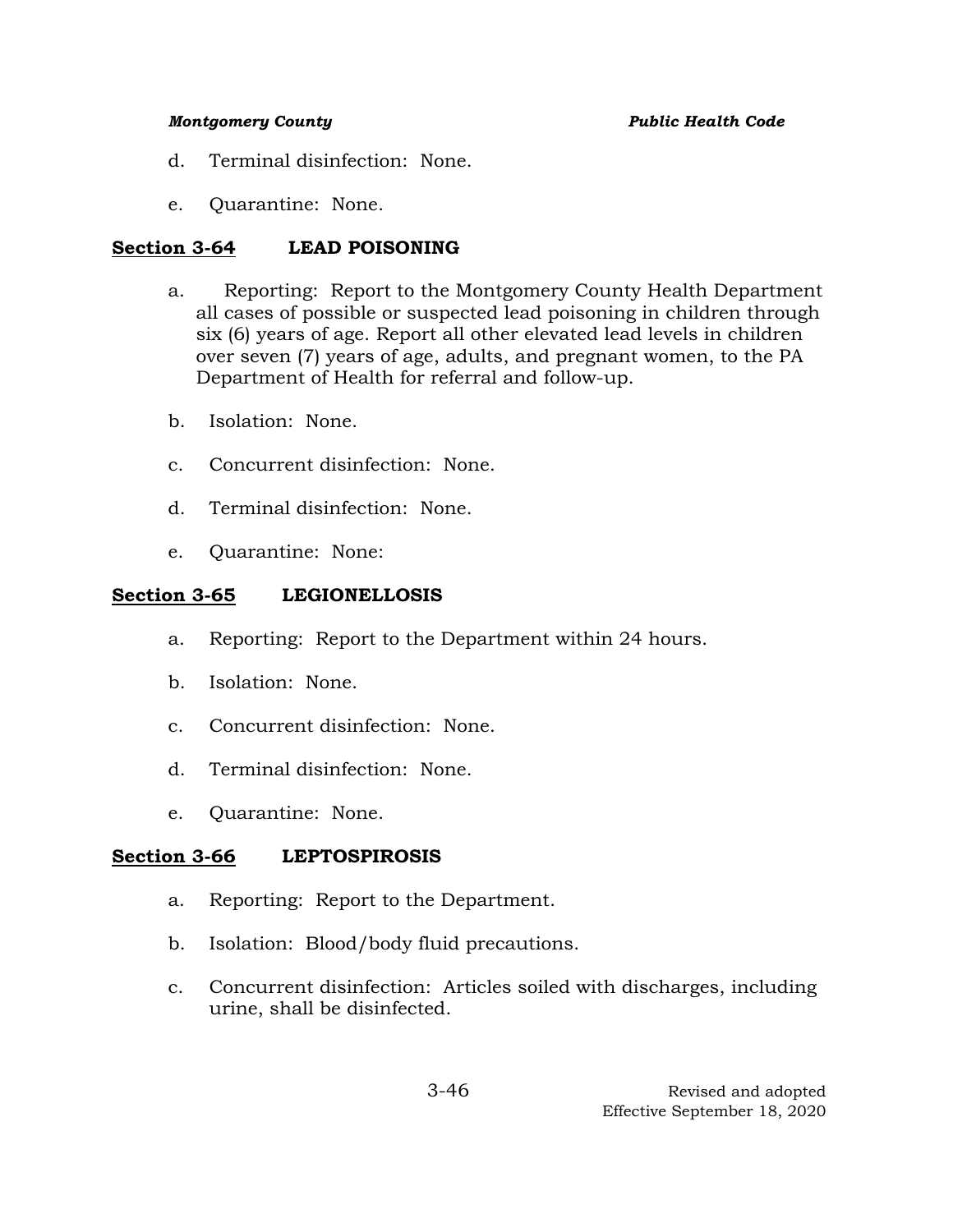- d. Terminal disinfection: Thorough cleaning.
- e. Quarantine: None.

## **Section 3-67 LISTERIOSIS**

- a. Reporting: Report to the Department.
- b. Isolation: None.
- c. Concurrent Disinfection: None.
- d. Terminal Disinfection: None.
- e. Quarantine: None.

# **Section 3-68 LYME DISEASE**

- a. Reporting: Report to the Department.
- b. Isolation: None.
- c. Concurrent disinfection: None.
- d. Terminal disinfection: None.
- e. Quarantine: None.

# **Section 3-69 LYMPHOGRANULOMA VENEREUM**

- a. Reporting: Report to the Department.
- b. Isolation: None.
- c. Concurrent disinfection: Care shall be taken in the disposal of discharges from lesions and articles soiled from such discharges.
- d. Terminal disinfection: None.
- e. Quarantine: None.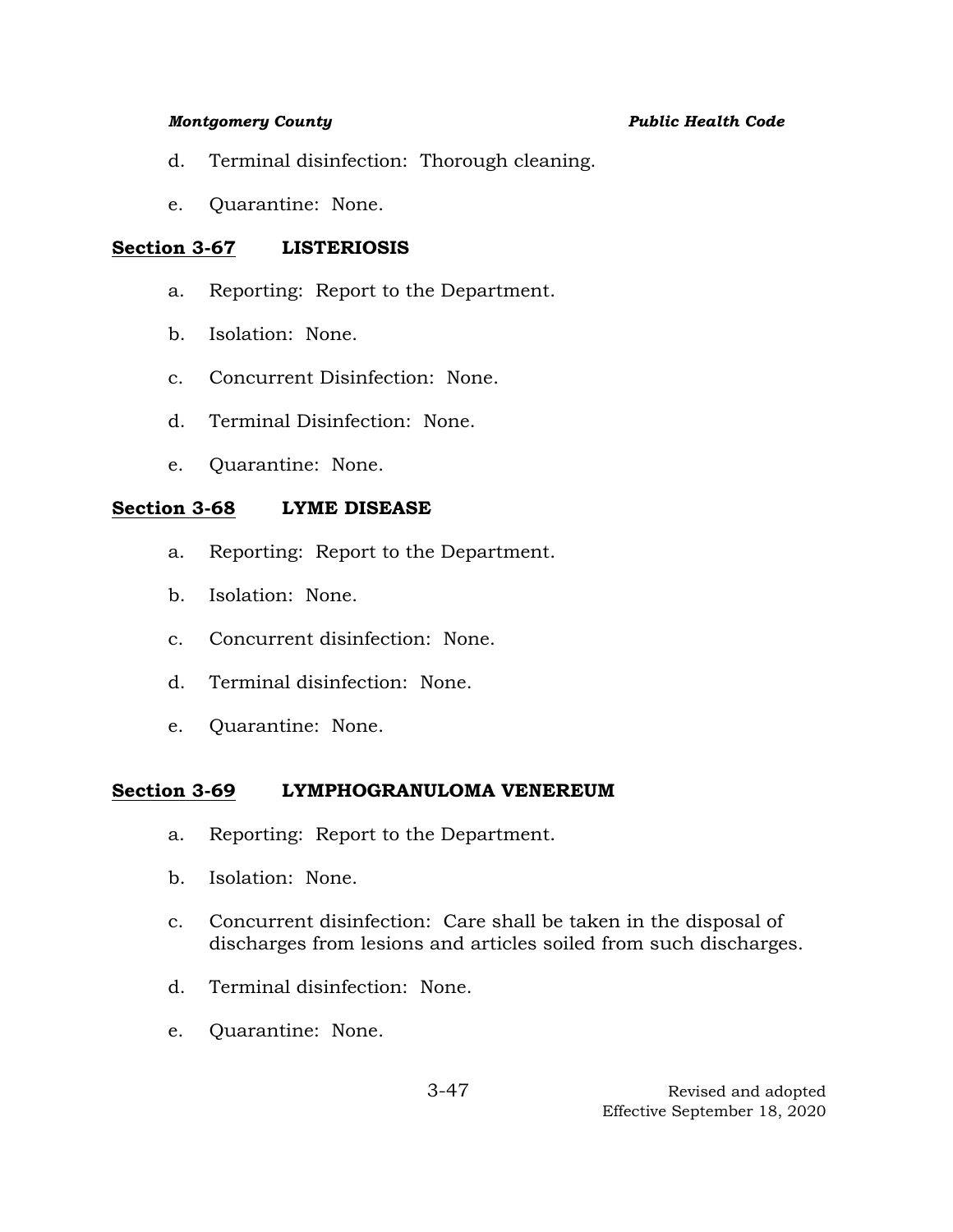f. Investigation of contacts: Identification of sexual contacts; prophylactic treatment is recommended for sexual contacts. Neonates, who have not been given systemic treatment, are advised to have clinical evaluation and management per CDC guidance.

# **Section 3-70 MALARIA**

- a. Reporting: Report to the Department.
- b. Isolation: For hospitalized patients, blood/body fluid precautions. Patients should be in mosquito-proof area.
- c. Concurrent disinfection: None.
- d. Terminal disinfection: None.
- e. Quarantine: None.

# **Section 3-71 MEASLES (RUBEOLA)**

- a. Reporting: Report to the Department within 24 hours.
- b. Isolation: Infected persons shall be restricted to the premises from onset of prodrome through the first five (5) days of rash.
- c. Concurrent disinfection: All articles soiled with secretions of the nose and throat shall be disinfected.
- d. Terminal disinfection: Thorough cleaning.
- e. Quarantine: Whenever measles or rubeola is determined to be present in a school population, the Director may do the following:
	- i. Determine the immunity status of the school population with a specific focus on identifying which individuals are presumed susceptible. Measles immunity is defined as:
		- aa. Documentation of receiving two doses of live virus measles vaccine, the first dose being on or after 12 months of age, and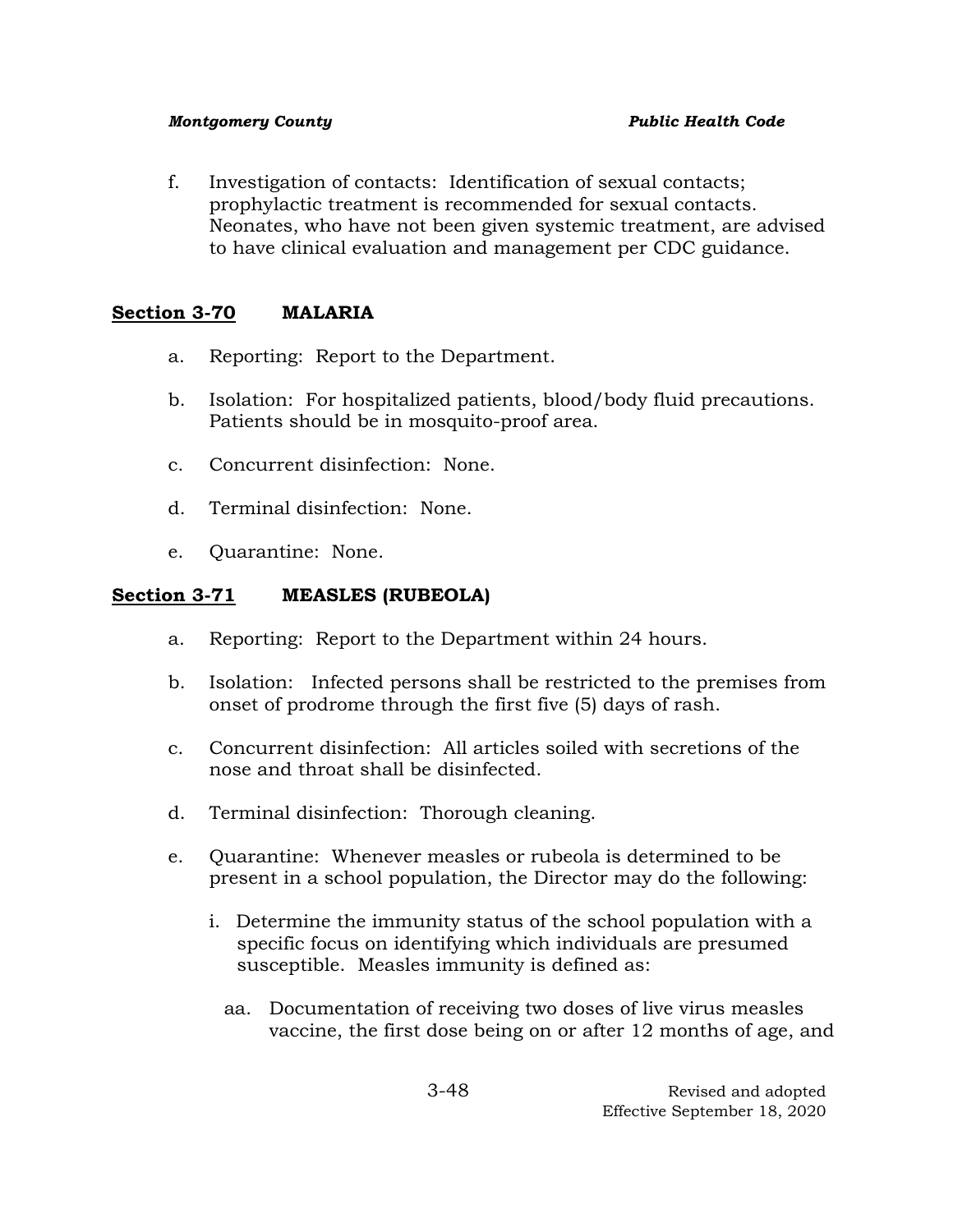the second dose at least 4 weeks after the first.

- bb. Serologic evidence of measles antibodies.
- cc. Diagnosis of having had measles disease as documented by a physician.
- ii. Order exclusion of the presumed susceptibles from the school until one of the following conditions is met:
	- aa. The susceptible person is vaccinated with live attenuated measles vaccine.
	- bb. The susceptible person presents serological evidence of measles immunity. The serological evidence is the presence of antibody to measles determined by the hemagglutination inhibition test or a comparable test.
	- cc. No cases of measles have occurred for a 14-day period.

## **Section 3-72 MENINGITIS, ALL TYPES**

- a. Reporting: Report to the Department.
- b. Isolation: Appropriate for confirmed or suspected etiologic agent.
- c. Concurrent disinfection: Appropriate for confirmed or suspected etiologic agent.
- d. Terminal disinfection: Appropriate for confirmed or suspected etiologic agent.
- e. Quarantine: None. Surveillance may be conducted, however, at the discretion of the Department.

## **Section 3-73 MENINGOCOCCAL DISEASE**

- a. Reporting: Report to the Department within 24 hours.
- b. Isolation: The infected person shall be appropriately isolated until 24 hours after start of chemotherapy.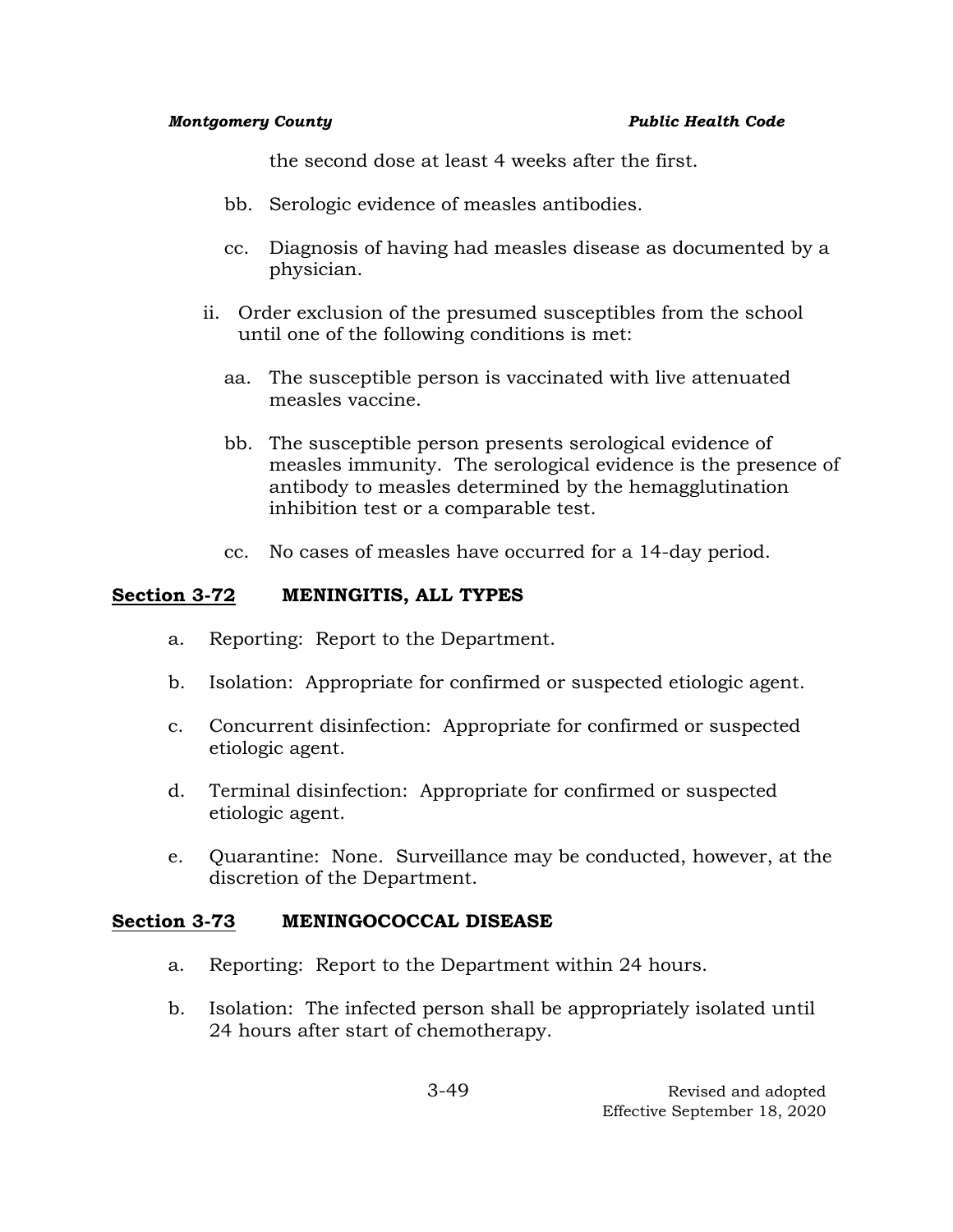- c. Concurrent disinfection: Discharges from nose and throat and articles soiled therewith shall be disinfected.
- d. Terminal disinfection: Thorough cleaning.
- e. Quarantine: None. Surveillance may be conducted at the discretion of the Department.
- f. Other requirements or procedures: Refer to Epidemiology Manual for the Identification, Investigation and Control of Infectious Diseases, Division of Infectious Disease Epidemiology, Pennsylvania Department of Health.

# **Section 3-74 MUMPS**

- a. Reporting: Report to the Department.
- b. Isolation: The infected person shall be appropriately isolated until five (5) days after the onset of the parotid swelling.
- c. Concurrent disinfection: None.
- d. Terminal disinfection: None.
- e. Quarantine: Whenever mumps is determined to be present in a school population, the Director may do the following:
	- i. Determine the immunity status of the school population with a specific focus on identifying which individuals are presumed susceptible. Mumps immunity is defined as:
	- aa. Documentation of receiving one or more doses of live virus mumps vaccine, the first dose being on or after 12 months of age, and the second dose at least four (4) weeks after the first.
	- bb. Serologic evidence of mumps antibodies.
	- cc. Diagnosis of having had mumps disease as documented by a physician.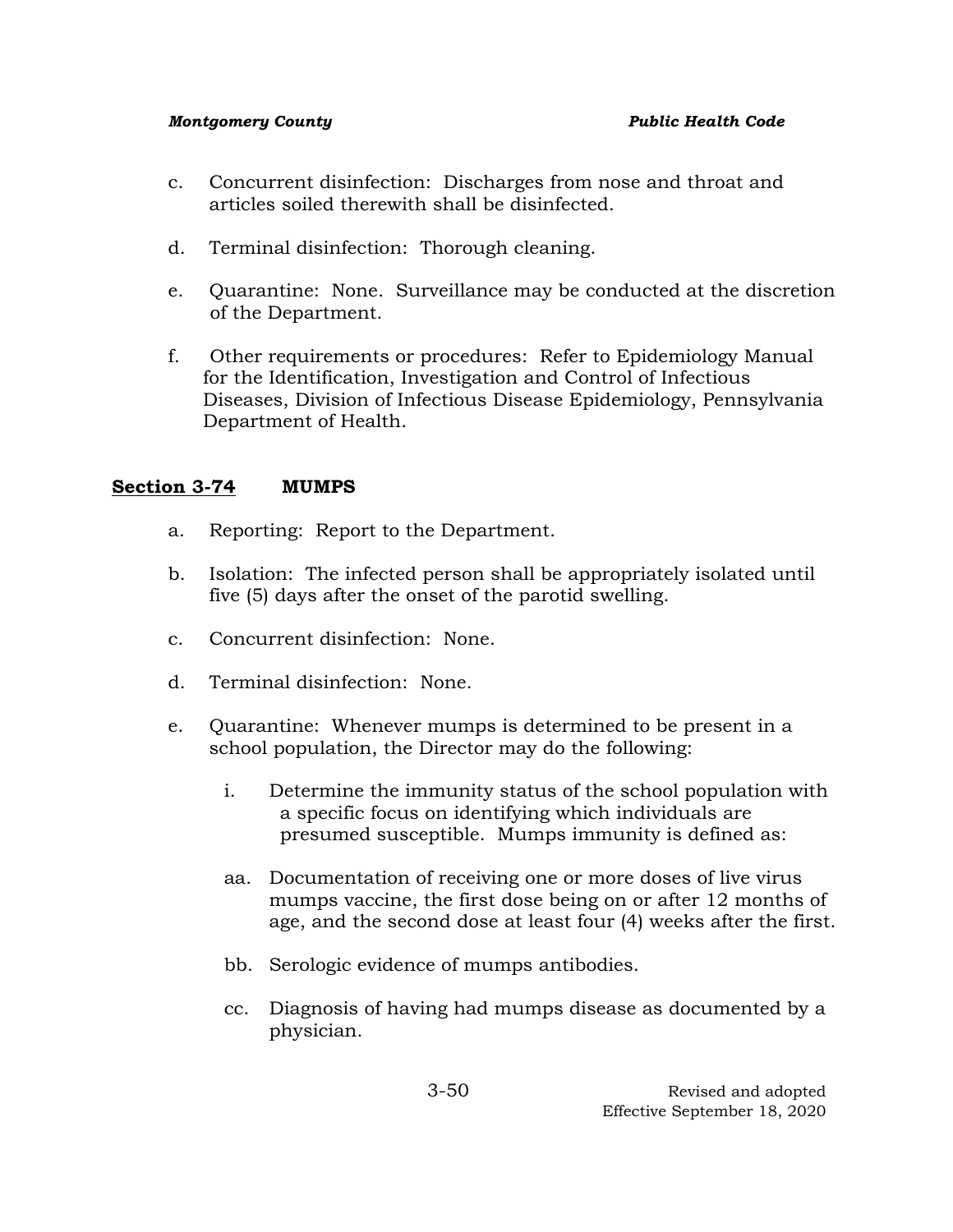- ii. Order exclusion of the presumed susceptibles for 26 days after the onset of parotitis in the last person diagnosed in their vicinity (school, work, etc.) until one of the following conditions is met:
	- aa. The susceptible person is vaccinated with live attenuated mumps vaccine.
	- bb. The susceptible person presents serological evidence of measles immunity. The serological evidence is the presence of antibody to measles determined by the hemagglutination inhibition test or a comparable test.
	- cc. No cases of measles have occurred for a 26-day period.

# **Section 3-75 PERINATAL EXPOSURE OF A NEWBORN TO HIV**

- a. Reporting: Report to the Department.
- b. Isolation: None.
- c. Concurrent disinfection: None.
- d. Terminal disinfection: None.
- e. Quarantine: None.

# **Section 3-76 PERTUSSIS (WHOOPING COUGH)**

- a. Reporting: Report to the Department.
- b. Isolation: The patient shall be restricted to his own premises and separated from susceptible infants and children for a period of 21 days after onset or five (5) days after the institution of appropriate antimicrobial therapy.
- c. Concurrent disinfection: Discharges from the nose and throat, and articles soiled from such discharges shall be disinfected.
- d. Terminal disinfection: Thorough cleaning.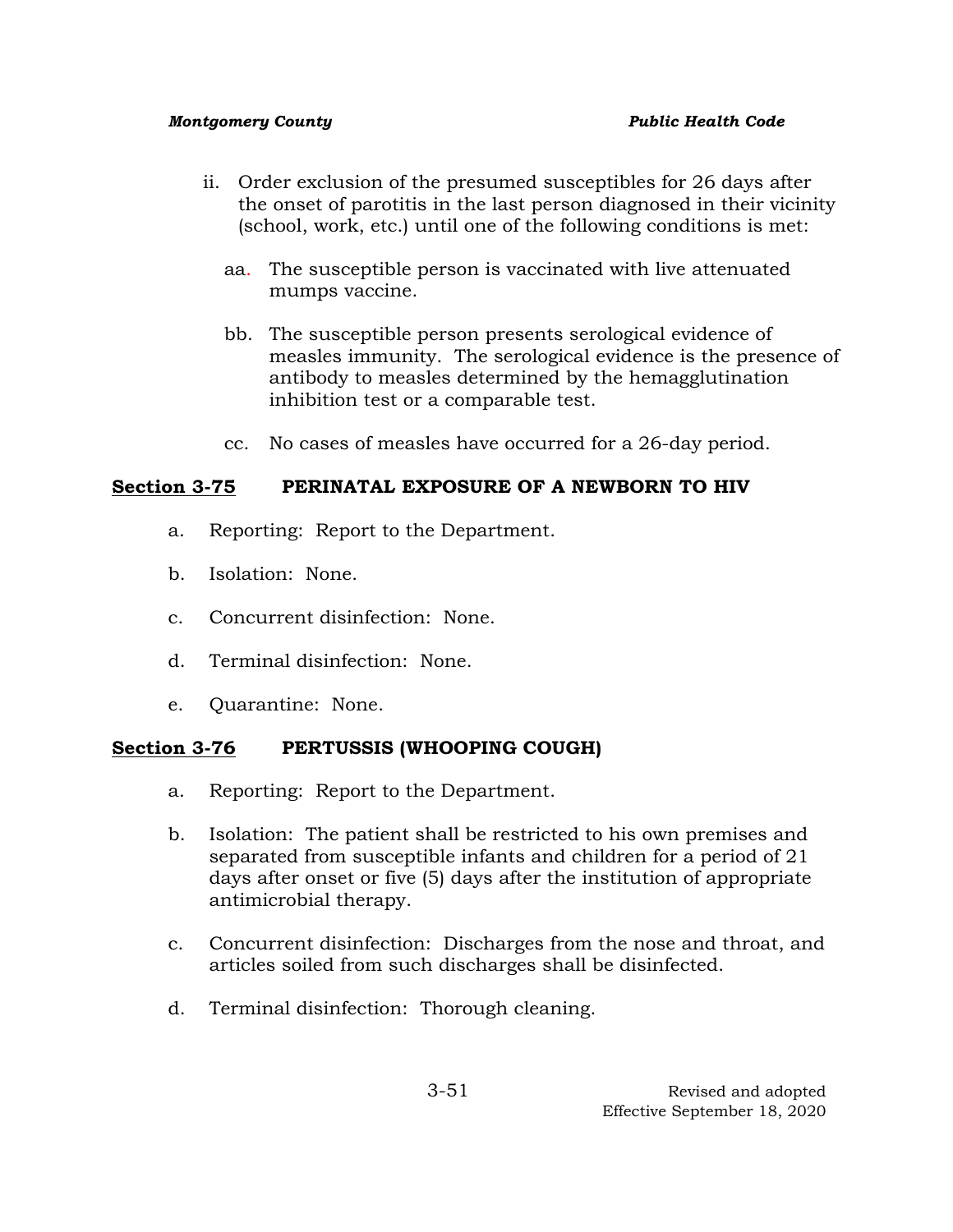e. Quarantine: None. Household and close social contacts should receive post-exposure prophylaxis.

# Section 3-77 PHENYLKETONURIA

- a. Reporting: Report to the Pennsylvania Department of Health.
- b. Isolation: None.
- c. Concurrent disinfection: None.
- d. Terminal disinfection: None.
- e. Quarantine: None.

## **Section 3-78 PLAGUE**

- a. Reporting: Report to the Department within 24 hours.
- b. Isolation: Rid patients and their clothing of fleas with an effective insecticide. All patients shall be hospitalized if practical, and reasonable aseptic precautions shall be taken for patients with bubonic plague. Patients with primary pneumonic plague or patients developing plague pneumonia shall be isolated.
- c. Concurrent disinfection: Sputum, blood and all body secretions and articles soiled from such shall require disinfection.
- d. Terminal disinfection: Terminal disinfection shall consist of thorough cleaning. Persons having expired from plague shall be handled with strict aseptic precautions.
- e. Quarantine: Contact quarantine shall be required as deemed necessary by the Director.

## **Section 3-79 POLIOMYELITIS**

- a. Reporting: Report to the Department within 24 hours.
- b. Isolation: Isolation shall be up to two weeks from the date of onset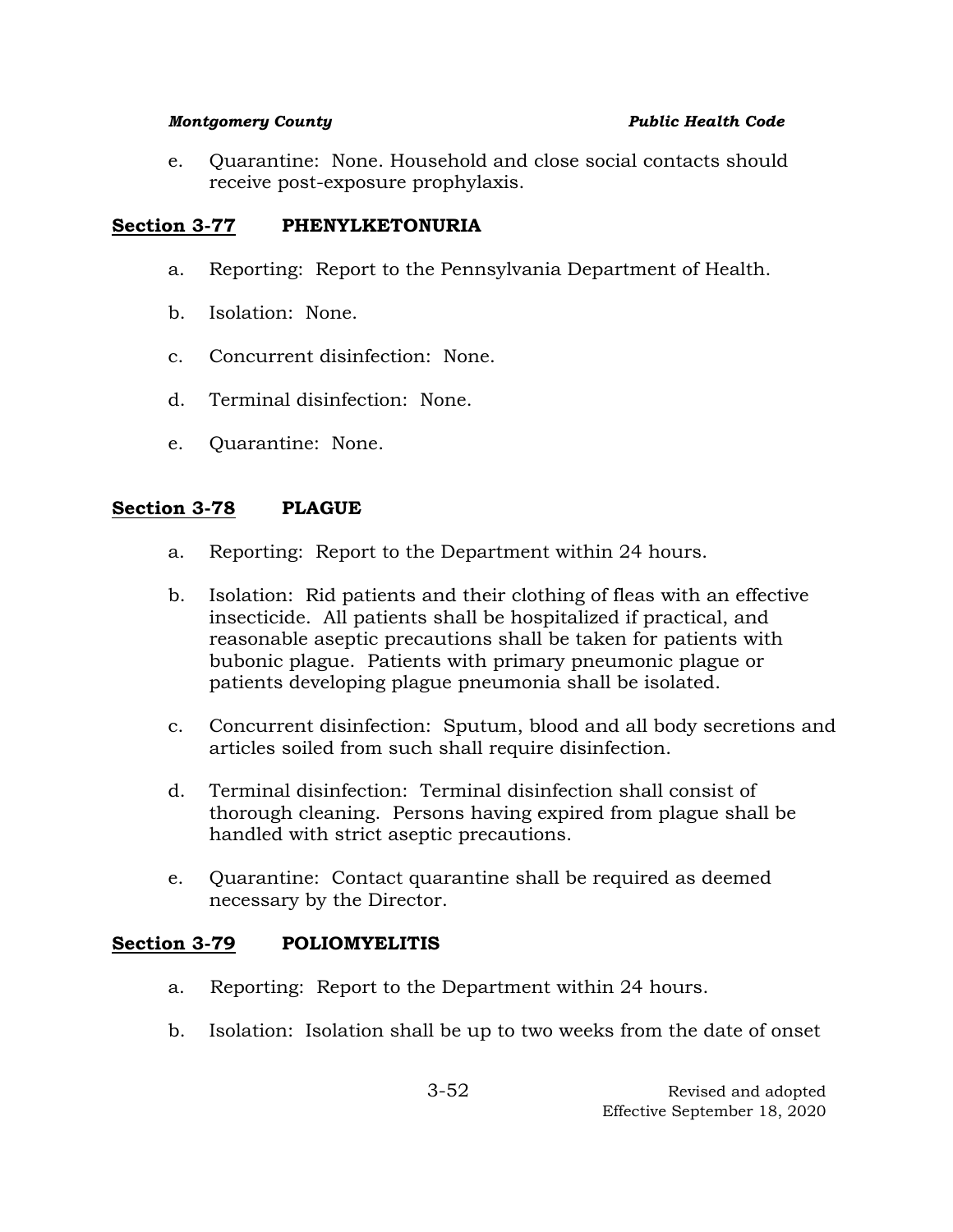or, if longer, for the duration of fever.

- c. Concurrent disinfection: Throat discharges, feces and articles soiled from such discharges shall require disinfection. In communities with modern and adequate sewage disposal, feces and urine can be discharged directly into sewers without preliminary disinfection.
- d. Terminal disinfection: Thorough cleaning.
- e. Quarantine: Quarantine shall be at the direction of the Director.

# **Section 3-80 PSITTACOSIS (ORNITHOSIS)**

- a. Reporting: Report to the Department.
- b. Isolation: Isolation shall be maintained during febrile acute stages. Nurses caring for patients with a cough shall wear adequate masks. Coughing patients should be instructed to cough into paper tissues.
- c. Concurrent disinfection: All discharges shall be disinfected.
- d. Terminal disinfection: Terminal disinfection shall consist of thorough wet cleaning and exposure to sunlight.
- e. Quarantine: No quarantine shall be required for household contacts. Buildings having housed birds, however, shall not be used by human beings until thoroughly cleaned, disinfected, and infected birds have been destroyed or adequately treated. Additional regulations pertaining to Psittacosis are found under Article H of this Chapter.
- f. Other requirements or procedures: Refer to Epidemiology Manual for the Identification, Investigation and Control of Infectious Diseases, Division of Infectious Disease Epidemiology, Pennsylvania Department of Health.

## **Section 3-81 RABIES**

- a. Reporting: Report to the Department within 24 hours.
- b. Isolation: Infected persons shall be isolated through the duration of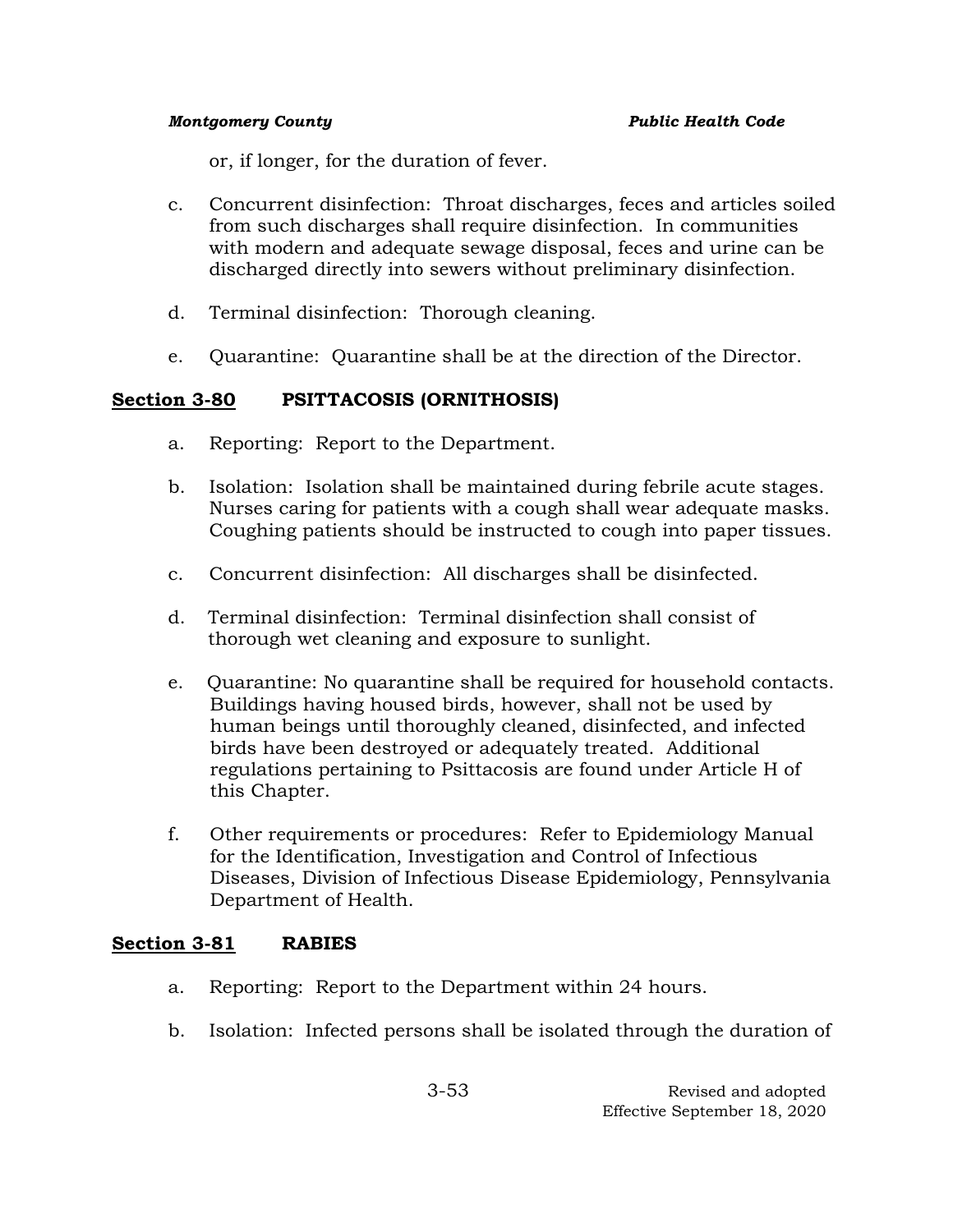the illness. Immediate attendants shall be warned of the hazard of infection through the saliva of the patient.

- c. Concurrent disinfection: Saliva and articles soiled from saliva shall be disinfected.
- d. Terminal disinfection: Thorough cleaning.
- e. Quarantine: No quarantine of contacts shall be required. However, search for rabid animals and for persons and other animals exposed should be pursued.
- f. Tissue or organs of infected patients shall not be donated for transplantation.

# **Section 3-82 RICKETTSIAL DISEASES/INFECTIONS**

- a. Reporting: Report to the Department.
- b. Isolation: Appropriate for confirmed or suspected etiologic agent.
- c. Concurrent disinfection: Appropriate for confirmed or suspected etiologic agent.
- d. Terminal disinfection: Appropriate for confirmed or suspected etiologic agent.
- e. Quarantine: Appropriate for confirmed or suspected etiologic agent.

# **Section 3-83 RUBELLA (GERMAN MEASLES AND CONGENITAL RUBELLA SYNDROME)**

- a. Reporting: Report to the Department.
- b. Isolation: Infected persons shall be appropriately isolated for seven (7) days after the appearance of the rash. Strict isolation of infants with congenital rubella syndrome must be effected since such infants may be infectious for up to a year.
- c. Concurrent disinfection: None.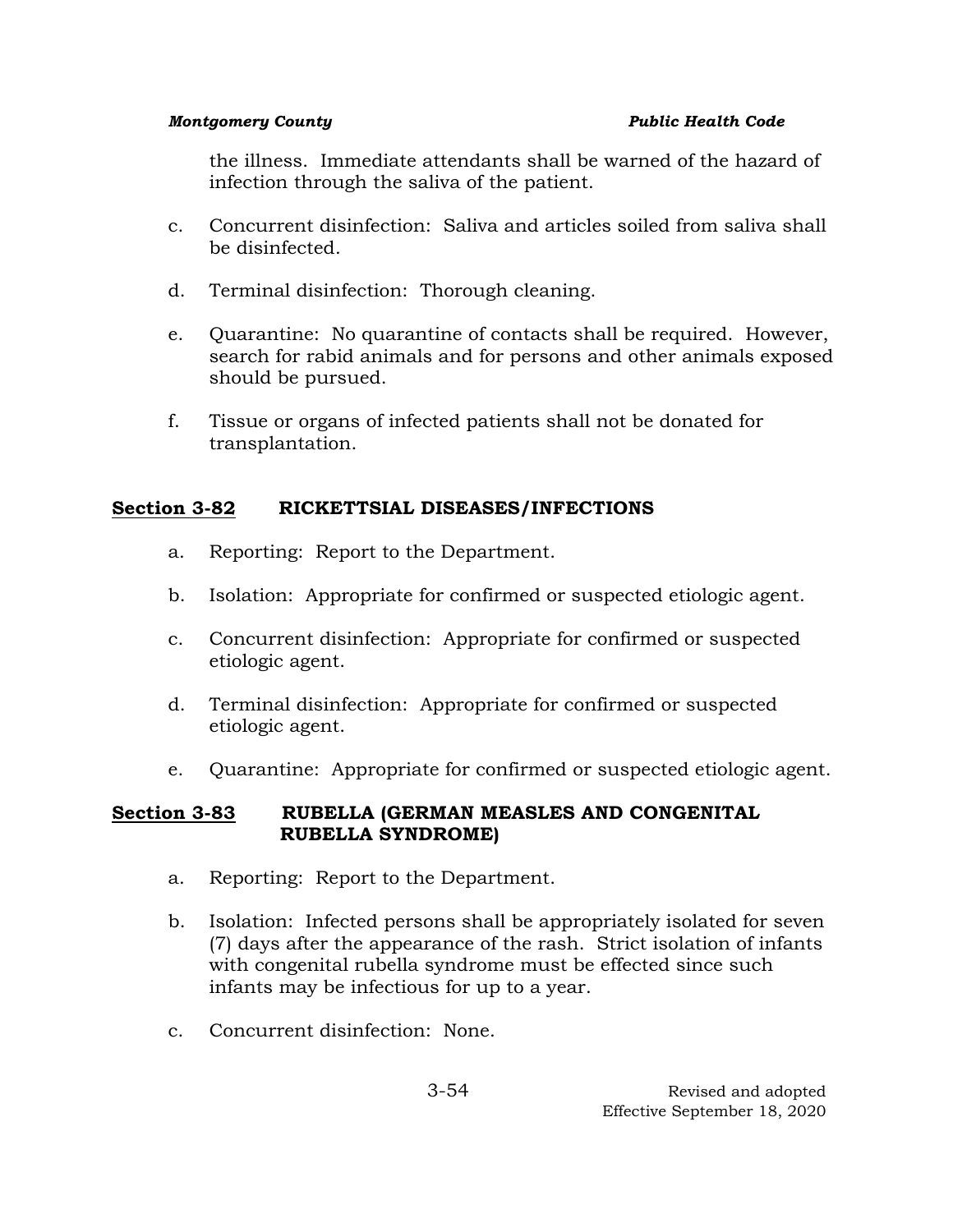- d. Terminal disinfection: None.
- e. Quarantine: No quarantine of contacts shall be required. Exclude children from school and adults from work for seven (7) days after onset of rash.

## **Section 3-84 SALMONELLOSIS**

- a. Reporting: Report to the Department. Bacterial isolates shall be sent to the PADOH's Bureau of Laboratories for serotyping within five (5) work-days of isolation.
- b. Isolation: Hospitalized patients shall be isolated according to standard enteric disease precautions. A case of salmonellosis who prepares or serves food for public consumption, who attends or works in a child care group setting in a capacity which requires contact with children, or who provides direct patient care shall be required to cease work or childcare until asymptomatic.
- c. Concurrent disinfection: Feces, urine, and other infectious body discharges and articles soiled therewith shall be disinfected. In communities with modern and adequate sewage disposal systems, feces and urine may be disposed of directly into the sewer without preliminary disinfection.
- d. Terminal disinfection: Thorough cleaning.
- e. Quarantine: None.
- f. Outbreaks of salmonellosis. Investigations of outbreaks of salmonellosis shall conform to the following:
	- i. Foodborne: Suspected foodborne outbreaks of salmonellosis shall be investigated. The Department has the authority to require stool cultures on individuals involved in the outbreak. Suspect food handlers may be excluded from work until the results of their stool cultures are negative.
	- ii. Institutional outbreaks: The Department has the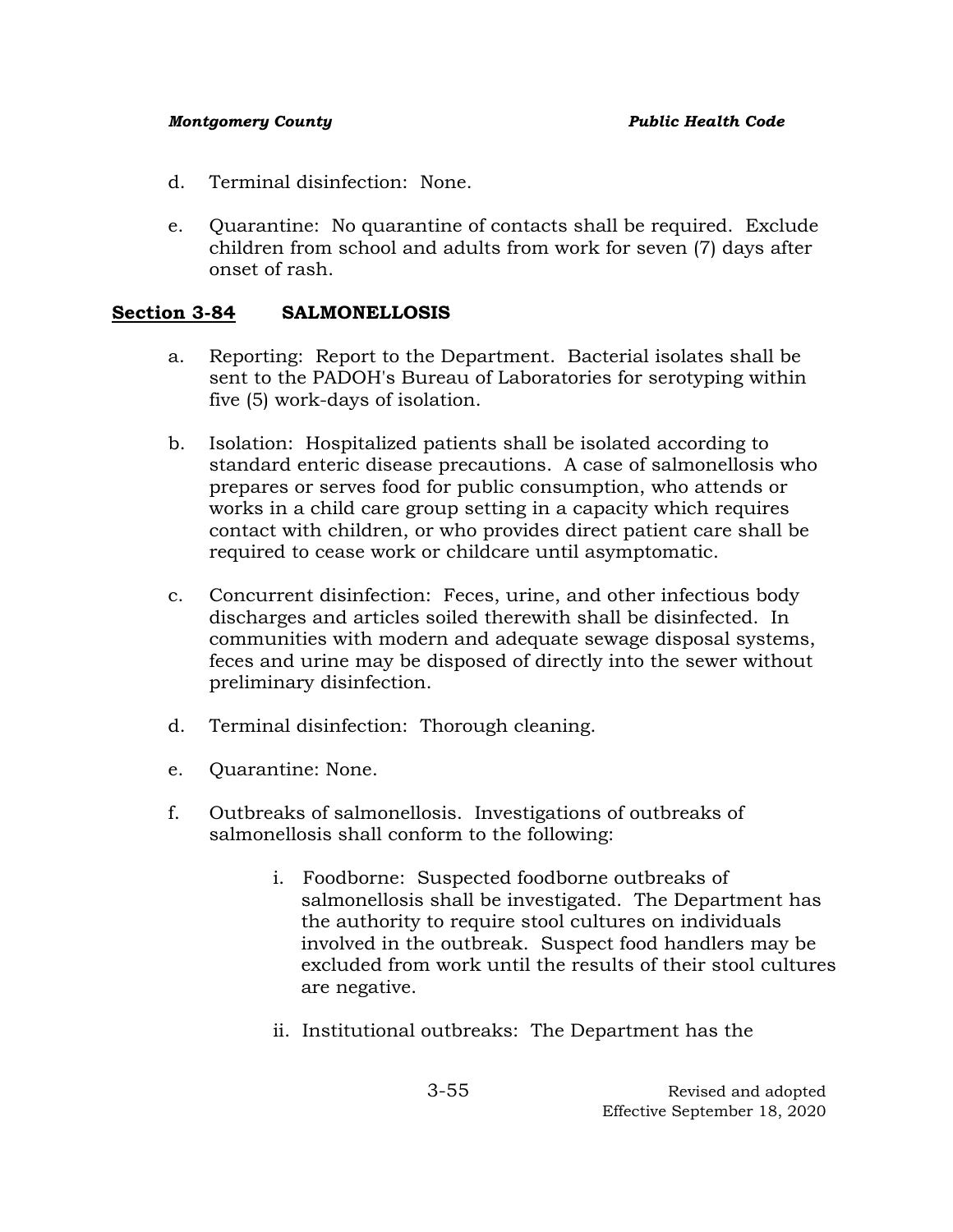authority to conduct an epidemiologic investigation, to require stool specimens on patients and employees, and to exclude from work an individual who is a threat to the health of others in that institution**.**

g. Other requirements or procedures: Refer to Epidemiology Manual for the Identification, Investigation and Control of Infectious Diseases, Division of Infectious Disease Epidemiology, Pennsylvania Department of Health.

# **Section 3-85 SHIGELLOSIS**

- a. Reporting: Report to the Department. Bacterial isolates shall be sent to the PADOH's Bureau of Laboratories for serotyping within five (5) work-days of isolation.
- b. Isolation: Hospitalized patients shall be isolated according to standard enteric disease precautions. A case of shigellosis who prepares or serves food for public consumption, who attends or works in a child care group setting in a capacity which requires contact with children, or who provides direct patient care shall be required to cease work or childcare until they have two (2) consecutive negative stool specimens at least 48 hours after any antimicrobial therapy and at least 24 hours apart.
- c. Concurrent disinfection: Feces and other infectious body discharges and articles soiled therewith shall be disinfected. In communities with modern and adequate sewage disposal systems, feces and urine may be disposed of directly into sewer without preliminary disinfection.
- d. Terminal disinfection: Thorough cleaning
- e. Quarantine: A household contact of a case of shigellosis who prepares or serves food for public consumption, who attends or works in a child care group setting in a capacity which requires contact with children, or who provides direct patient care shall be required to cease work or child care until they have two (2) consecutive negative stool specimens at least 48 hours after any antimicrobial therapy and at least 24 hours apart.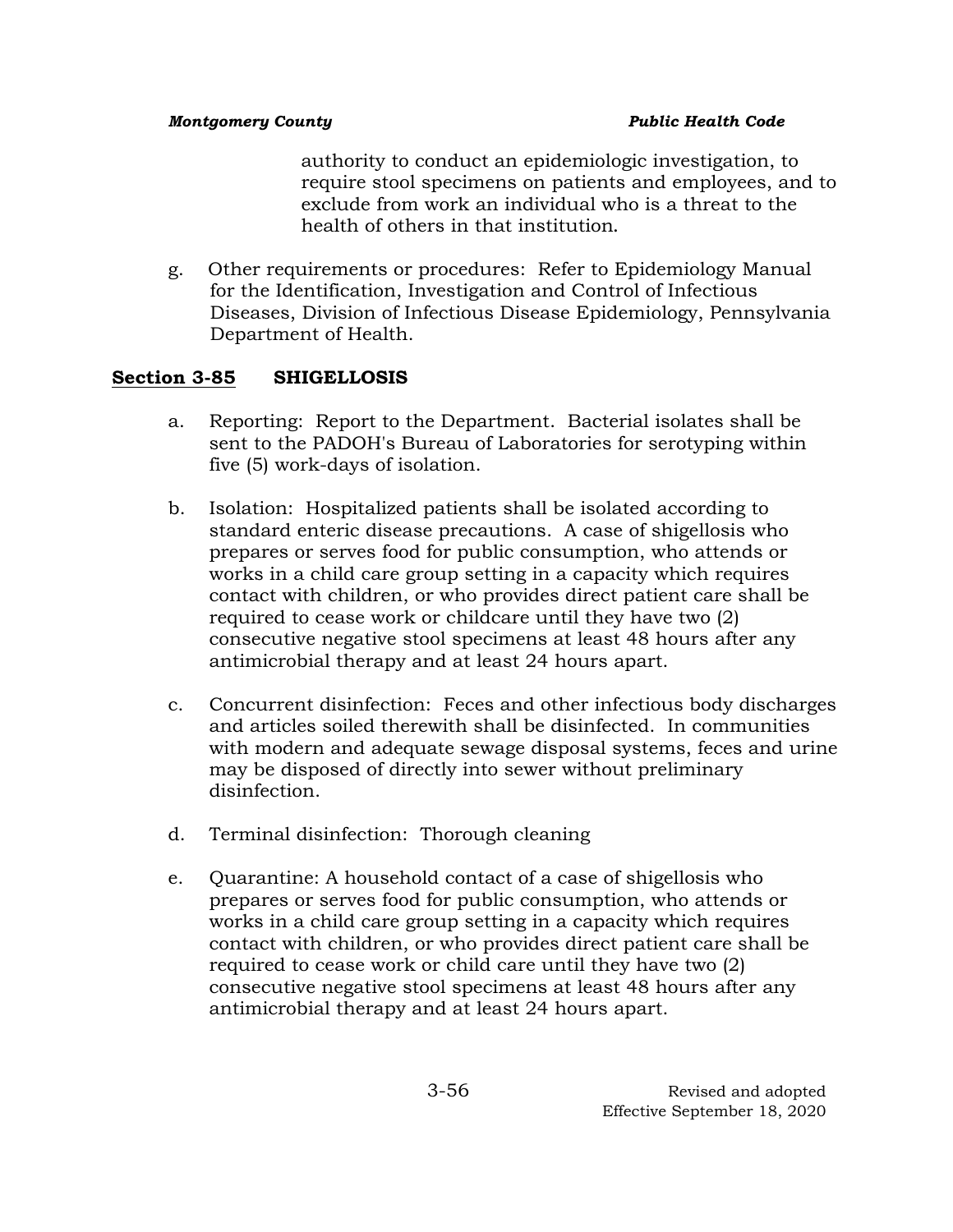- f. Restrictions on infected persons. If a case or household contact is not a foodhandler or pregnant, no follow-up stool cultures are required.
- g. Outbreaks of shigellosis:
	- i. Foodborne: All suspected foodborne outbreaks of shigellosis must be investigated. The Department has the authority to require stool cultures on all individuals involved in the outbreak. Suspect foodhandlers may be excluded from work until the results of their stool cultures are negative.
	- ii. Institutional outbreaks: The Department has the authority to conduct an epidemiologic investigation, to require stool specimens on all patients and employees, and to exclude from work any individual who is a threat to the health of others in that institution.
- h. Other requirements or procedures: Refer to Epidemiology Manual for the Identification, Investigation and Control of Infectious Diseases, Division of Infectious Disease Epidemiology, Pennsylvania Department of Health.

# **Section 3-86 SMALLPOX**

- a. Reporting: Report to the Department within 24 hours.
- b. Isolation: Infected persons shall be appropriately isolated until their last smallpox scab falls off.
- c. Concurrent disinfection: The virus can spread through these materials or through the objects contaminated by them, such as bedding or clothing. People who cared for smallpox patients and washed their bedding or clothing had to wear gloves and take care to not get infected.
- d. Terminal disinfection: Thorough cleaning.
- e. Quarantine: None.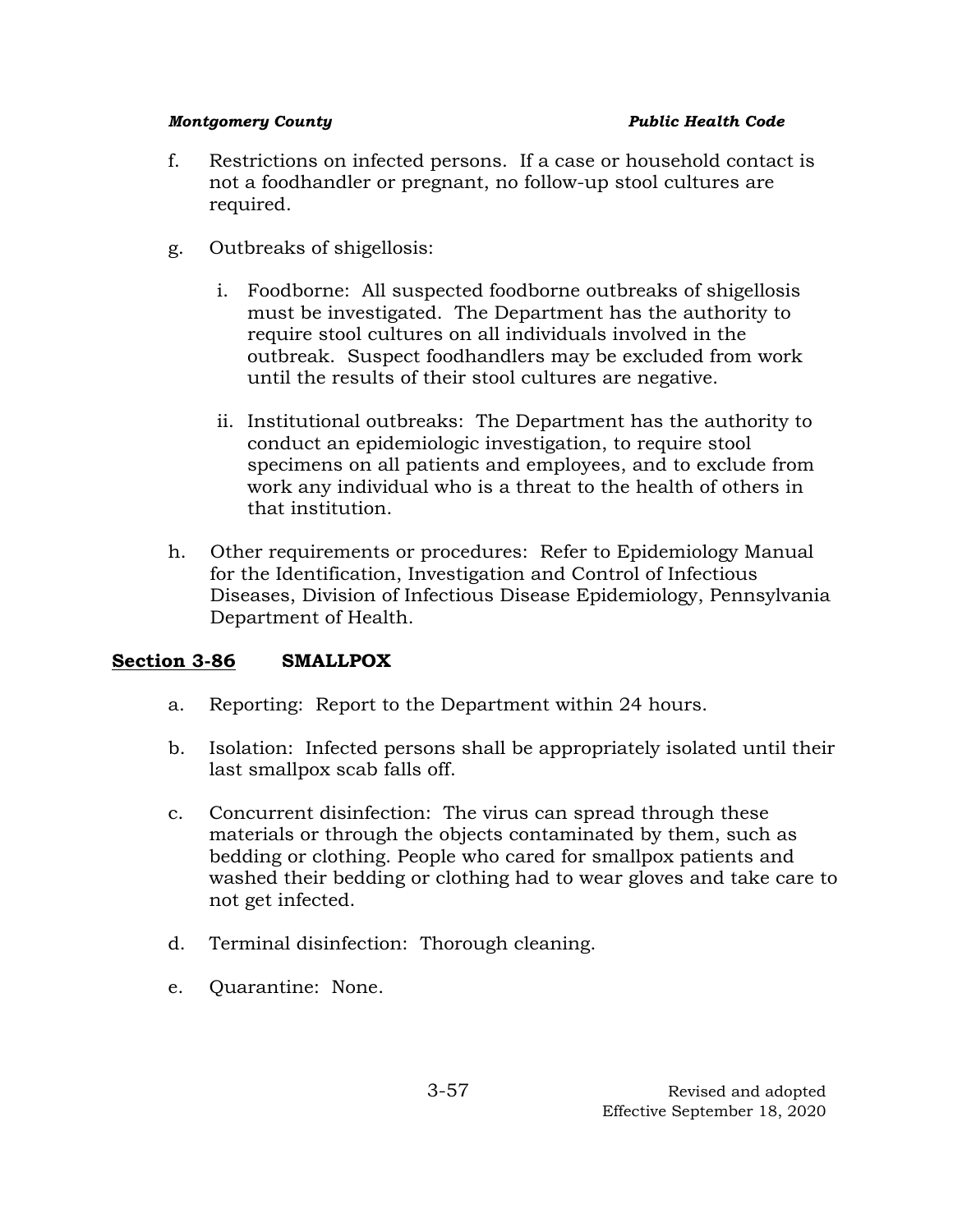### **Section 3-87 SYPHILIS**

- a. Reporting: Report to the Department.
- b. Isolation: None.
- c. Concurrent disinfection: In adequately treated cases, no concurrent disinfection shall be required. Care shall be taken in the disposal of discharges from open lesions and articles soiled from such discharges.
- d. Terminal disinfection: Thorough cleaning.
- e. Quarantine: None.
- f. Prenatal examination: A prenatal examination for syphilis shall be required as prescribed by CDC guidance.

# **Section 3-88 TETANUS**

- a. Reporting: Report to the Department.
- b. Isolation: None.
- c. Concurrent disinfection: None.
- d. Terminal disinfection: None.
- e. Quarantine: None.

# **Section 3-89 TOXIC SHOCK SYNDROME**

- a. Reporting: Report to the Department.
- b. Isolation: None.
- c. Concurrent disinfection: None.
- d. Terminal disinfection: None.
- e. Quarantine: None.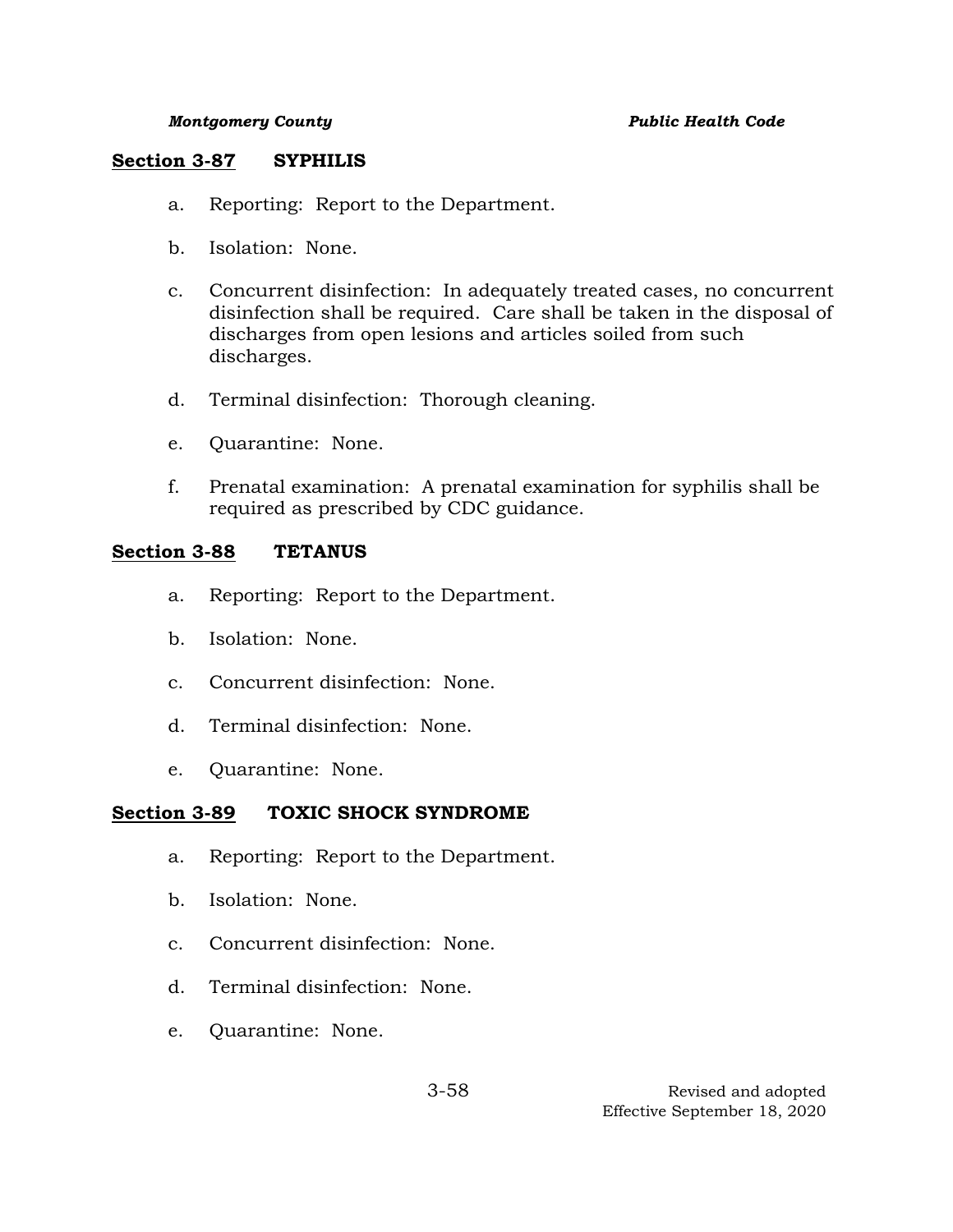## **Section 3-90 TOXOPLASMOSIS**

- a. Reporting: Report to the Department.
- b. Isolation: None.
- c. Concurrent disinfection: None.
- d. Terminal disinfection: None.
- e. Quarantine: None.

# **Section 3-91 TRICHINOSIS**

- a. Reporting: Report to the Department.
- b. Isolation: None.
- c. Concurrent disinfection: None.
- d. Terminal disinfection: None.
- e. Quarantine: None.

# **Section 3-92 TUBERCULOSIS**

a. Reporting: Any private physician who treats a patient for tuberculosis or any authorized person of a hospital, State or County institution, sanitarium, nursing or convalescent home or tuberculosis clinic which treats a patient for tuberculosis within Montgomery County shall promptly report (within 5 work days) the case in the manner prescribed in Section 3-10 of this Chapter.

b. Isolation: Any person having tuberculosis in its communicable stage shall be isolated in the following manner: Isolation for tuberculosis shall be established at the usual residence of the patient suffering from tuberculosis whenever facilities for adequate isolation of the infectious patient are available in the home and where the patient will accept such isolation. Isolation of the patient treated at home shall consist of instruction in the need to cover the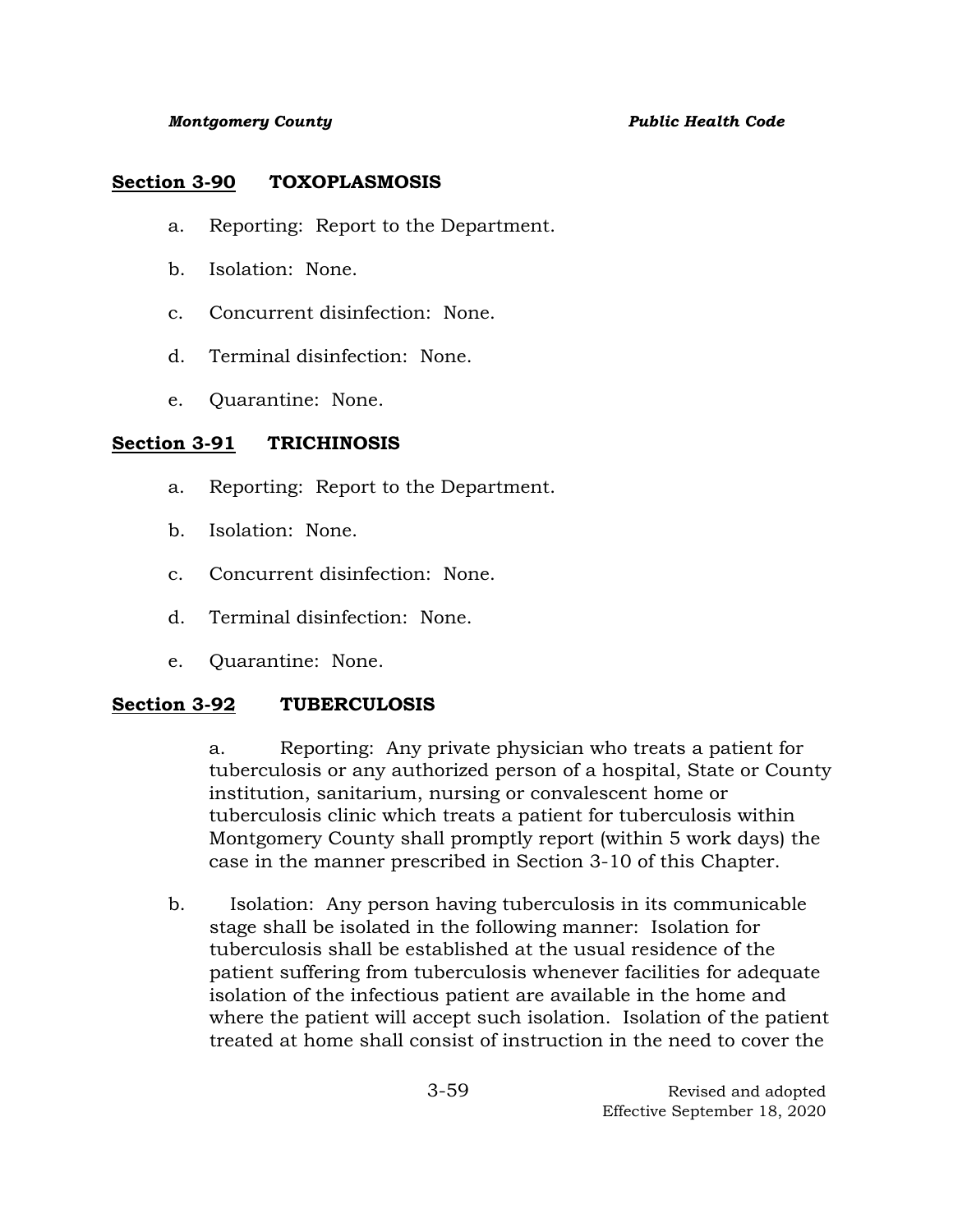mouth and nose when coughing or sneezing and careful handling and disposal of sputum. Since control of infection is best achieved by prompt, specific drug therapy which reduces infectiousness and results in sputum conversions, the result of sputum examination is used to determine how long the patient needs to remain at home.

Title 28 PA Code, section 27.161 states that if isolation for persons infected with tuberculosis cannot be accomplished or maintained at the usual residence of the patient and whenever in the opinion of the Department such a person is a menace to others by reason of his refusal to submit to treatment, or his habits, or his neglect of treatment, such isolation shall be enforced by removing the patient to an institution in Montgomery County or elsewhere in Pennsylvania determined by the Department to be suitable for the care and treatment of such cases. Isolation of patients treated in hospitals shall consist of an appropriate form of respiratory isolation.

Release from isolation criteria for patient with pulmonary/laryngeal TB:

- aa. Drug susceptible TB:
	- 1. Sputum Acid Fast Bacilli smear positive, and /or NAA positive or patient receiving treatment as suspected pulmonary TB : must meet all of the following criteria:
		- have (3) consecutive negative AFB sputum smears collected at least 8 hours apart and at least 1 early morning specimen
		- Have completed standard 4 drug anti-TB therapy for two (2) weeks DOT therapy
		- exhibits clinical improvement
		- Have no risk factors for drug resistance. Positive resistance risk- request PADOH lab to send specimen to CDC for MDDR testing
- bb. MDR/or XDR confirmed TB: Discharge from isolation patient *must* meet all the following criteria: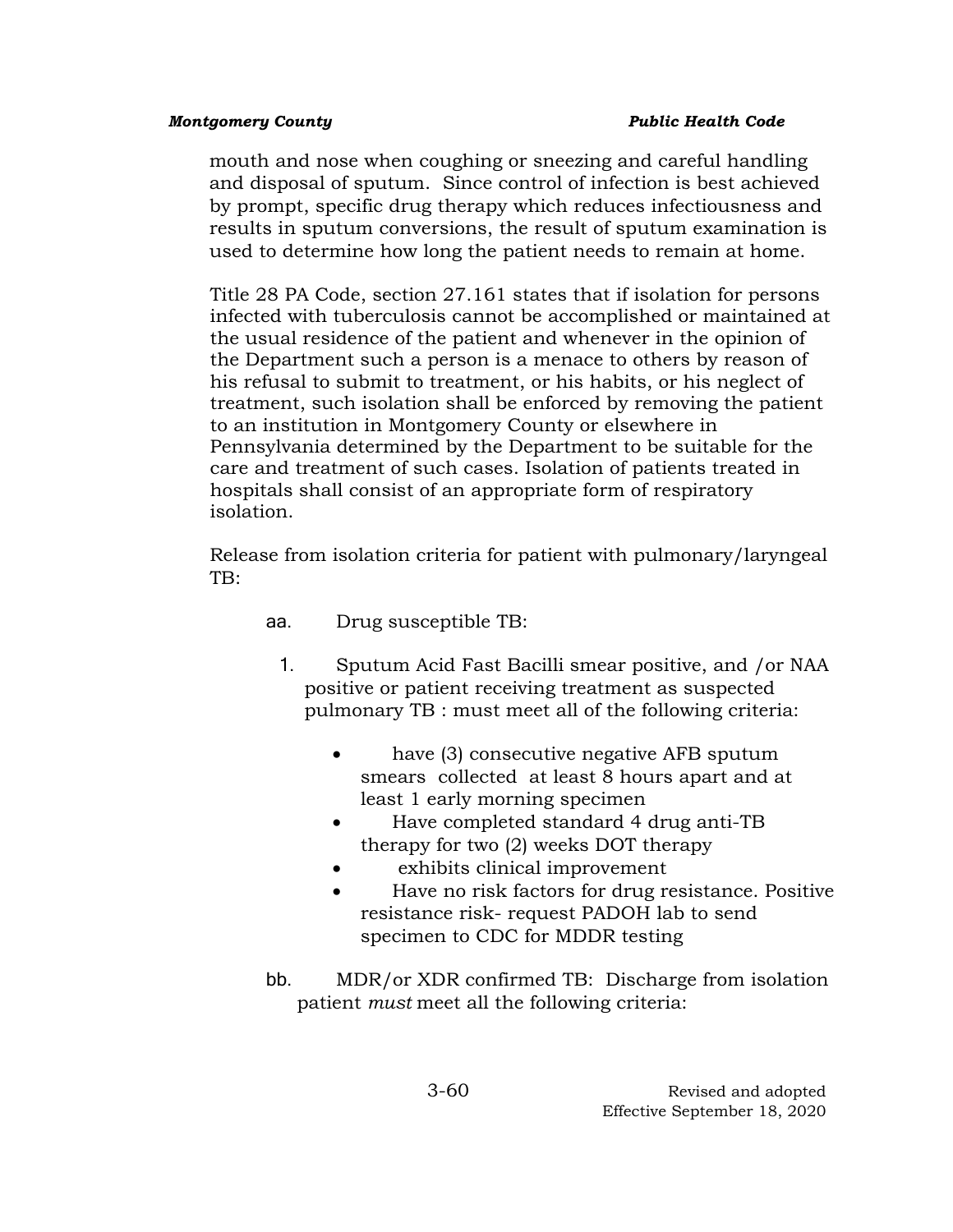- Patient must have resolution of fever and near resolution of cough (clinical improvement)
- Demonstrated adherence of DOT therapy. Receiving and tolerating appropriate drug resistant TB regimen (consultation with New Jersey Medical School Global Tuberculosis Institute)
- Have three consecutive negative AFB *cultures*

c. Concurrent disinfection: M. tuberculosis is primarily transmitted only through air, not by surface contact. There are no special precautions necessary for handling of dishes, laundry, clothing and personal items. Decontamination of air may be achieved by ventilation; may be supplemented by ultraviolet light. Health-care facilities should observe the guidelines below:

Guidelines for Preventing the Transmission of Mycobacterium tuberculosis in Health-Care Settings, 2005 [https://www.cdc.gov/mmwr/preview/mmwrhtml/rr5417a1.htm?s\\_ci](https://www.cdc.gov/mmwr/preview/mmwrhtml/rr5417a1.htm?s_cid=rr5417a1_e) [d=rr5417a1\\_e](https://www.cdc.gov/mmwr/preview/mmwrhtml/rr5417a1.htm?s_cid=rr5417a1_e)

- d. Terminal disinfection: No special requirements are indicated. Normal procedures should be followed.
- e. Quarantine and commitment: Quarantine or commitment may be established at the discretion of a qualified health officer in accordance with the provisions of Section 3-21 of this Chapter. Contacts themselves shall not be considered as public health problems unless proven by examination to be active infectious cases of tuberculosis. All household contacts and other intimate contacts shall be required to have a tuberculin test or chest x-ray, or both. If lesions suspicious of tuberculosis are found on x-ray of contacts, laboratory studies shall be conducted as are necessary to determine whether or not such patients represent public health problems.
- f. Treatment Standards:
	- a. Directly observed therapy (DOT) is required for all TB cases/suspects.
	- b. For tuberculosis cases/suspects being managed by private physicians, the Director of Health, being ultimately responsible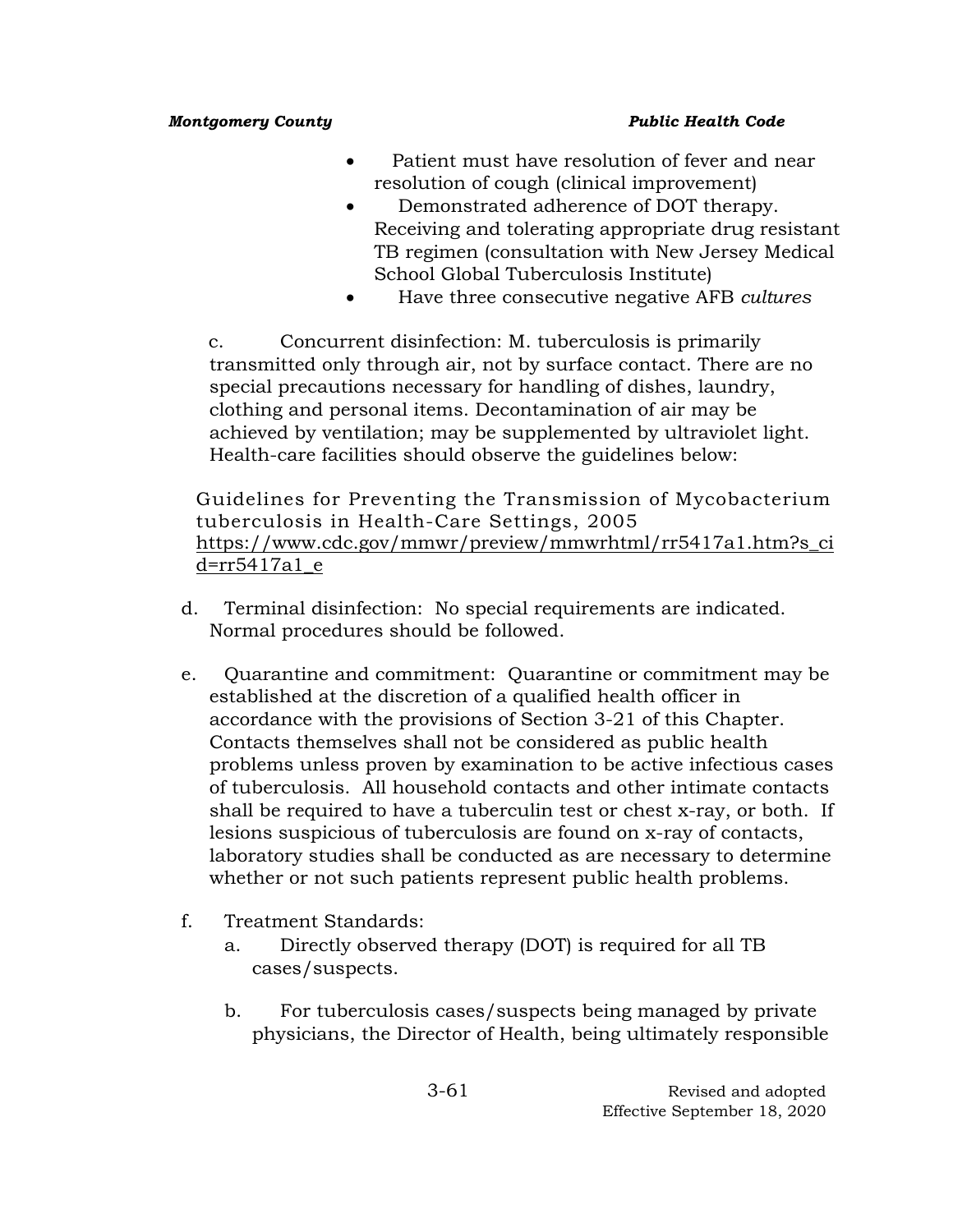for appropriate treatment, shall have access to all patient records and tuberculosis treatment plans to ensure that the diagnosis, treatment and management are performed according to the most current CDC guidelines.

# **Section 3-93 TULAREMIA**

- a. Reporting: Report to the Department.
- b. Isolation: None. Standard precautions.
- c. Concurrent disinfection: Discharges from ulcer, lymph nodes, or conjunctival sac shall be disinfected.
- d. Terminal disinfection: Thorough cleaning.
- e. Quarantine: None.

## **Section 3-94 TYPHOID AND PARATYPHOID**

- a. Reporting: Report to the Department within 24 hours.
- b. Isolation: Hospitalized patients shall be isolated according to the recommended standard enteric disease isolation procedures. A case of typhoid or paratyphoid who prepares or serves food for public consumption, who attends or works in a child care group setting in a capacity which requires contact with children, or who provides direct patient care shall be required to cease work or childcare until they have three (3) consecutive negative stool specimens at least 24 hours apart and no earlier than 1 month after onset. Patient must be off antibiotics for at least 48 hours prior to obtaining specimens.
- c. Concurrent disinfection: Feces, urine, and articles soiled therewith shall require disinfection. In communities with modern and adequate sewage disposal systems, feces and urine may be disposed of directly into the sewer without preliminary disinfection.
- d. Terminal disinfection: Thorough cleaning.
- e. Quarantine: All household contacts shall be cultured to identify any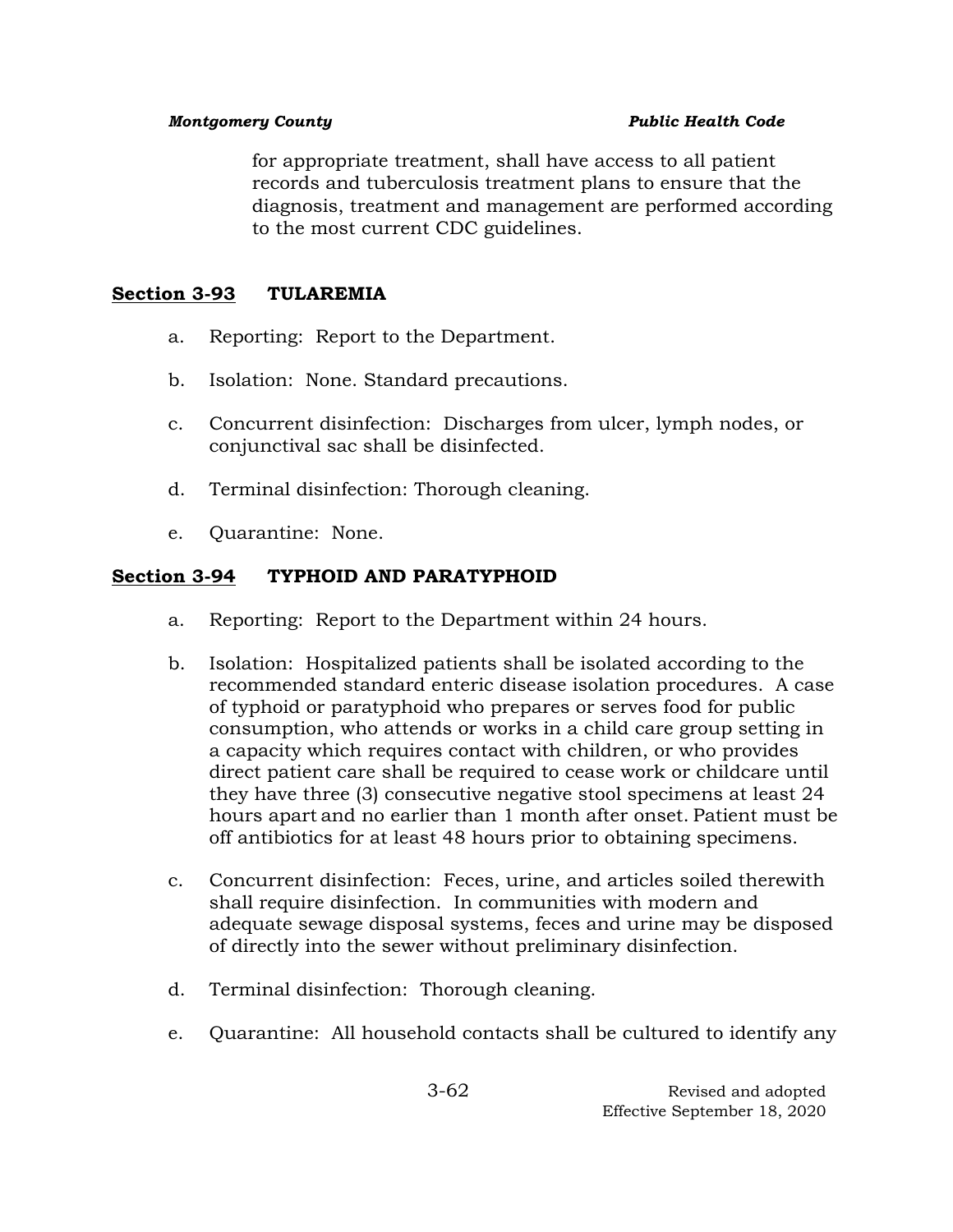chronic carrier. An asymptomatic household contact of typhoid or paratyphoid case who prepares or serves food for public consumption, who attends or works in a child care group setting in a capacity which requires contact with children, or who provides direct patient care shall be required to cease work or childcare until they have two (2) consecutive negative stool specimens at least 24 hours apart. A symptomatic contact should be treated as a case.

- f. Restrictions on infected persons:
	- i. Convalescents from typhoid shall have their stools examined bacteriologically once a month to determine if they are chronic carriers of the organism. If the stools are negative for three consecutive months, they are not considered as carriers and may be discharged from any further investigation.
	- ii. Chronic carriers: Individuals who excrete the typhoid bacillus in their stools for greater than one year are considered as chronic carriers of the typhoid bacillus. These individuals shall not be allowed to work in an occupation that prepares or serves food for public consumption, including patient care or care of children or the elderly in an institutional setting, and they shall not change their address without notifying the Department.
- g. Outbreaks of typhoid:
	- i. Foodborne: All suspected foodborne outbreaks of typhoid/paratyphoid must be investigated. The Department has the authority to require stool specimens on all individuals involved in the outbreaks and may exclude from work or childcare at the discretion of the Director or his designee.
	- ii. Institutional outbreaks: The Department has the authority to conduct an epidemiologic investigation, to require stool specimens on all patients and employees, and to exclude from work any individual who is a threat to the health of others in that institution.
- i. Other requirements or procedures: Refer to Epidemiology Manual for the Identification, Investigation and Control of Infectious Diseases,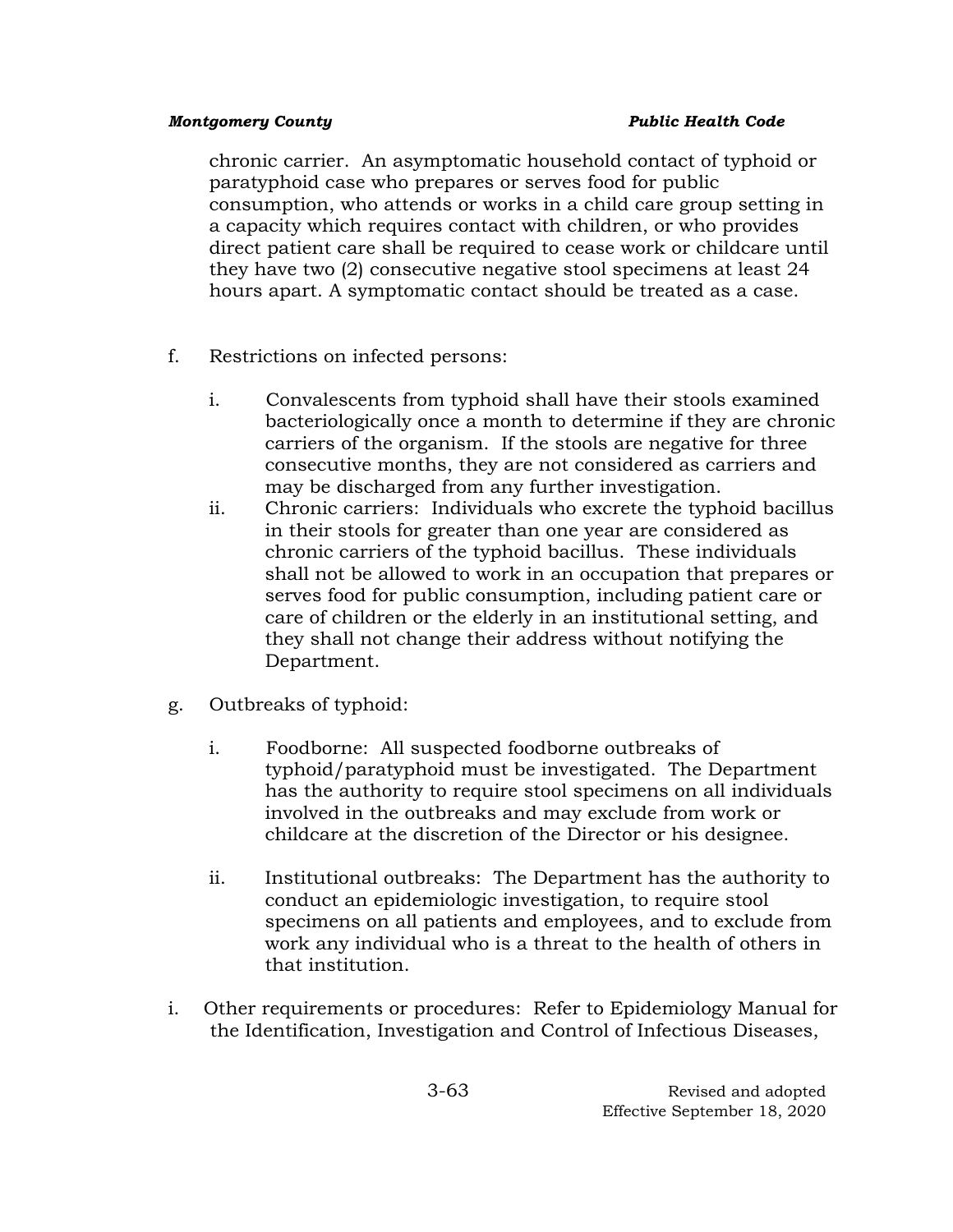Division of Infectious Disease Epidemiology, Pennsylvania Department of Health..

# **Section 3-95 YELLOW FEVER**

- a. Reporting: Report to the Department.
- g. Isolation: No isolation shall be required; however, the patient shall be protected from mosquitoes for the first three days in a mosquitoproof room.
- c. Concurrent disinfection: No disinfection shall be required; however, the home of the patient and all houses in its vicinity shall be sprayed promptly with an insecticide having residual action.
- d. Terminal disinfection: None.
- e. Quarantine: None.

## **ARTICLE H MISCELLANEOUS: ANIMALS, DISPOSITION OF HUMAN BODIES**

## **Section 3-96 DISEASE FROM ANIMALS**

Any disease, infection or condition that occur due to contact with an animal will be investigated by the Department. Animal health or animal trade issues shall be handled, as appropriate, by PDA.

# **Section 3-97 Disposition of property and remains of infected persons**

- a. No person may give, lend, sell, transmit or expose, without previous cleaning and a certificate from the health authorities attesting to the cleaning of bedding, clothing, rags or other articles which have been exposed to contamination from bubonic plague, smallpox (variola, varioloid) or anthrax, except where the transmission of the articles is made with proper precautions and with the permission of the health authorities for the purpose of having them cleaned.
- b. At the discretion of the Department, no person may rent a room,